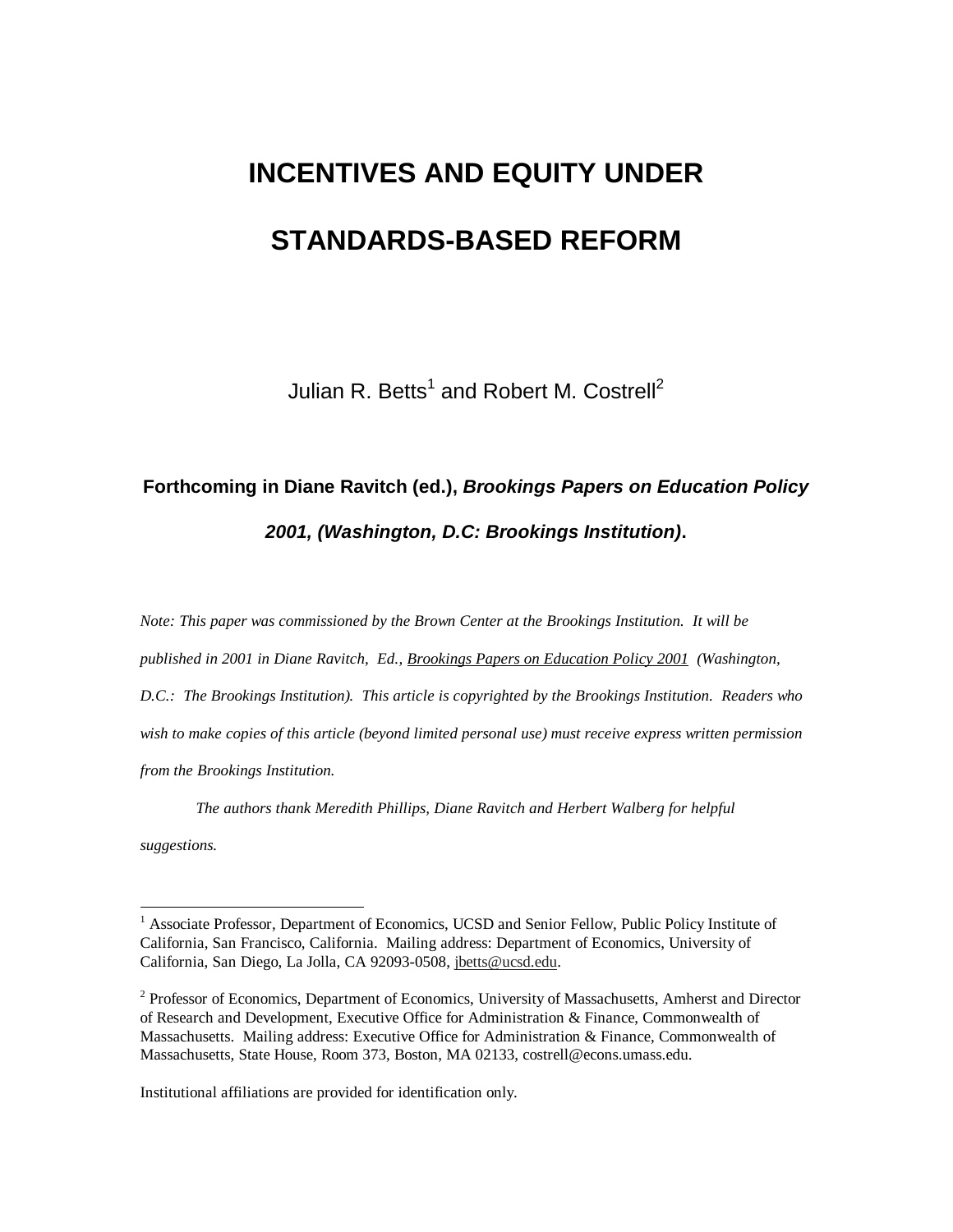## **Abstract**

The paper considers theoretical and empirical evidence on the impact of standards-based school reform. Our theoretical synthesis distinguishes between sorting and incentive effects of high standards, and spells out the potential tradeoffs and complementarities between enhancing efficiency and equity in student achievement. Differentiated credentials can be helpful in ameliorating tradeoffs, provided that distinct signals are clearly understood, especially between cognitive and non-cognitive skills. The paper reviews trends in state-level school accountability systems, and examines empirical evidence on the impact of increased standards and expectations on student achievement. Finally, the paper reviews some of the practical challenges facing the standards movement.

JEL Codes: I2 (Education), J24 (Human Capital Formation; Occupational Choice; Labor Productivity)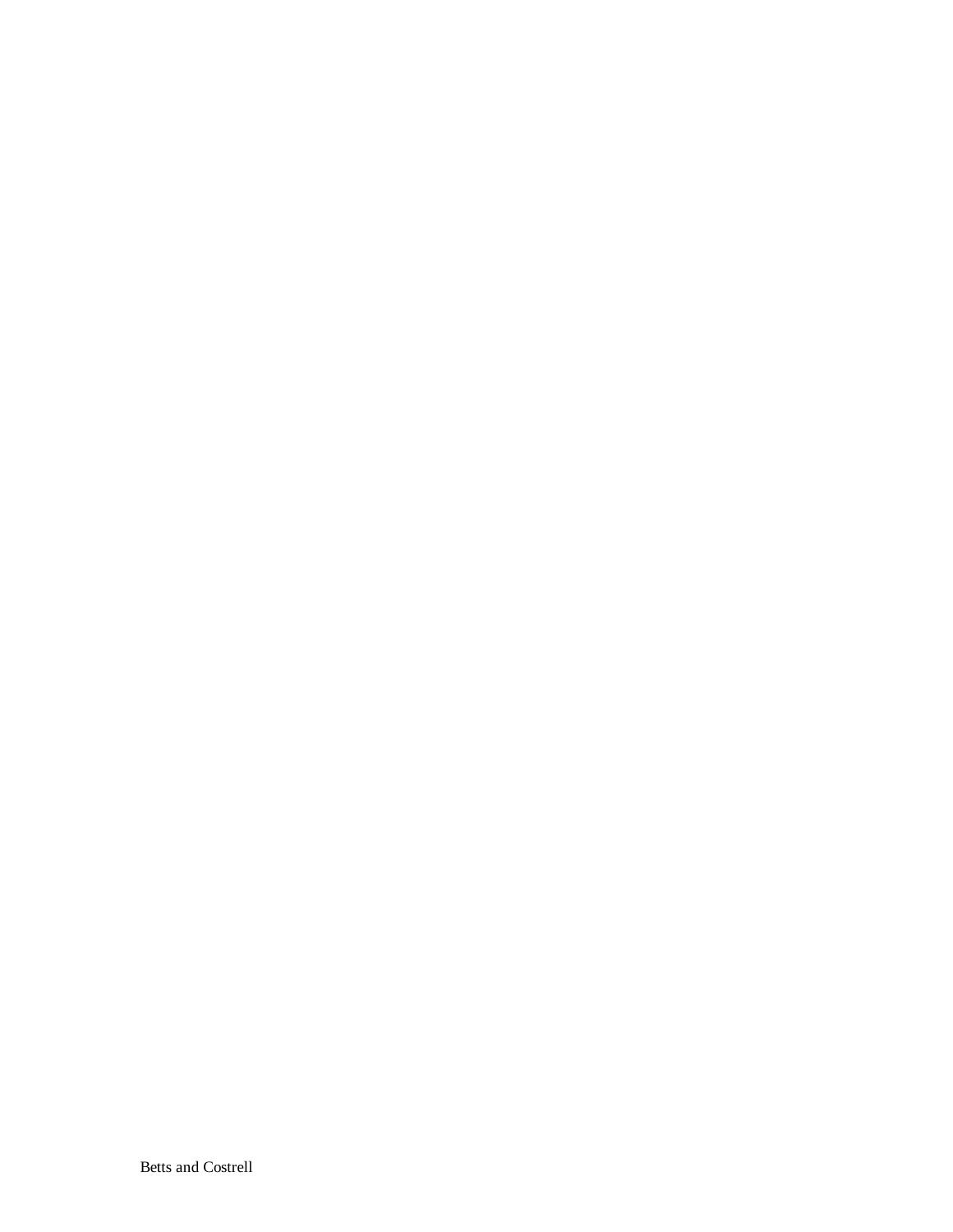# **INCENTIVES AND EQUITY UNDER STANDARDS-BASED REFORM**

Julian R. Betts and Robert M. Costrell

# **Introduction**

 Standards-based reform is a strategy that includes specifying what is to be learned, devising tests to measure learning, and establishing consequences of performance for students and schools (e.g. setting cut scores for grade promotion and high school graduation). The goal of this strategy is to raise student performance across the spectrum, especially for students from those schools, often heavily minority, where expectations are chronically low. The point is to alter incentives and change the behavior of students, teachers, administrators, and parents in a way that improves learning.

 Popular support remains strong for this strategy, according to national polling data, $<sup>1</sup>$  as well as local data in the states implementing this strategy. For example, a recent</sup> poll in Massachusetts, which is implementing one of the more rigorous sets of exams (effective for the class of 2003), indicates that 70% of the general population favors graduation exams. Support is slightly more emphatic from urban than suburban respondents, and somewhat broader (75%) from those with income under \$25,000. When respondents are asked if they would still support the exams should 25% of students in their communities fail on the first try, support remains unchanged overall at 70%, and actually rises to 81% among those with income under  $$25,000.<sup>2</sup>$ 

 Nonetheless, vocal, if not yet necessarily wide, opposition has emerged in several states, in the runup to full implementation of standards-based reforms. Objections fall into different categories. One source of discord concerns the content of what should be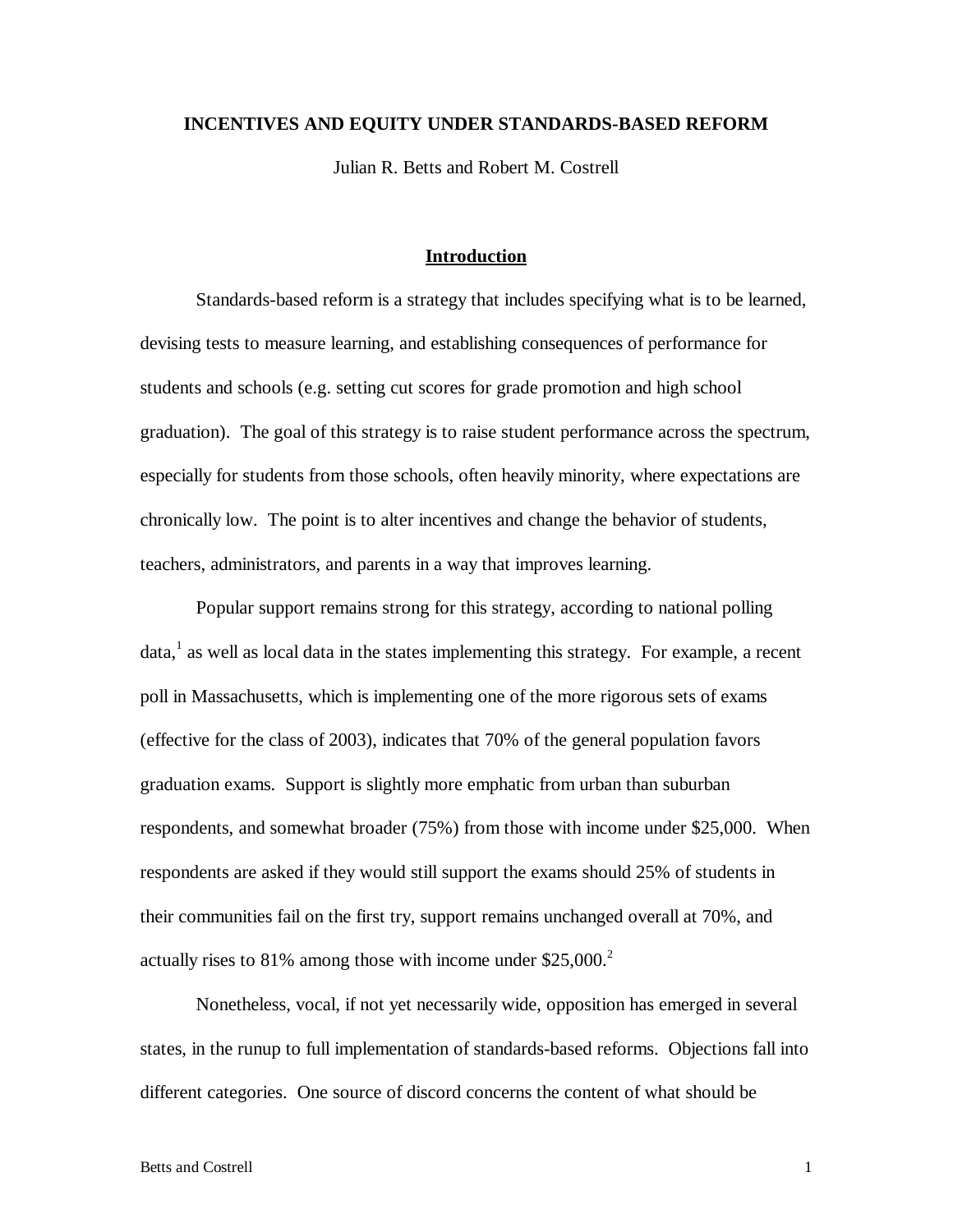learned. The battles of the mid-90s over national content standards in history and English, and more recently in science and math, have had their counterparts in the states.<sup>3</sup> Despite continuing conflicts, it does seem that certain broad (if not universal) agreement can be obtained in basic content areas (at least math and English). In this paper, we shall not focus on content disagreements, but rather on disputes over testing and cutoffs. However, it is worth bearing in mind that at least some of the more vocal opposition to testing is itself based (if not always explicitly so) on unresolved disagreements over content standards, since it is the tests that give force to the content standards.

 Opposition to testing-with-consequences is based on a simple, fundamental fact of life: almost any change creates winners and losers. To take a key example, technological progress has always had its losers, from the hand-loom weavers to the buggy-makers to current-day bricks-and-mortar retailers, computer illiterates, and those of low cognitive skills more generally. Indeed, it is the technologically caused losses of those with low cognitive skills over the last two decades that drives much of the standards-based reform movement. So, too, may standards-based reform create its own losers (at least in the short run) in the attempt to create more winners from technological progress. The fact that there are losers, along with winners, is not, in itself, a compelling reason to roll back the standards any more than it would be a reason to try to halt technical progress (by, say, shutting down the U.S. Patent Office). Rather, it forces us to examine the nature of the losses and craft an appropriate set of policies to minimize them.

 The most obvious potential losers are those who may not meet the standard, and who may not earn a high school diploma as a result. But this is only the beginning of the analysis. For example, as we shall explain, it makes a great deal of difference whether the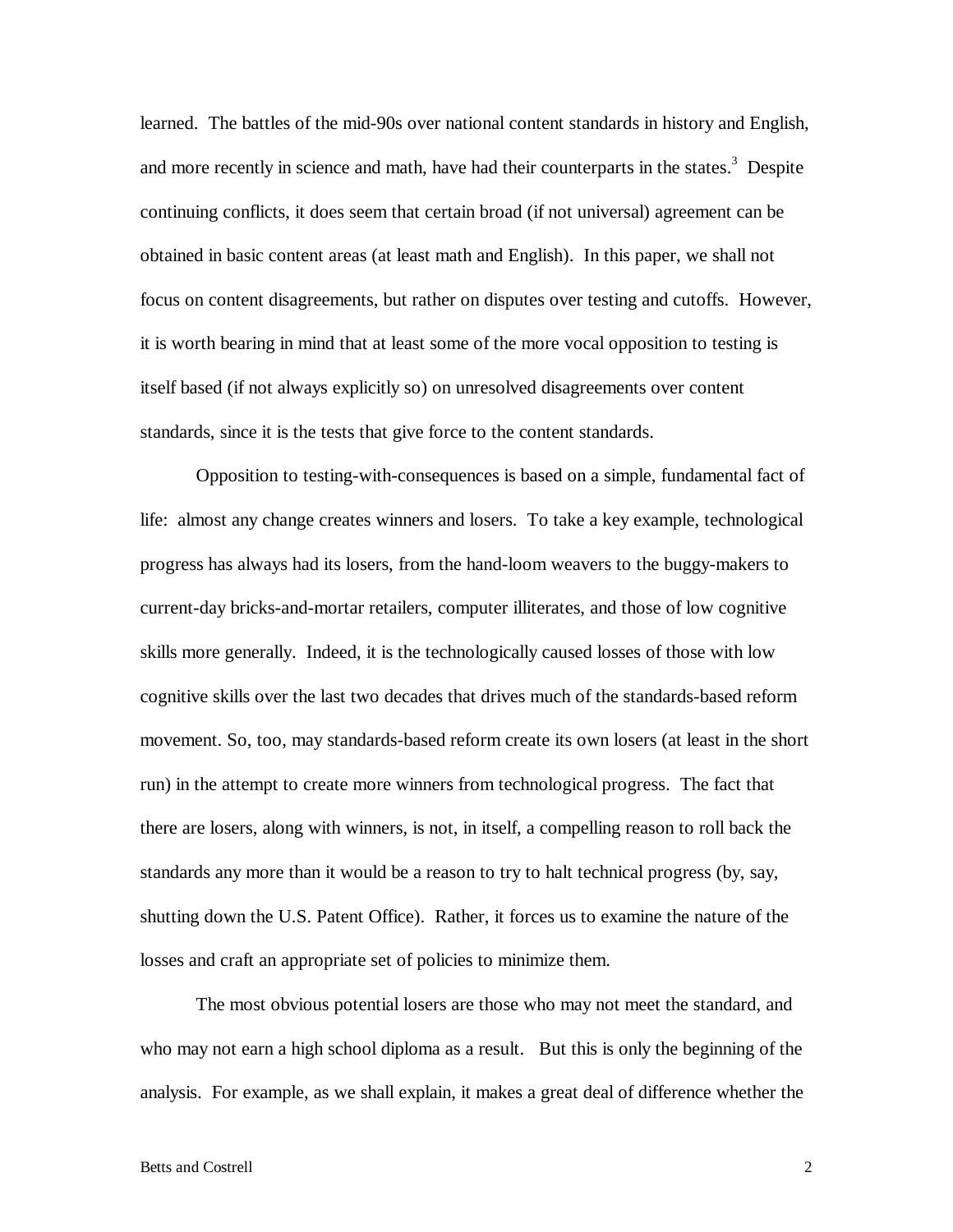failure rate rises as a result of sorting or whether it also reflects adverse incentive effects. The distinction is important both for evaluating the costs of increased standards and also for focusing policies to mitigate costs. Similarly, it is important to distinguish sorting and incentive effects among the winners from various points on the educational spectrum.

 Clearly, standards generate a mix of sorting and incentive effects, and we need to understand them both. How are incentives altered by standards-based reform, for better or for worse, to encourage or discourage achievement? What are the tradeoffs between some students' losses and others' gains, in learning and/or income? Do these tradeoffs adversely affect equity, as opponents to standards-based reform often claim? Or is equity enhanced by raising standards in schools attended by disadvantaged students? How can we explain the fact that some of the most vocal opposition often comes from the most advantaged districts? Finally, and most importantly, what steps can and should be taken to minimize the losses and spread the gains most broadly from standards-based reform?

 Our analysis below begins by reviewing the economic theory of educational standards in order to sort out the several effects of standards on incentives and equity. Although this literature cannot quantify these effects, it can help us understand the forces at play, as well as the dilemmas we face. A key issue that comes out of this analysis is the structure of information. It matters a great deal whether we have a coarse pass/fail signal or more finely grained information, such as multiple credentials.

We then review the current array of state educational standards, and provide some evidence regarding the factors that help explain the variation across states. Next, we turn to the rather limited statistical evidence that currently exists regarding the effects of standards, and also provide some new evidence. Ideally, we would like to know how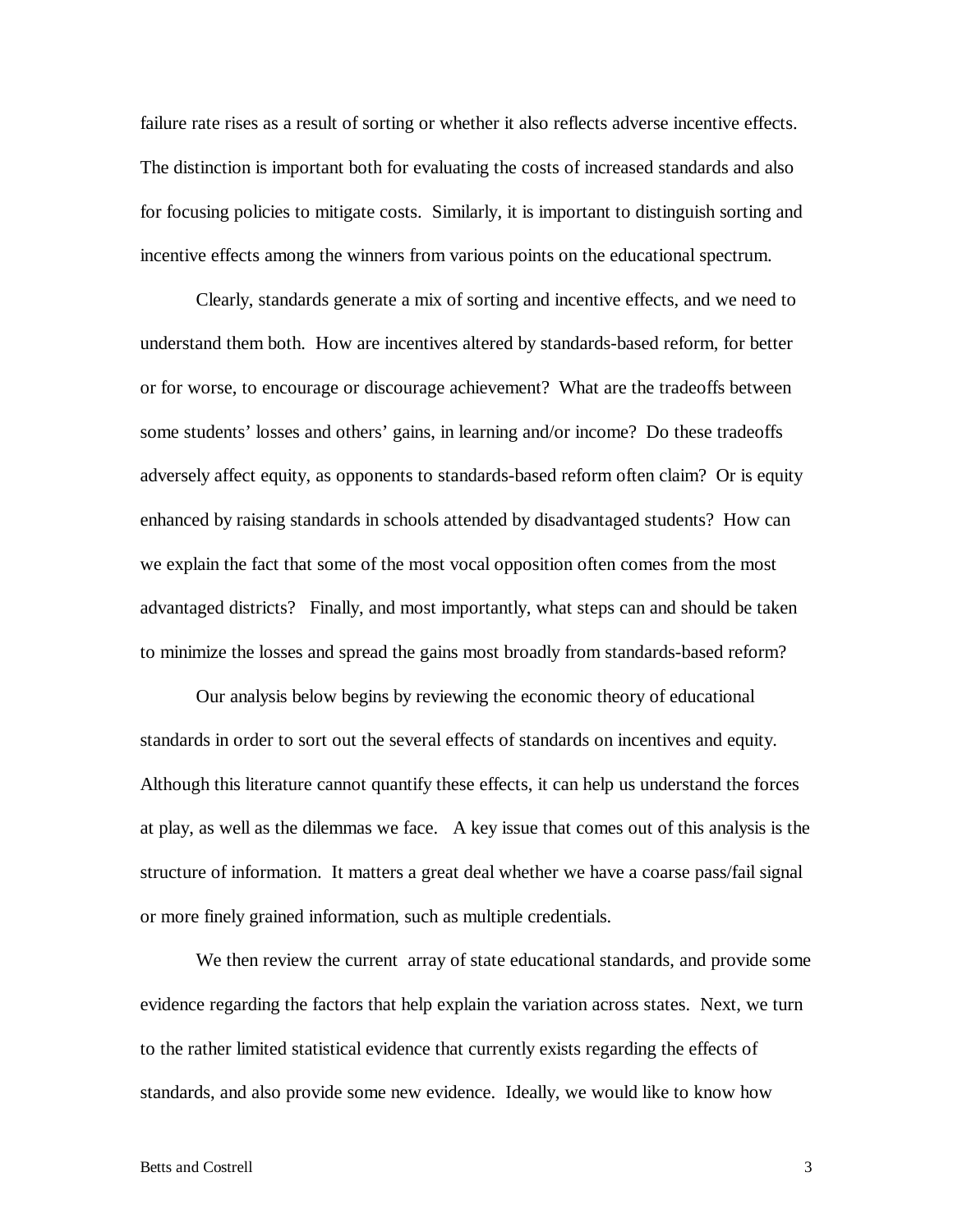strong a response high-stakes testing will elicit from schools, parents, and students in order to bring the failure rate down. We report briefly on the standards controversies in Massachusetts and California. We summarize four key obstacles confronting the movement to raise educational standards, and suggest partial solutions. We conclude by drawing a few lessons for policy-makers that seem justified by the theory and evidence at hand, which might ameliorate some of the potentially harsh tradeoffs.

### **The Economic Theory of Educational Standards**

 The economic theory of educational standards attempts to elucidate the likely effects on learning incentives and economic outcomes by means of a simplified model. The reason we apply economic theory to the subject of standards is precisely because economics offers a well-developed framework for the study of incentives, which lie at the heart of standards-based reform. It also offers a systematic method for identifying likely winners and losers, and, more important, the reasons behind and nature of the gains and losses. Finally, economic theory helps point to policy measures that might ameliorate tradeoffs (a familiar phenomenon in economics). To be sure, there are also limitations to the economic analysis of standards, as we discuss below.

 The analysis largely focuses on the passing score required for an educational credential, for a given test, covering a given set of content standards. Consider the effect of a rise in the cutoff, in a simple pass/fail world, with a single undifferentiated diploma. All the theoretical models that we are familiar with predict a rise in the failure rate, along with other, more salutary, effects. This literature, of course, is silent on the magnitude of the rise in the failure rate (which is critical in comparing with the beneficial effects), but it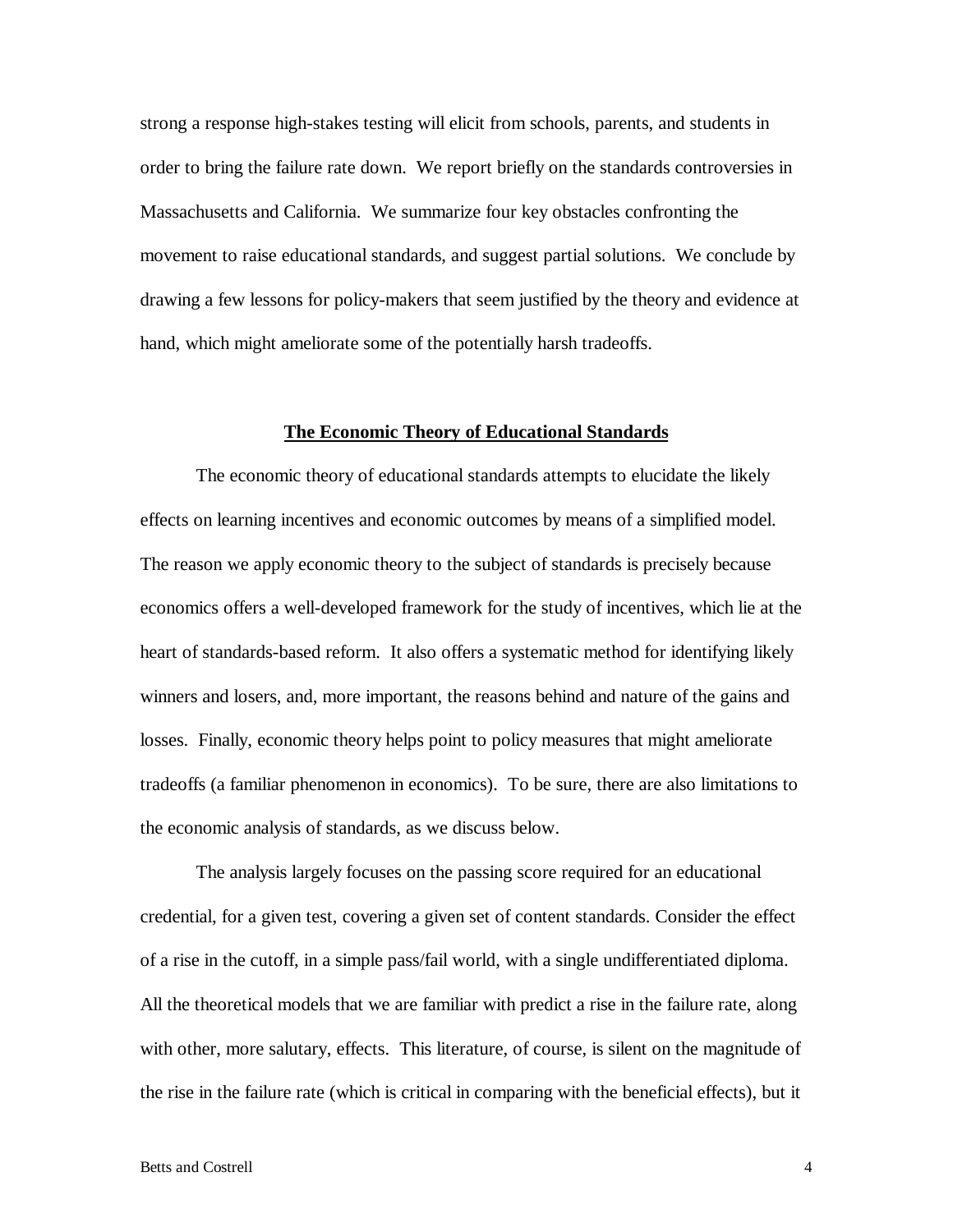does help us distinguish between more and less compelling reasons for concern. Specifically, a pair of papers by us brings out the critical distinction between the sorting and incentive effects of standards.<sup>4</sup>

# *Sorting Effects of Graduation Cutoffs*

 Consider first a simple sorting model, where behavior and thus learning are held constant, independent of the standard. Then a rise in the cutoff merely re-labels some students as failers who would otherwise be considered passers. There is, by assumption, no effect on learning or productivity, so aggregate income generated by the students is unchanged, but the distribution of it does change. The students who pass are now a more elite group, so their average productivity is higher. To the extent that graduates are pooled together in the eyes of employers (who may make only limited use of individual information, as John Bishop has long argued), their wages tend to rise. This point is well understood: higher standards raise the value of a high school diploma.

 Less widely understood, however, is a point stressed by Betts, namely that higher standards also raise the average quality of the pool of non-graduates, insofar as some students who would previously have passed now fail. Since non-graduates (like graduates) are evaluated by employers in part on the average quality of their pool, their wages also tend to rise. This is not a minor point. The reason non-graduates typically fare so poorly under the existing system is that the ease of social promotion exacerbates the stigma attached to non-graduation.<sup>5</sup> Thus, it is a logical fallacy to argue, as many do, that higher standards will reduce more students to the current economic level of nongraduates; the stigma on non-graduates depends on their average quality, and that depends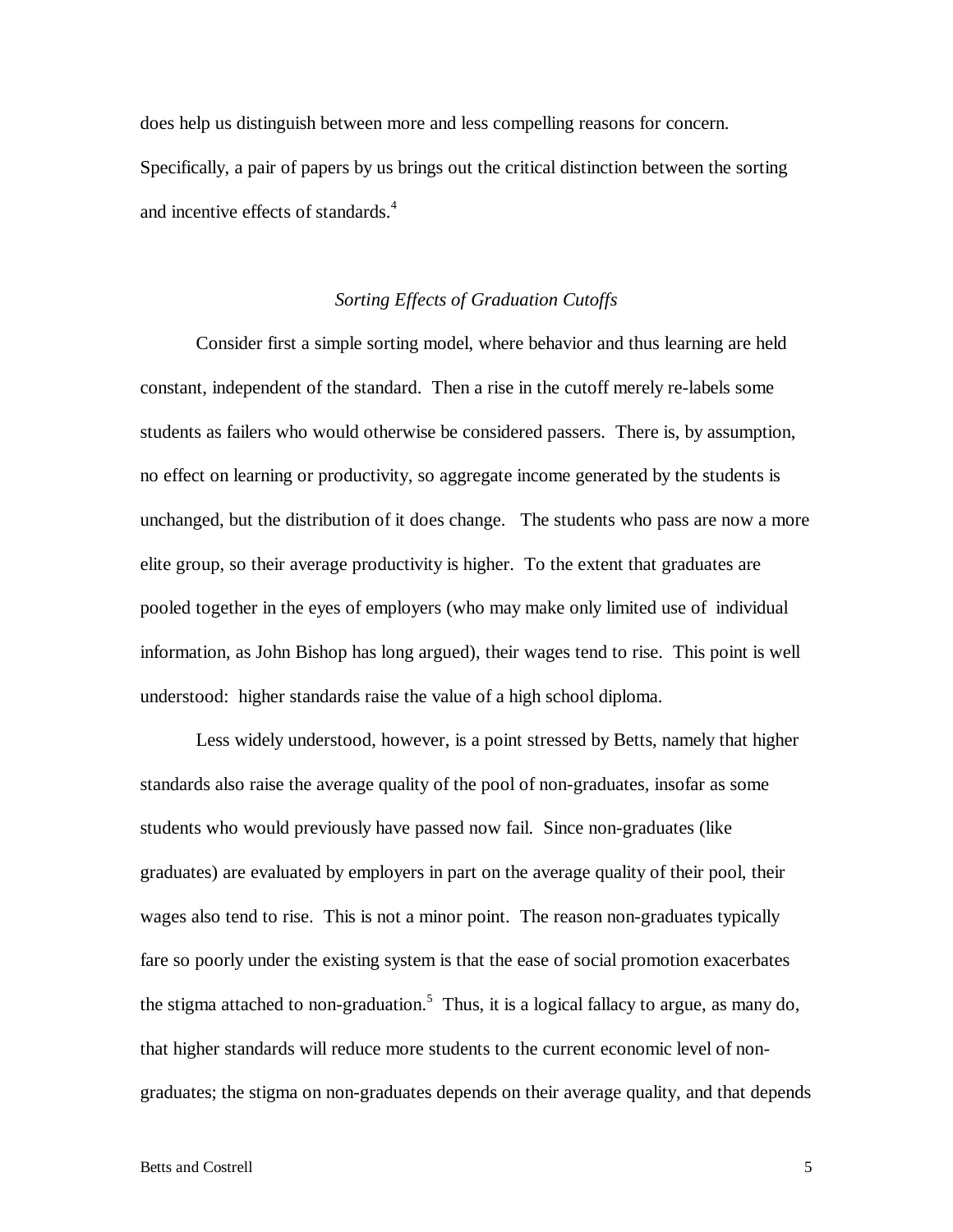critically on the standard itself.

 To summarize this very simple model, a rise in standards leads to gains for two of the three groups -- those at the top, who graduate, and those at the bottom, who would not have graduated anyway. The losers are those in the middle, who would have graduated under a less stringent standard, but who now fail. Such an individual now suffers from being pooled with a group that includes those less skilled than himself (those without the diploma) rather than with those more skilled than himself. There has been no efficiency loss in this pure sorting model, only a distributional effect due to the individual's re-labelling. Do these losses constitute a compelling case against higher standards? We believe not, for two reasons.

 First, in terms of the narrow choice between high and low cutoffs, it is not immediately clear that a high cutoff leads to less egalitarian outcomes. The redistribution is from the losers in the middle to the winners at both the top and the bottom. Those with the most egalitarian preferences (so-called "Rawlsians," after the philosopher John Rawls) place the highest priority on raising incomes at the bottom, so they should favor a *rise* in standards.<sup>6</sup> Again, the point is not academic: the equity implications of higher standards are not limited to those who are at increased risk of failing, but include also those who would fail in any case, and whose stigma stands to be *reduced*.

 The second, and more fundamental reason that we do not find the losses from adverse pooling to constitute a compelling case against higher standards is that it is not the standards themselves that are at the heart of this issue. Rather, the crux of the matter is the imperfect information that underlies such pooling. How concerned should we be if someone loses from no longer being confused with those of greater skill? We should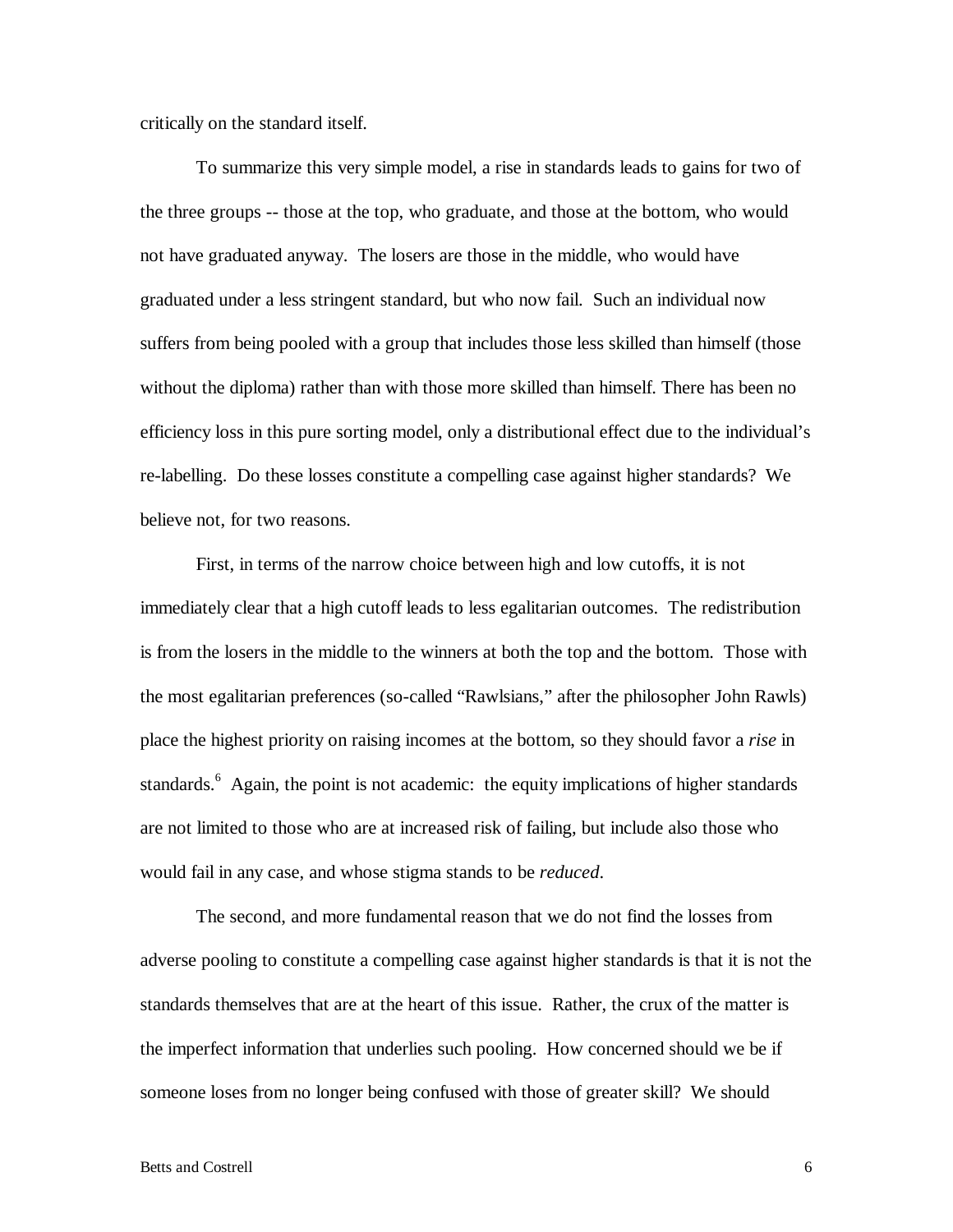indeed be concerned about those able students who are now pooled with those of lesser talent, but the answer is not necessarily to reverse the rise in standards and re-classify them with those of greater talent. Perhaps, instead, the analysis suggests that information flows should be improved, if possible, such that individual talents are more accurately conveyed than with a simple binary pass/fail credential, as Bishop has long argued. We return to this question -- full information vs. binary credentials -- at greater length below, since it arises not only in the context of sorting, but also of incentives.

#### *Incentive Effects of Graduation Cutoffs*

 The losses incurred from sorting may not be of first-order policy importance, but neither are the gains from sorting the reason for implementing standards. The rationale for standards is to alter incentives of students, parents, teachers, and administrators to change behavior in a way that advances learning. Microeconomic analysis, the study of how rational actors respond to incentives, may offer some insights.

 Economic theory predicts that the effect of raising the graduation cutoff depends on where students lie in the distribution of ability and/or attitudes toward study.<sup>7</sup> Suppose the cutoff is raised from a level at which 10% fail to one at which 20% would fail *under existing behavior*. Under a pure sorting model, where behavior is held constant, this rise in standards would of course lead to a doubling of the failure rate. Under a more realistic model, students (and their parents) respond to higher standards by re-evaluating the costs and benefits of student effort. $8<sup>8</sup>$ 

 How are the incentives for student effort affected at different parts of the distribution? Consider first those students at or near the 20th percentile under the original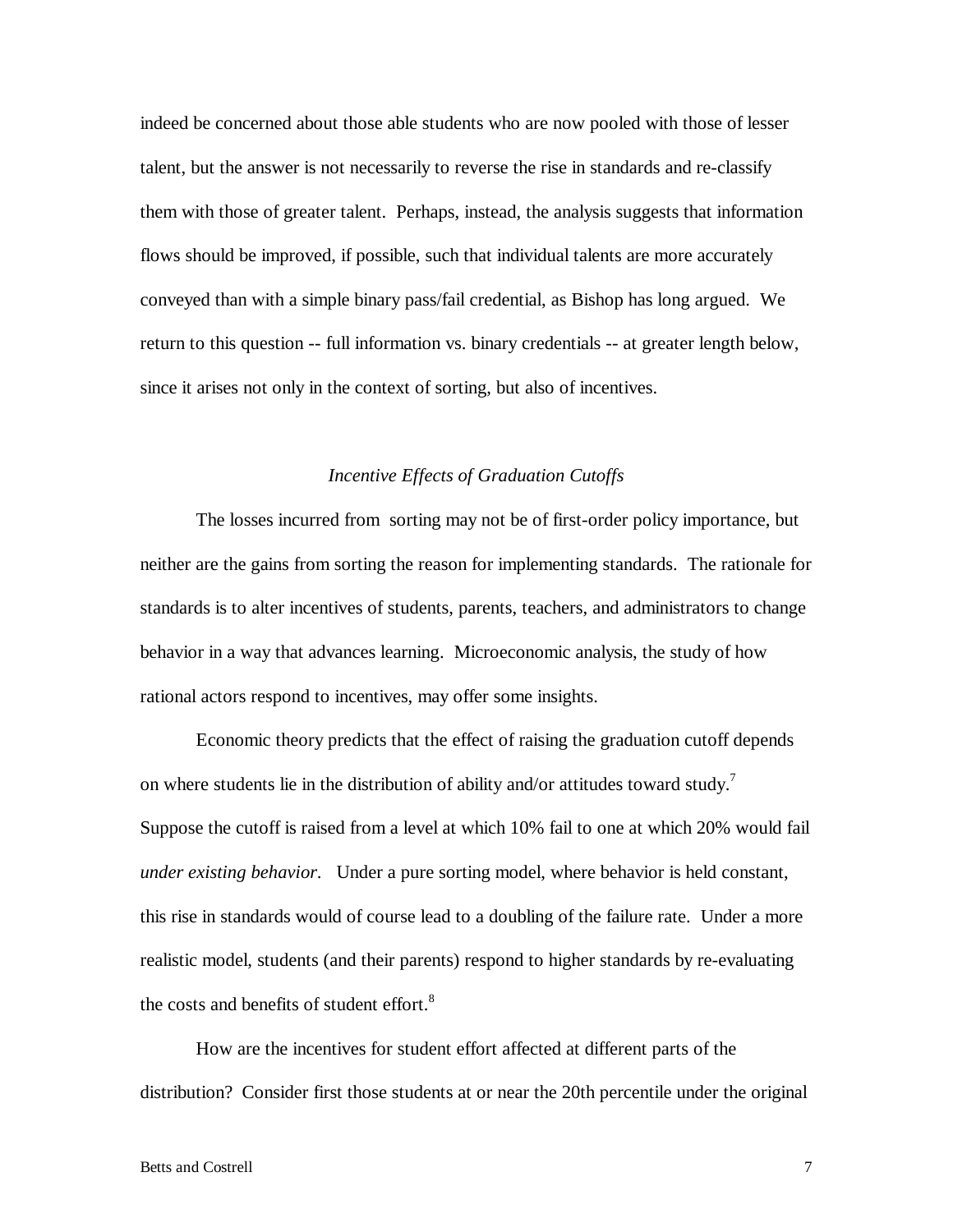distribution of achievement. In this example, these are students who passed under the old standard by a margin of 10 percentiles, but who are now just on the margin of passing under the new standard. It would take only a small increase in their effort for a number of them to pass. The cost in doing so would be less than the substantial benefit of passing rather than failing, and so the higher standard will have a positive incentive effect on utility-maximizing individuals in this part of the distribution. As a result, one can predict with some confidence that the failure rate will not rise as much as would be naively predicted under the pre-existing distribution of student achievement,<sup>9</sup> because students in this part of the distribution will rise to the challenge.

 It is important to emphasize that these students, the ones for whom the most *positive* response is predicted and who have the most to gain from higher standards, are *not* the elite (they are near the 20th percentile in this example). Unlike the elite, who will easily pass the higher standard with unchanged effort, these are students who are stimulated to higher effort because otherwise they will fail. These students are typically non-college-bound or marginally college-bound. For those non-college-bound students who rise to the challenge, the benefit is a high school diploma of enhanced value -- a matter of great importance for those who will not have a college degree with which to distinguish themselves. For the marginally college-bound, the benefit of being prodded to meet a higher standard is better preparation for college, which, in turn, raises the probability of successful college completion. $^{10}$ 

 However, the incentives are different farther down the distribution. Specifically, consider those students who are on the margin of failing under the old standard (students at or slightly above the 10th percentile in this example). The effort they are exerting yields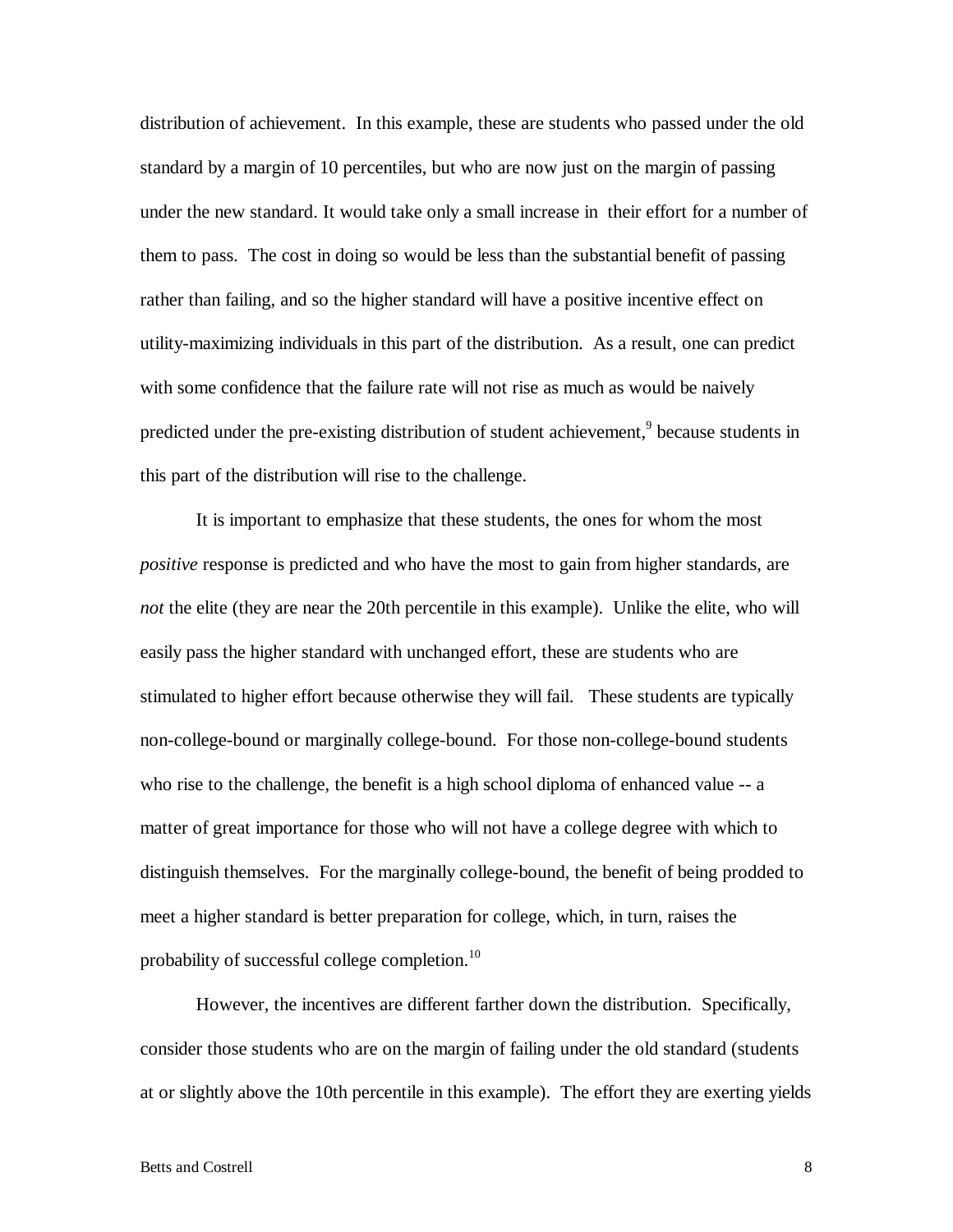expected benefits that barely exceed the costs of the effort. A rise in the standard reduces the probability of passing with that level of effort, and thereby reduces the expected benefit below the cost. For these students, the rise in standards has a *negative* incentive effect, leading them to reduce their effort, discouraged by the low prospects of success. Indeed, they may simply drop out of school, as critics of standards-based reform warn. This effect is more troubling than the sorting effect discussed above, because it reduces the amount of learning in this portion of the distribution.  $11$ 

 Thus, standards have different effects on students in different parts of the distribution, even among those of lesser achievement.<sup>12</sup> As Figure 1 illustrates, we can distinguish four groups of students who are at risk of failing under the higher standard: $13$ 

- Some students who met previously low expectations will be stimulated to greater effort by a rise in standards, with the help of teachers and parents. (In Figure 1, the dashed distribution of productivity depicts a rightward shift from just left of the new standard.) These are the most important gains from high standards.
- Other students who would have passed under low standards will not change their behavior and will now fail. (In Figure 1, these are the students remaining between the old and new standards, on the dashed distribution.) These students lose, but only by virtue of being re-labelled.
- Other students, farther down the distribution, will be discouraged and reduce effort or drop out. (In Figure 1, the dashed distribution of productivity depicts a leftward shift from just right of the old standard.) These are the most important potential losses from high standards, toward which mitigating policies should be aimed.
- For those students at the very bottom (the left-most portion of Figure 1), who would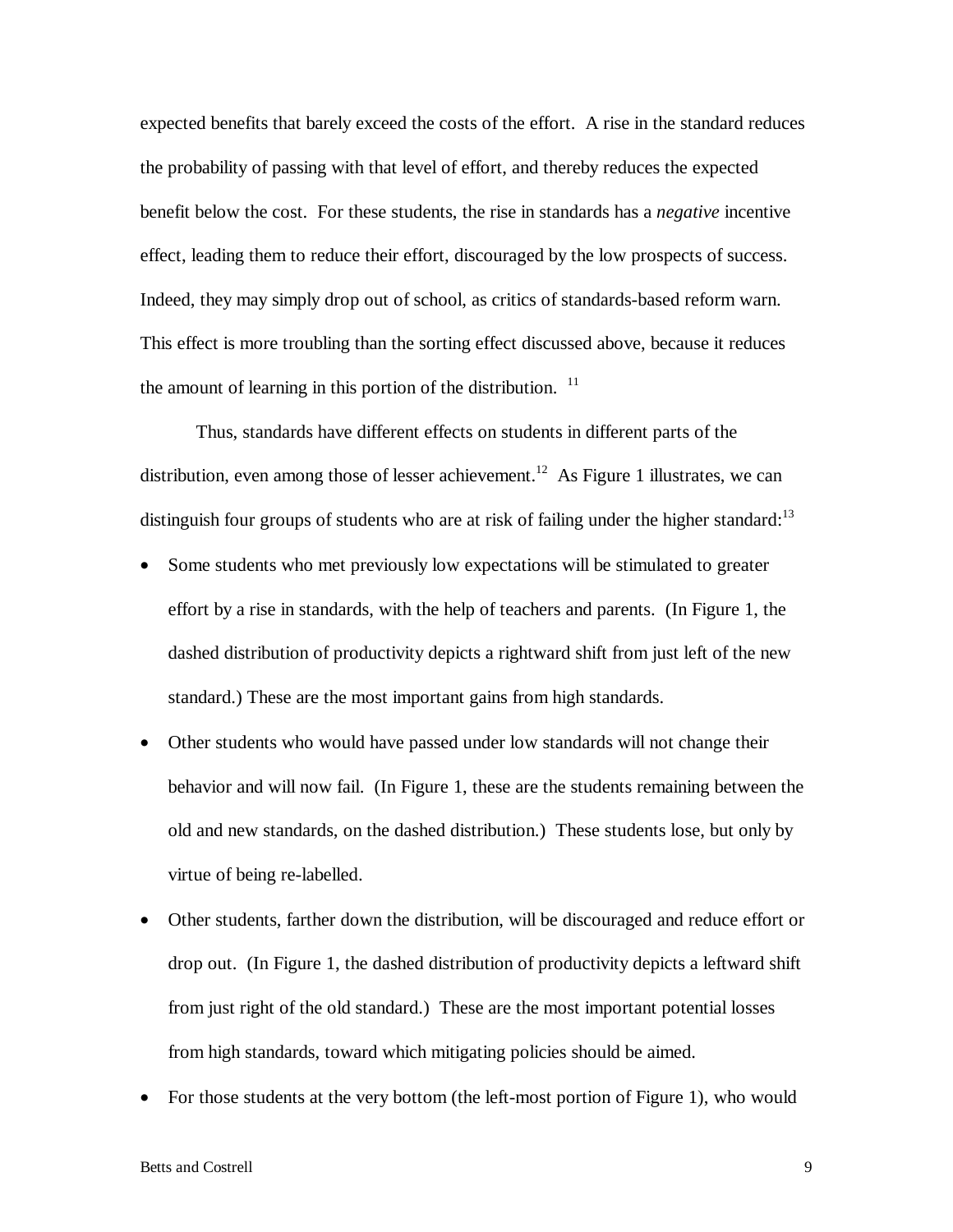not pass anyway, behavior is unaffected, but they may passively gain from the sorting effect discussed previously.

 Policy-makers and others may differ on how to weigh the fortunes of these groups in arriving at the optimal set of standards. The way out of this dilemma is not necessarily to forgo the benefits of higher standards, but, if at all possible, to craft accompanying policies for those students whose efforts may flag, especially those who might drop out. What those policies might be is considered below, but the point here is to be clear on what segment of the population is at issue, both for potential losses and gains.

 Curiously, though, much of the most vocal opposition to standards-based reform comes from a completely different segment of the population -- that of generally high achievers. For example, according to recent reports, "Wisconsin scuttled plans for a high school exit exam after a protest lodged mainly by more-affluent parents."<sup>14</sup> Similarly, efforts in Massachusetts to boycott the state-wide exams have been concentrated in affluent and high-achieving suburbs, as well as high-spending communities such as Cambridge, rather than such urban areas as Boston. State Representative Ruth Balser told a group of Brookline test critics that most of her legislative colleagues support the exams. "It's just those of us from districts that were already doing really well, like Lincoln-Sudbury, Brookline, and Newton, who feel that our systems are at risk of being dragged down by ed reform," she said. $15$ 

 Perhaps the most plausible claim that suburban critics have to offer is that higherorder skills may be de-emphasized by teachers of high-achieving students, students who are at relatively low risk of failing. It is not entirely clear why this would be so at the high school level, if students are sorted among basic and honors classes.<sup>16</sup> The more elite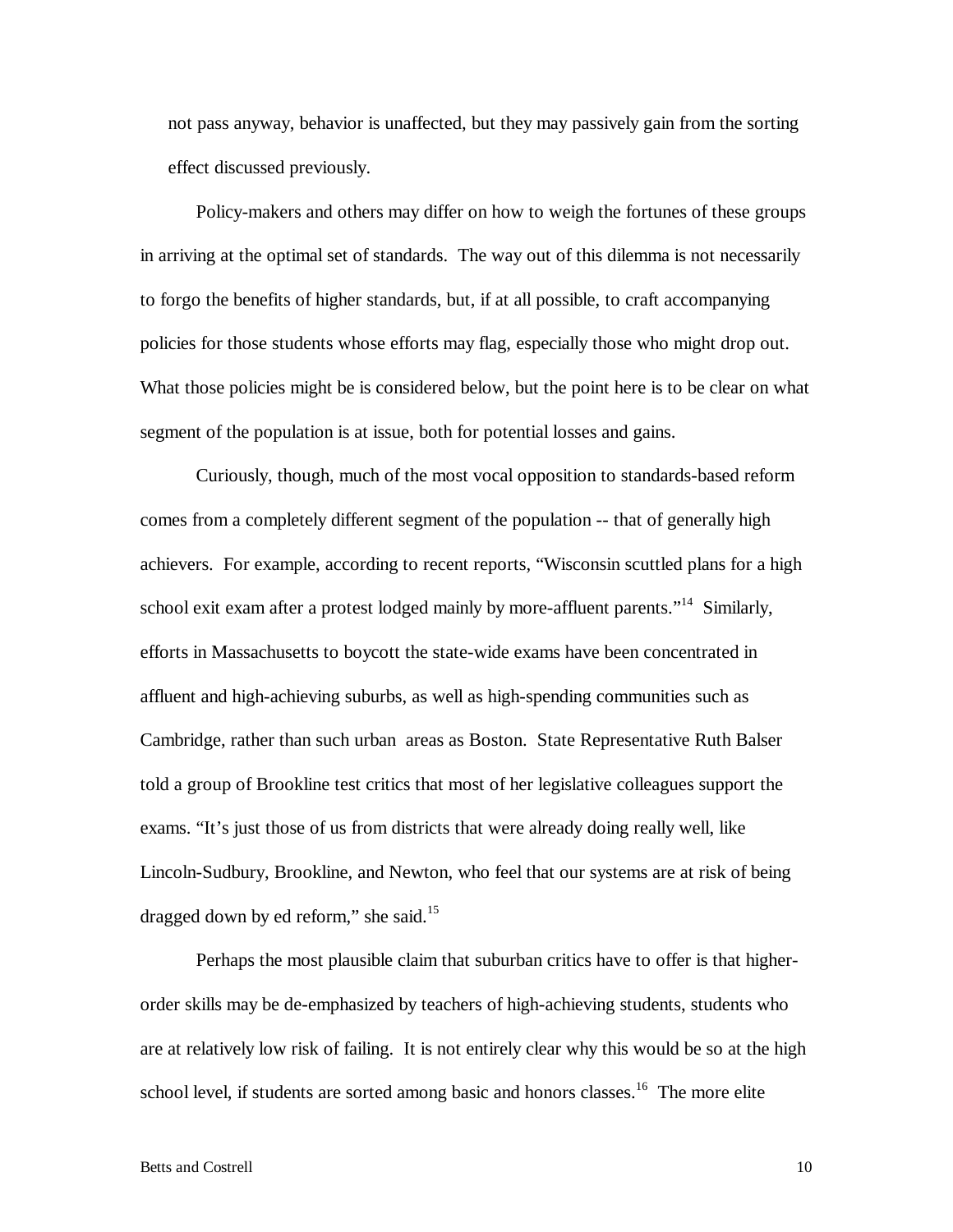students, aiming for selective college admissions, are more likely focused on SATs, AP exams, and a high school transcript enhanced with high grades in honors courses than on high school exit exams. However, if the school reallocates resources, or changes its teaching methods to bring up those at risk of failing, these equity-enhancing efforts could adversely affect those of high achievement.<sup>17</sup> If so, it is important to understand that these objections to standards-based reform are not based on equity concerns, but quite the opposite.<sup>18</sup>

 Again, the policy implication is not necessarily to forgo the benefits of higher standards, just because they may be concentrated among those for whom expectations are low, relative to the high-achieving critics. Rather, the challenge is to meet these objections by accompanying the standards with policies addressed toward the high achievers as well. In our view, discussed below, this is a rather easier and less pressing challenge than the one concerning lower achievers, who might be discouraged from continuing academic effort.

#### *Centralized vs. Decentralized Standards*

 What is the proper locus of standard-setting -- Federal, state, or local? Over the last two decades, the movement toward standard-setting began with the states in the late 1970s ("minimum competency" testing), shifted toward the Federal level from the late 1980s to the early 1990s, and has shifted back to the states since the mid 1990s, where it has made its greatest strides.<sup>19</sup> Leaving aside the question of where content standards should be set, economic theory does have something to say about whether graduation cutoffs should be set locally or centrally.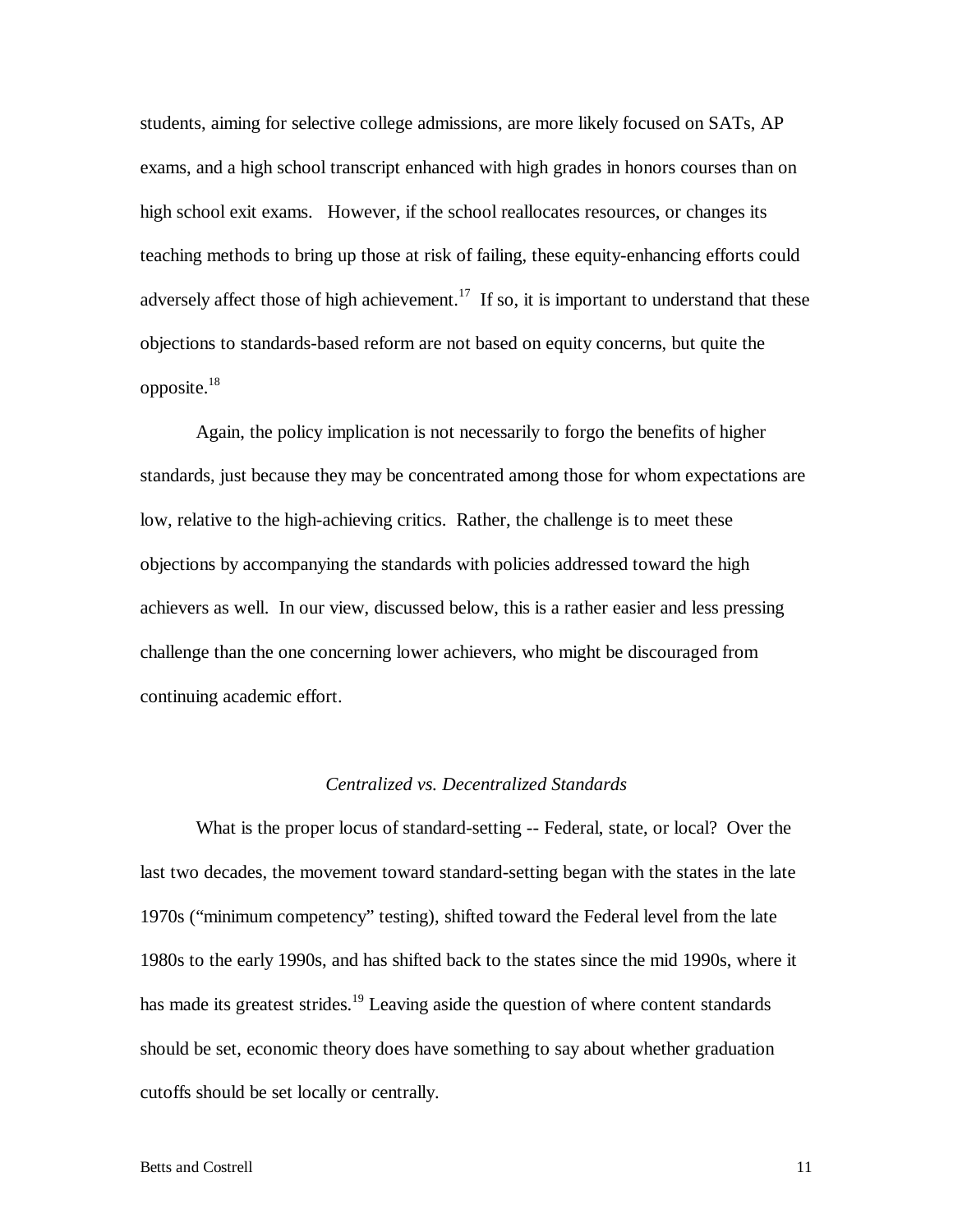In the very simplest case, where all districts are alike, decentralization would likely lead to inefficiently low standards.<sup>20</sup> To see this, suppose each district's non-collegebound graduates are pooled to some extent with graduates of other districts in the labor market. That is, employers do not fully distinguish graduates of any district that chooses a different standard.<sup>21</sup> The reward to raising standards in any given district is thus attenuated. The district's graduates would be of higher quality, but would not be fully identified as such, and so would only reap some of the benefits; the rest of the gains would spill over to graduates of other districts, with whom they are pooled in the labor market. As a result of this "externality", local standard-setters have an incentive to freeride on the standards of other districts, establishing cutoffs that are too low to maximize their collective welfare.<sup>22</sup> A centralized standard-setter would avoid this problem.

 Even in this simple case, with identical districts, there are winners and losers in the choice between decentralized and centralized standards. Since centralization raises standards, the winners are those who rise to the challenge, and the losers are those who become discouraged from exerting effort. But *each* district would, on the whole, be better off with a centralized standard-setter choosing the same cutoff for all districts.<sup>23</sup> This logic is independent of the weights attached to winners and losers; even the most egalitarian collection of standard-setters would prefer standards set centrally, rather than each of them riding free in a standard-cutting race to the bottom.<sup>24</sup>

 Heterogeneity across districts makes things more complicated, but is also an important factor in understanding current controversies.<sup>25</sup> For example, centralization typically raises standards in low-achieving districts, but *may* lower it in high-achieving ones. To the extent that diplomas reflect *some* degree of district reputation (i.e. pooling is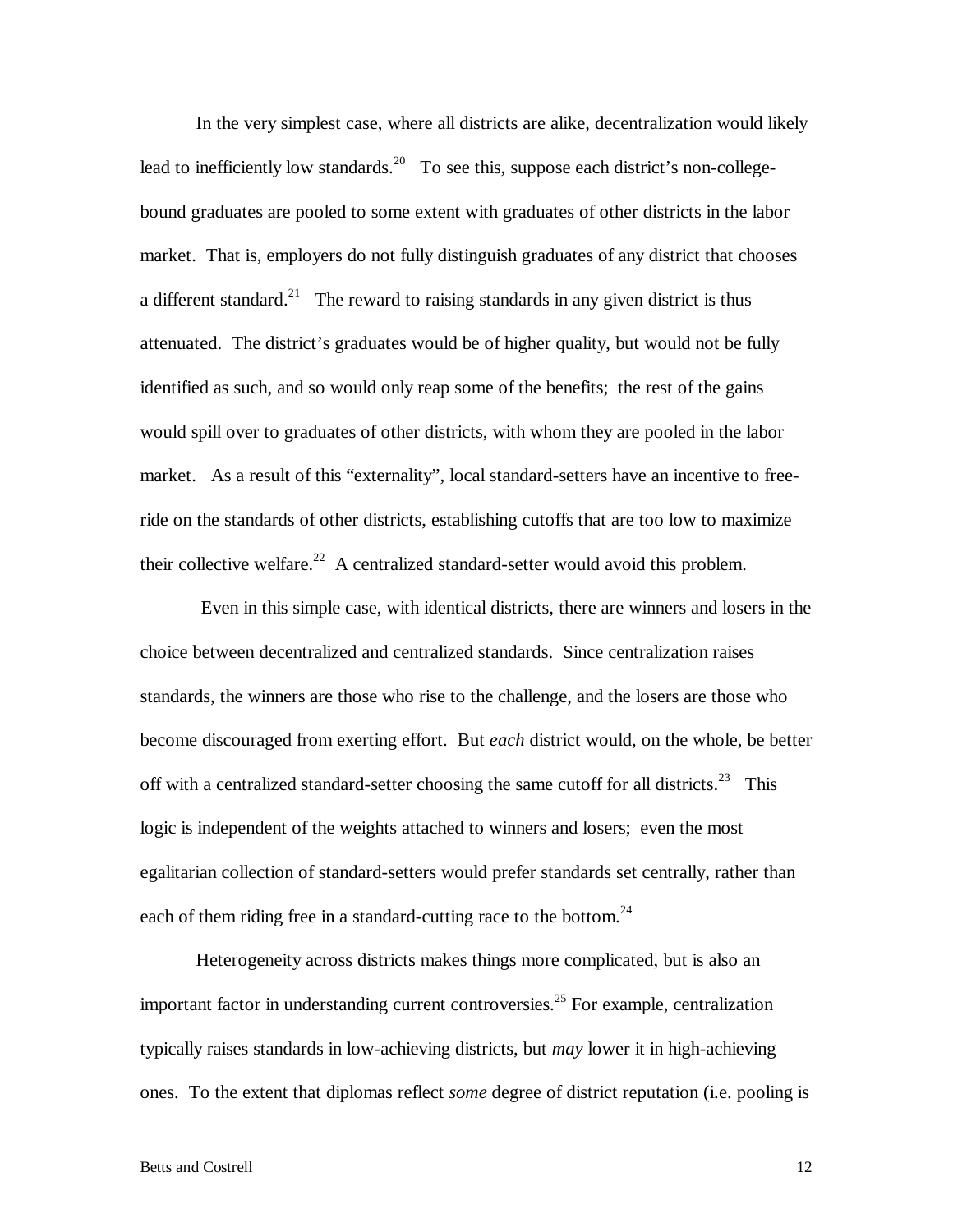not total), this means low-achieving districts' graduates benefit from the rise in their standard while those from high-achieving districts lose from the drop in theirs.<sup>26</sup> Thus, there may be a conflict of interest between those high-striving urban black students whose diploma is enhanced in value and those suburban students whose diploma could be depreciated from that which obtained under decentralized standards.

With heterogeneity across districts, centralization need not always outperform decentralization.<sup>27</sup> However, if we take the analysis one step further, a rather general result obtains. Suppose the centralized standard serves as a *minimum* requirement for graduation, with the localities retaining the option of setting a higher standard. This arrangement outperforms decentralized standard-setting and is at least as good as central standard-setting without the local option. We get the best of both worlds, with the centralized minimum standard putting a floor on free-riding by districts, while the highachieving districts retain the option of exceeding that standard, if enough of the benefits accrue to their own graduates.<sup>28</sup>

The model considered here helps frame questions that arise from current controversies. For example, in Massachusetts (among other states), the demand for local control of graduation requirements is strongest in the suburbs, while urban superintendents are generally the biggest supporters of rigorous state standards (even though their students are most at risk of failing). The urban districts suffer from a poor reputation, but have still found it difficult to unilaterally raise it. One possible explanation that goes beyond the simple model but is consistent with its spirit is that a district's reputation adjusts only slowly to its own actions. A long period of low standards will result in a low reputation, but a unilateral rise in standards may only raise the reputation over time, increasing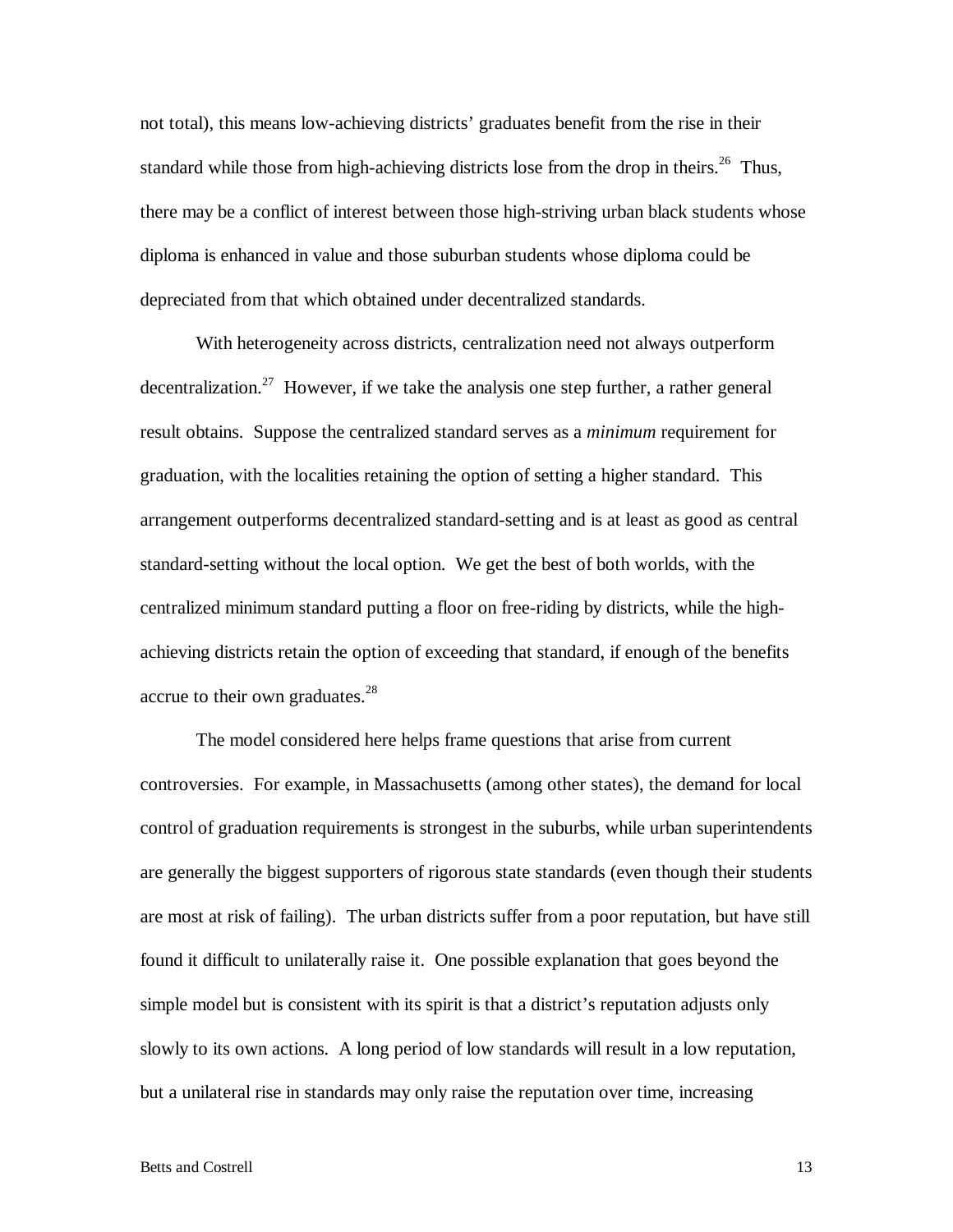dropouts in the short run with no reward. On this view, the imprimatur of state standards promises to be a more informationally powerful signal, more readily recognized, than the urban districts could establish on their own. We suspect that political considerations beyond the model are also important. The state mandate provides valuable cover to superintendents who would like to raise standards but who face local political and union obstacles to doing so and to taking steps necessary to meet them.

The model we have considered assumes there is some pooling, or blurring of credentials across districts even in the long run. If there is no such blurring of credentials - - if each district's diploma is fully understood by employers to represent that district's own graduation cutoff -- then the model's case for decentralized standard-setting is stronger. But even then, as we have discussed, high-striving students in low-achieving districts suffer from having their accomplishments depreciated by the low standards that local authorities tend to set in those districts. If policy-makers are able to reduce the degree of cross-district pooling to reduce the need for centralization, then why not reduce intradistrict pooling as well, so that high-achievers in any district can be evaluated by their individual accomplishments? It is to this question that we now turn.

# *Binary Credentials vs. Fuller Information*

 John Bishop has long argued that credentials such as a high school diploma, which convey only a binary signal to employers, are far inferior to richer and more finely graded information flows, such as those conveyed in high school transcripts. Economic theory has quite a bit to say about the incentive and equity implications of improved information flows, and largely bears out Bishop's argument. A difficult question, however, is why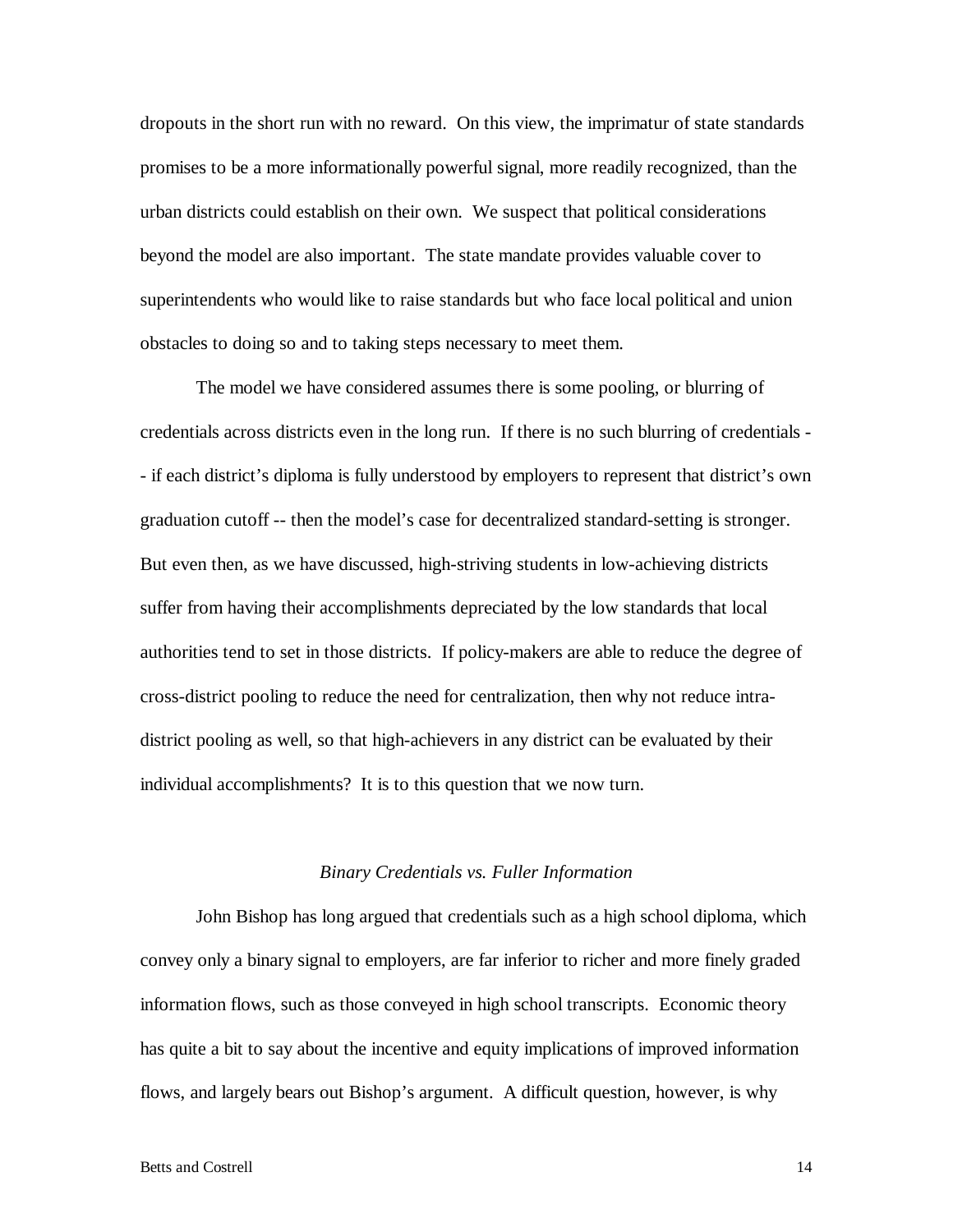employers often choose not to use the fuller information flows that are available. This question, to which we have no totally satisfactory answer, is important in designing policies to ameliorate the tradeoffs carried by a system of binary credentials.

 In understanding the effects of improving information flows over that of binary credentials, it is again important to distinguish sorting effects from incentive effects. Consider the simplest case, where a single measure of productivity (such as a test score) is available, but a credential truncates that measure into a pass-fail signal. In a simple sorting model, where behavior is assumed constant, the truncation of full information redistributes income by pooling. Among those who fall below the cutoff, the average income is unchanged, but it is redistributed from those just below the cutoff toward those at the very bottom, with whom they are pooled. Similarly, among those above the cutoff, the truncation of full information redistributes from those at the very top downward to those just above the cutoff. Thus, in the simplest sorting model, binary credentials generate outcomes that are more egalitarian than full information. However, even within the confines of these assumptions, we do not find the case for redistribution by blurring of differences to be compelling, unlike a case based on improved incentives.

 Even before considering incentive effects, however, there is another aspect of sorting that bears examination, and that is the issue of job-matching. Better sorting improves the match between workers and jobs. Truncating information with a binary credential reduces the efficiency of the match and reduces output. Who bears the brunt of the lost efficiency: those at the top or those at the bottom? In one recent model the answer depends on where in the job ladder accurate sorting is most important.<sup>29</sup> Suppose it is most important at the top, i.e. it is more important to get the very best people into the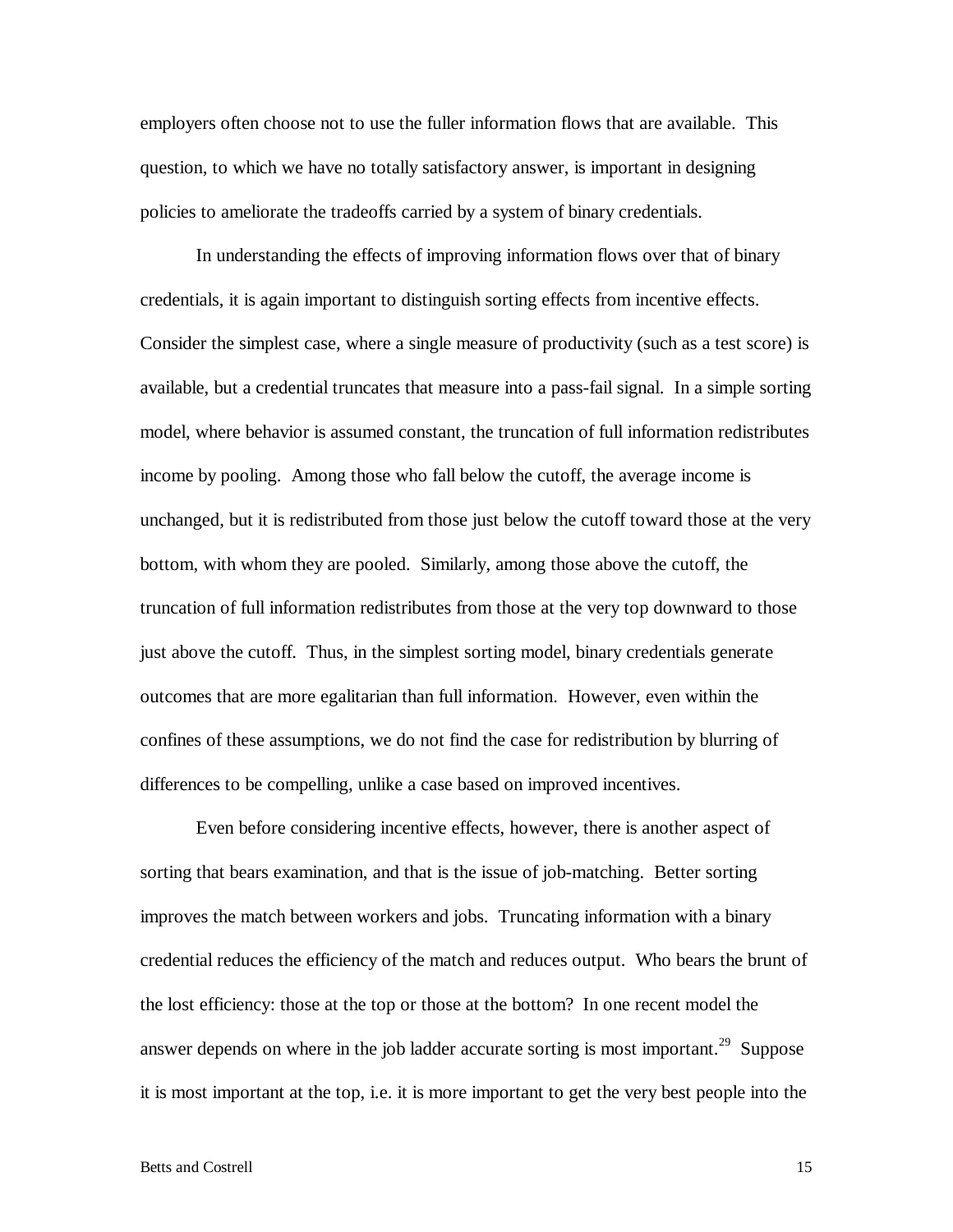very top jobs than getting the least productive people into the very bottom jobs. Then the burden of the efficiency loss from truncating information will tend to fall on the leastskilled, and this can outweigh any beneficial pooling effect they may enjoy. The reason is that the wage earned by the least-skilled depends very much on the ability of those higher up the job ladder who can only do those top jobs with the support of those lower down. If those who will fill the top jobs are not as well identified, due to truncated information, then the reward to the least-skilled for supporting those in the top jobs will fall. In this case, the use of full information enhances both efficiency and equity.

Now consider the incentive effects of full information.<sup>30</sup> If employers have and use individual information, diplomas and standards become irrelevant, since they add nothing to it. Each student chooses his or her own preferred level of achievement and is rewarded accordingly. More realistically, information flows can be improved by generating a discrete number of differentiated credentials. Either way, fuller information affects incentives in different ways across the spectrum of students.

 Compared to a coarse pass-fail signal, better information about high achievement is surely a stimulus to those at the top of the distribution, who would otherwise find no payoff in exceeding the cutoff. This, it seems to us, provides much of the answer to the criticism that high-achieving districts are "dragged down" by standards-based reform. Clearly, high-achieving students are already motivated to excel by an array of credentials over and above high school graduation exams (e.g. SAT's and AP exams). If these are insufficient, it is a relatively simple matter to differentiate diplomas based on the level of performance on the graduation exams, as a number of states do.

Moreover, differentiated consequences for differentiated credentials seem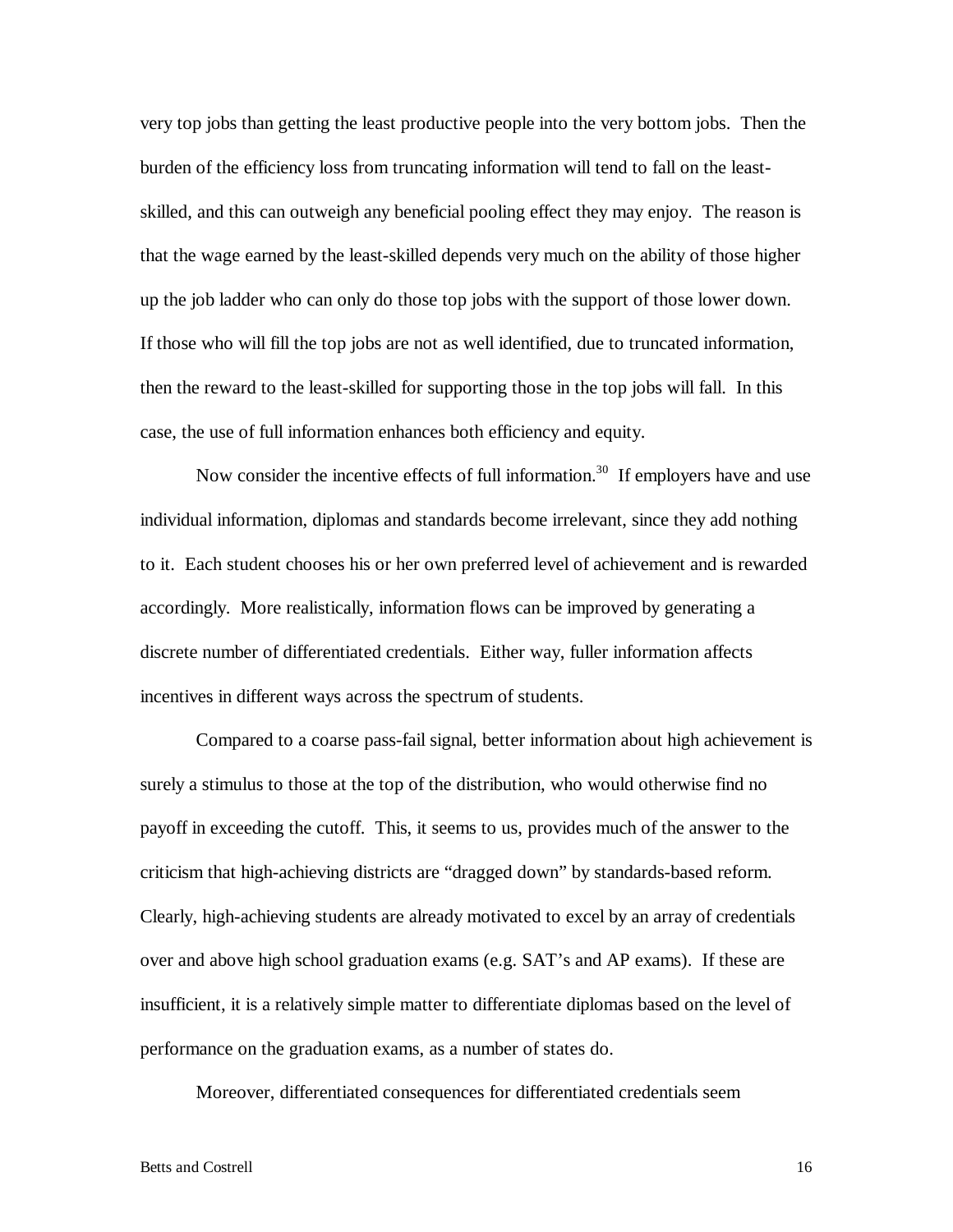particularly straightforward to arrange for college-bound students. Admission to public higher education can be made contingent on higher performance levels than are required for graduation; scholarships can be based on higher levels yet. These credentials may be multi-dimensional, for those who find traditional graduation requirements overly narrow. For example, there are many credentials based on artistic and musical talent that students place on their college applications. There are literary contests, outlets such as the *Concord Review* (for historical essays), and science fairs , to name just a few more credentials that high-achieving students can aim for, with confidence that they will be recognized.

 It might be argued that schools will be under pressure to divert attention from these types of credentials toward the graduation exam, even for those students who are at no risk of failing. There could be some truth to this, insofar as districts reap rewards based on mean exam scores, rather than pass rates only (e.g. the real estate market may tend to do this). However, this effect should not be exaggerated, since districts will surely continue to be attuned to how well their students do in college admissions, which still rests on these other types of credentials. That is why some high-achieving districts choose not to "teach to" the graduation exams any more than is necessary to achieve passing performance. In short, the introduction of graduation exams only adds information to the existing array of high-end credentials, and should not pose any serious incentive problems for high-achieving students.

 At the bottom of the distribution, the incentive effect from fuller information should also be positive. Those students who have no other way to convey their skills short of a graduation standard that is beyond their will or ability to meet would certainly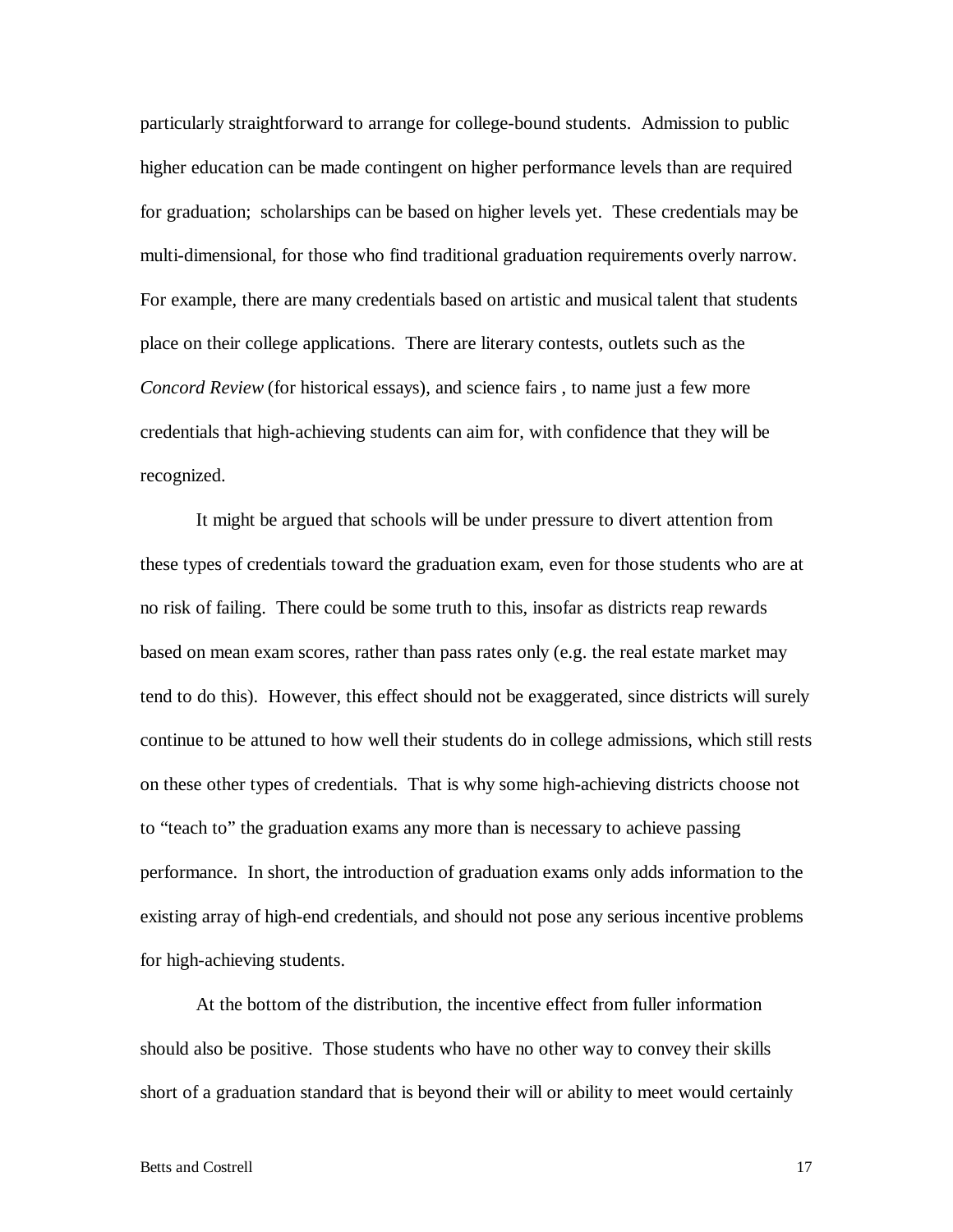gain from finer signals. As John D. Owen points out,<sup>31</sup> fuller information at this end of the distribution advances egalitarian goals by giving students less extreme alternatives to dropping out.

 This is the rationale behind the proposal that students who repeatedly fail the state graduation exam might receive instead a local diploma or a local certificate of completion. Such a credential could convey the achievement of non-cognitive skills such as persistence, punctuality, and discipline that are also important and rewarded in the labor market.<sup>32</sup> The GED already exists as an alternative credential, and should continue to signal a certain level of cognitive skills. But its payoff in the market is considerably less than a high school diploma, probably because it does not convey the same level of noncognitive skills as even a diploma based on "seat time" alone.<sup>33</sup> So there remains room for a credential to certify such non-cognitive skills (which may be particularly important for some special education children).

 The challenge is to make sure that such a non-cognitive credential is properly differentiated from a standards-based credential that signifies both cognitive and noncognitive skills, and that it is treated as such by end-users (employers or colleges). This is at the heart of the dispute between those who would grant a local "diploma" option and those who would only allow a local "certificate of completion." For reasons perhaps better understood by psychologists than economists, such terminological distinctions seem to be empirically quite important.

The concern is that a local diploma would not be treated with sufficient differentiation from a state diploma, and would thereby undermine incentives for those students who would otherwise meet the state standard. (This seems to have been the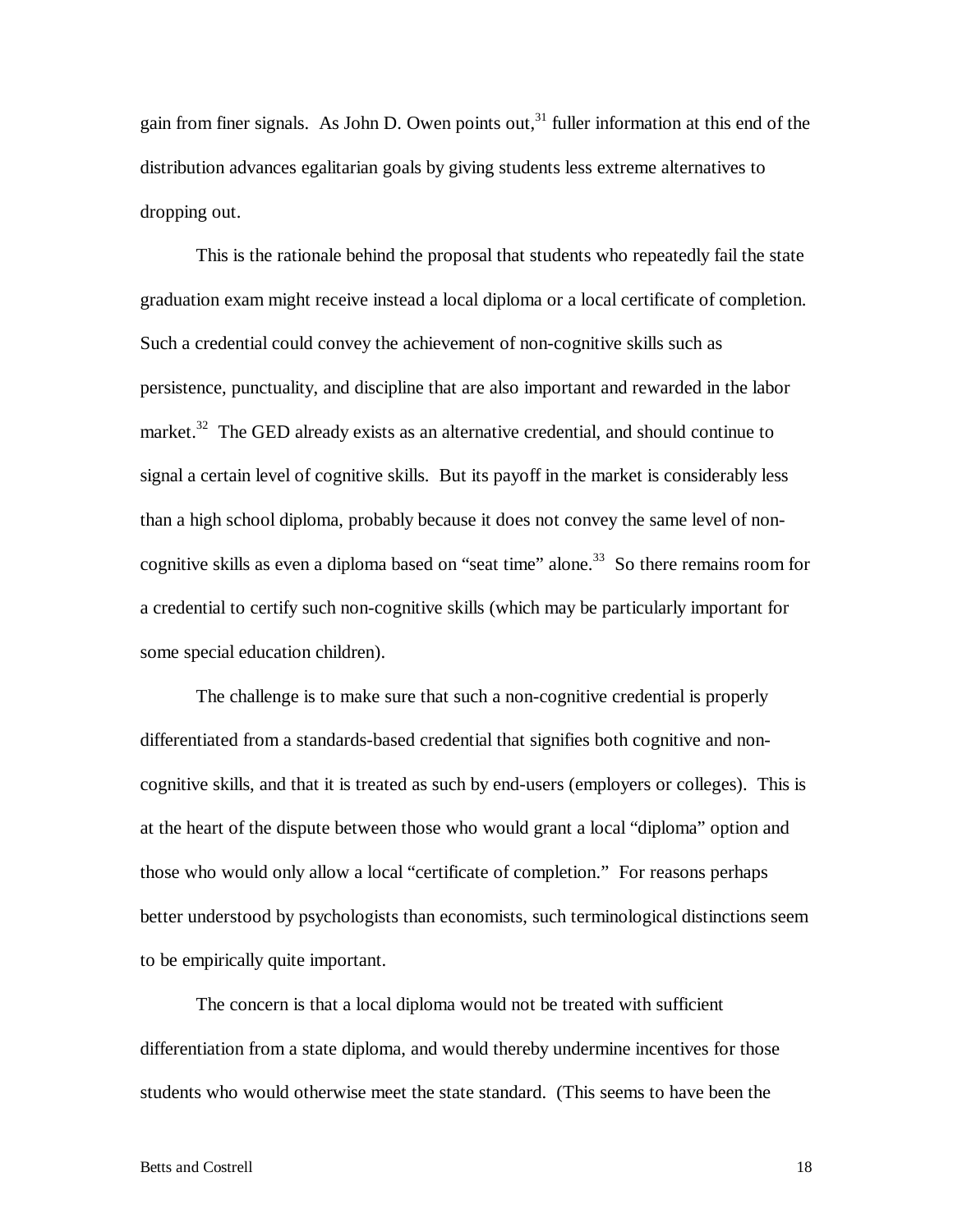rationale for New York's decision to phase out the local diploma option, leaving only the Regents diploma.) A certificate of completion could and perhaps should convey the same information that a high school diploma currently conveys in those states where the requirements are almost entirely local (such as Massachusetts, until the state standards bind in 2003). Once employers recognize that a certificate of completion is equivalent to the old local diploma, there should be no basis for objecting that students are denied a "diploma" by the higher state standard. "Diploma" is only a word. If it takes a different word -- "certificate" vs. "diploma" -- to differentiate those who have met the old local standards from those who meet the new state standards, then this would provide the finer information flows that are called for. Of course, there will remain those who object to such differentiation -- as to all differentiation -- on the grounds (perhaps unstated) that it will deny "certificate" holders the benefits of being pooled with those who hold "diplomas." But we do not find such sorting arguments persuasive.

 Finally, we turn from those near the top and those near the bottom to our final group of students, those who would meet the state standard, but not by much. These are students for whom the incentive effects of full information are negative. They are students who rise to the challenge of the standard only because the alternatives are so much worse. If information flows are improved, these are students who would choose to meet a lesser level of achievement that has a lesser payoff, but not as dramatically so as dropping out. The problem here is that too many students evaluate the payoffs to higher achievement differently from adults, such as their parents or state standard-setters or from the adults that they will become themselves. That is because the labor market signals to students are somewhat remote, and also because many students are notoriously present-oriented.<sup>34</sup> It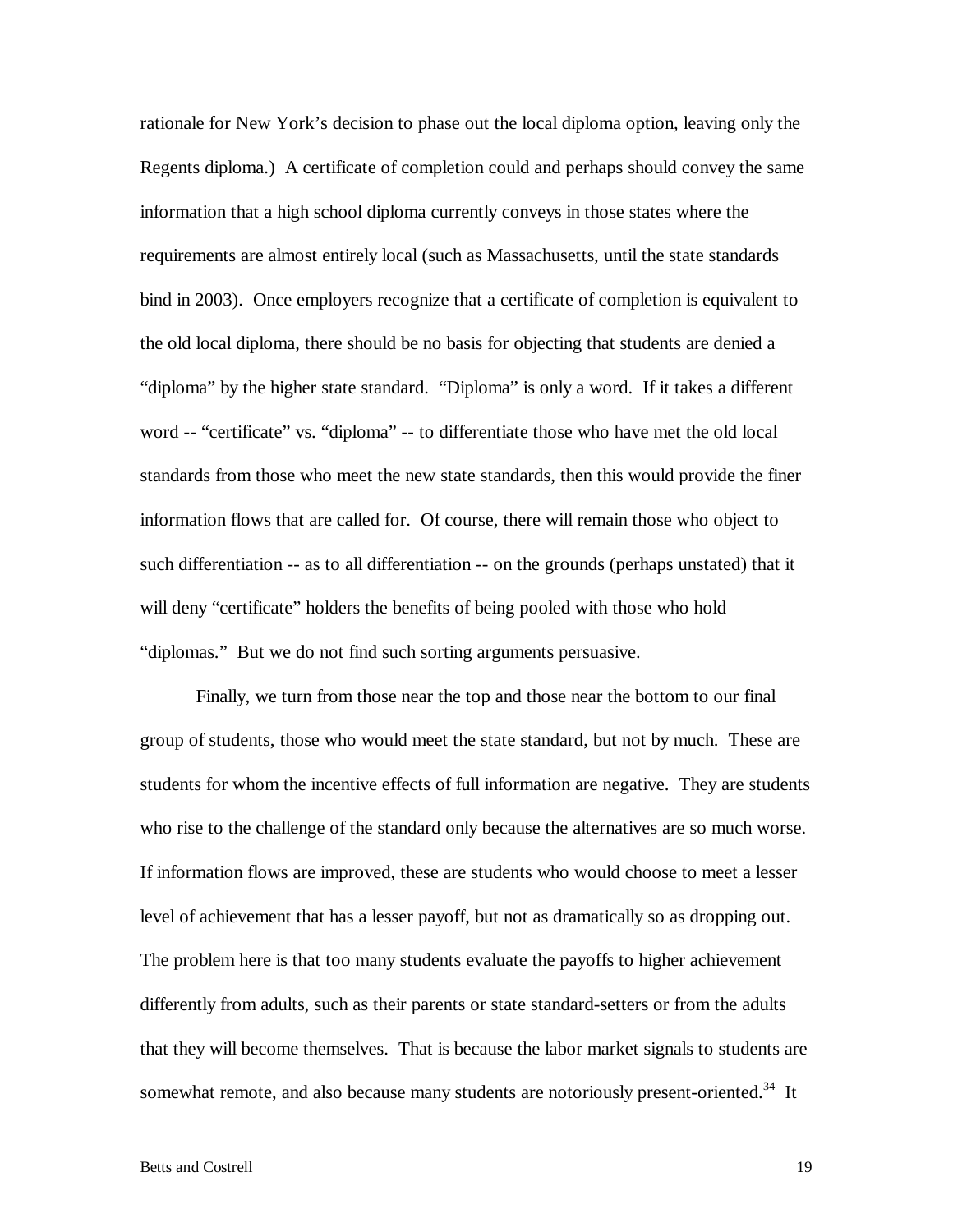is also likely that schools have a greater incentive to bring students up to a given standard when the alternative is dramatically worse than simply meeting a lesser standard. In short, while the coarse instrument of pass-fail blunts incentives for those at the bottom and the top, it does elicit greater effort from those near the passing margin.

 This brings us to one of the key policy dilemmas that comes out of our theoretical analysis: how much differentiation should there be between the state-certified standardsbased diploma and any lesser credentials? If the differentiation is too large, then students near the bottom will have no incentive to achieve beyond the low level certified by the lesser credentials. If, alternatively, the gap between the lesser credentials and the state diploma is too small (as with continuous measures, such as the test score itself, affixed to the diploma or the transcript), then too many students who might meet the state standard would be willing to settle for less, especially if employers ignore the differentiation.

 We have reached the limits of our theoretical analysis. We believe it shows that some problems alleged by critics of standards-based reform are not particularly compelling, notably those based implicitly on the logic of pooling and those concerning incentives for high-achieving students. But it also points to a tradeoff between incentives for those lesser-achieving students who will be stimulated to meet high standards and those low-achieving students who will be discouraged. The analysis clearly indicates that the key to ameliorating this tradeoff is not so much one of setting the standard high or low as it is one of filling in the information spectrum with credentials that allow lesser achieving students to demonstrate their cognitive and non-cognitive skills. The optimal degree of differentiation among these credentials can probably only be worked out in practice over time, by trial and error, since it depends very much on the way employers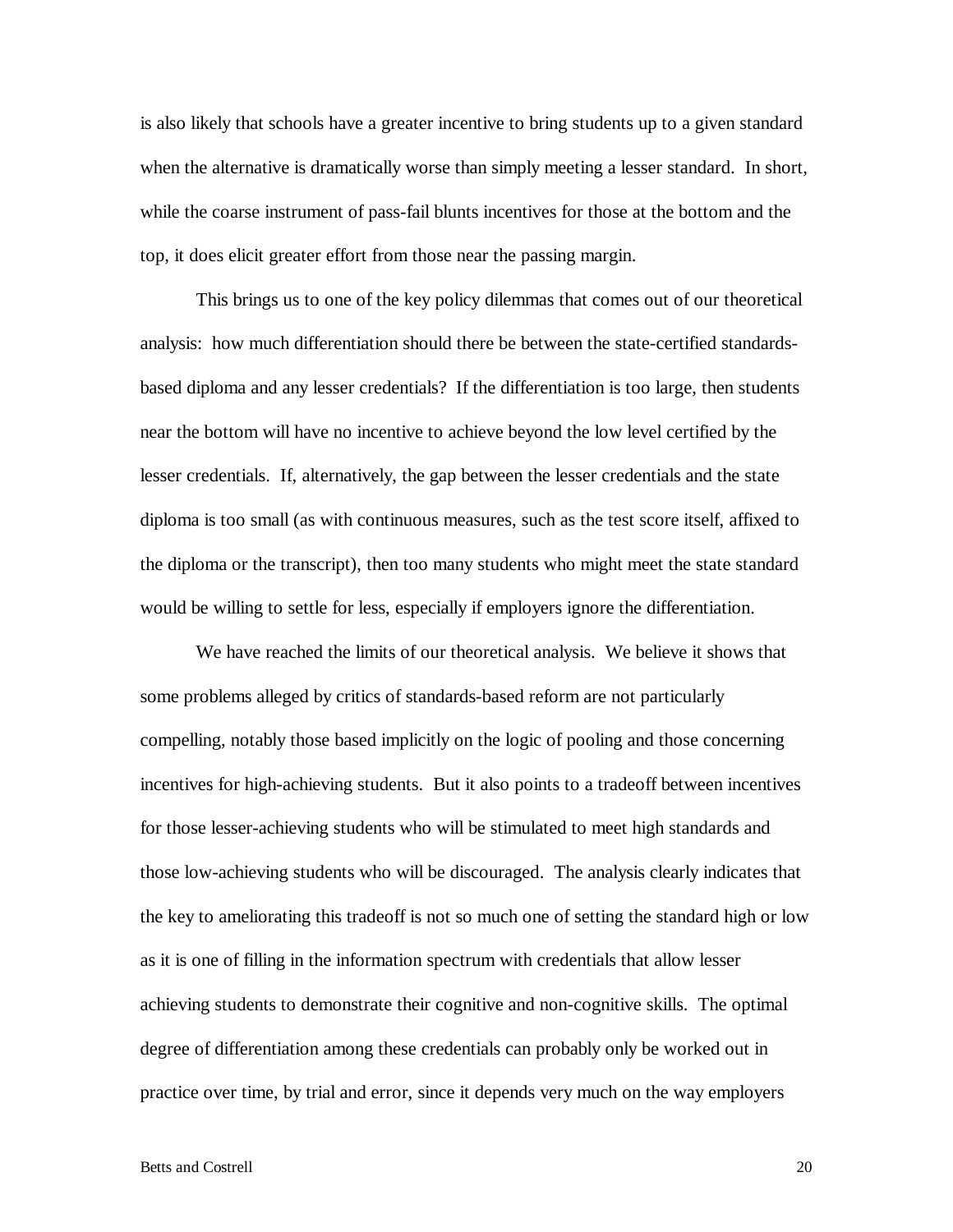will treat different credentials, which is not something that is easily foretold.

### **A Description of Current State Educational Standards**

We now turn our attention to how in the United States educational standards have been defined in practice, with a focus on the variations among states. Effective educational standards require the following three components:

• Content or curriculum standards that clearly delineate what students should learn in each grade.

• An assessment system that measures student progress toward mastery of the content standards.

• An accountability system that stipulates a set of rewards and/or interventions based on student progress. Such a system should hold not only students but also teachers, principals, and entire school systems accountable for the rate of learning of students.

 How close are the states to implementing educational standards that fit these criteria, and how do states vary in that regard? Complicating the analysis is the fact that even though standards in practice typically resemble the binary "pass-fail" model discussed earlier, these standards have taken many forms. Some states have implemented high school exit exams. Other states have left the task of assessment to individual schools, but have set minimum sets of courses that students must complete before graduating from high school. Some states, also use achievement scores to make decisions about whether to promote students from one grade to another, or to assign students to remedial or other courses.

Consider first graduation standards. Throughout the 1990's states' graduation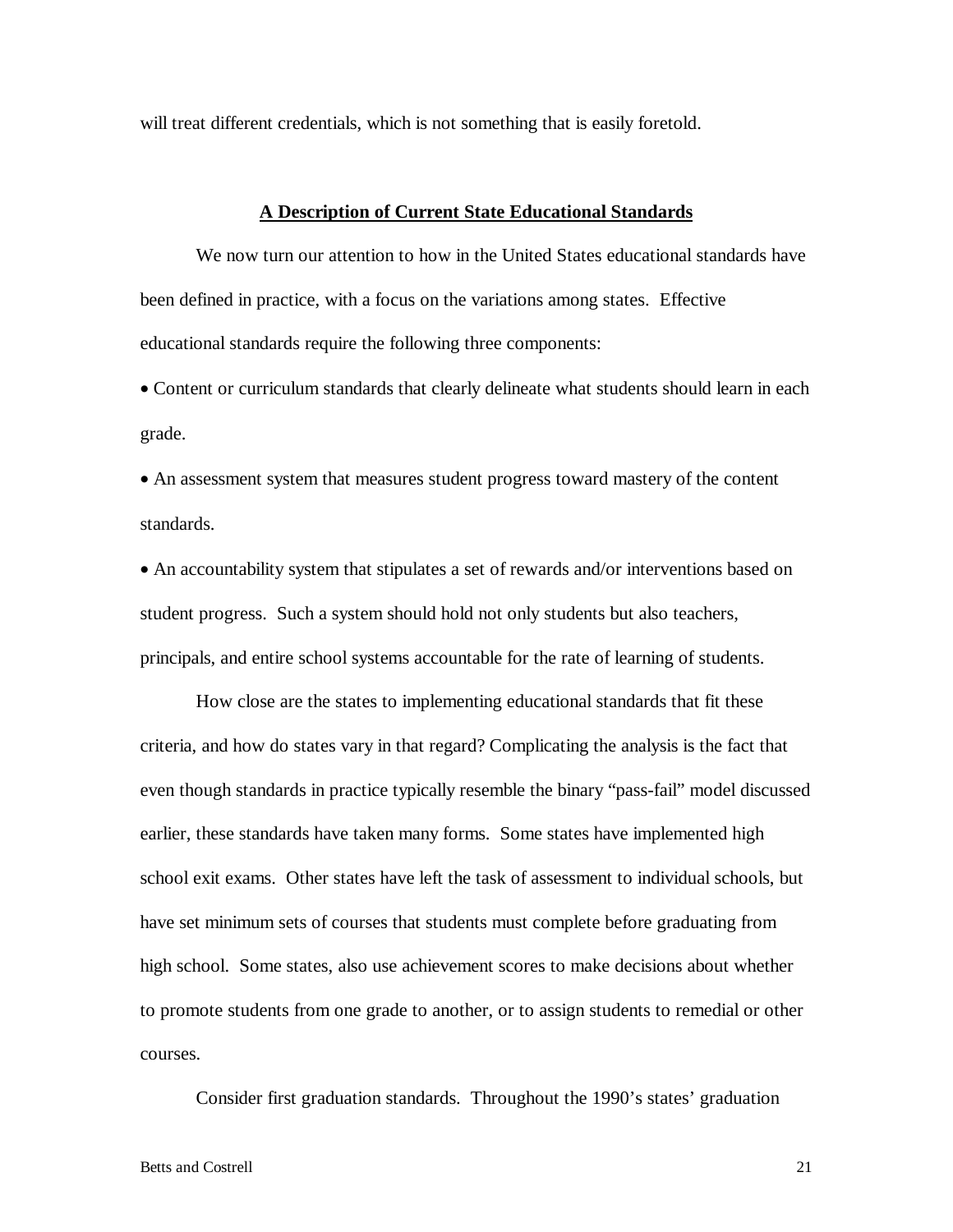requirements varied radically. For instance, in 1993, the number of courses states required students to complete before graduating with a standard diploma varied from 13 in California and Wisconsin to 24 in Florida and Utah. (U.S. Department of Education, 1996) By 1996, California still required only 13 courses to graduate, but Wisconsin had increased its graduation requirements from 13 to 21.5. At the top end, three states – Alabama, South Carolina and Texas – had either joined or were about to join Florida and Utah in requiring 24 courses for high school graduation. (U.S. Department of Education, 1999)  $35$ 

 These variations in course requirements become stronger once one examines the specific courses required to graduate across states. For instance, in 1996, over half of states required that high school students take at least two math courses in order to graduate. Another 15 states required 3, and two states (Alabama, South Carolina) required four courses. A number of states' requirements defy a simple categorization. Colorado, Iowa, Massachusetts<sup>36</sup>, Michigan, Minnesota and Nebraska rely mainly on local boards to set graduation requirements. In other states, including perhaps most notably California, districts are free to impose their own additional requirements.

 Several states have more than one class of diploma, in order to recognize advanced achievement. The AFT (1999) reports that currently 20 states offer advanced diplomas, up from only 8 in 1996.<sup>37</sup> <sup>38</sup> Perhaps most famously, New York for over a century has offered the Regents' Examinations and the Regents' diploma as an advanced diploma to supplement 'local' diplomas. The earlier theoretical section of this paper suggests that the creation of multiple credentials can increase the efficiency with which schools transmit information on students' strengths and weaknesses to the labor market, provided the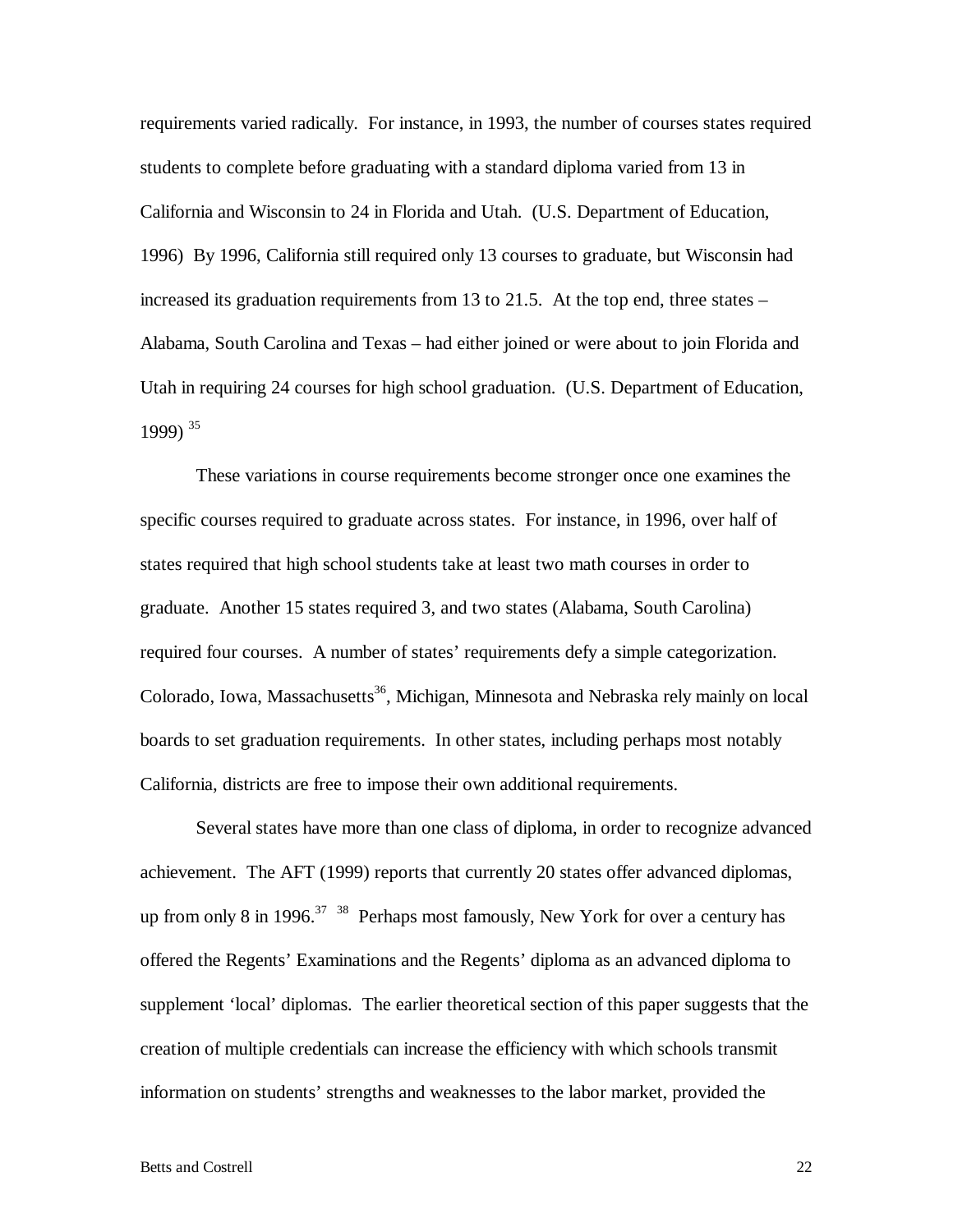credentials are sufficiently differentiated from one another.

 Notably, in the late 1990's, New York decided to begin phasing out local diplomas in favor of requiring all students to acquire a Regents' diploma. This transition process has not yet finished. By moving to eliminate the lower tier of high school diplomas, the state of New York will in a sense be restricting the flow of information between schools and the labor market. Most other states have been moving in the opposite direction, providing additional credentials or recognition to students who surpass the minimum achievement levels required for graduation. New York deserves to be closely studied over the next few years. The abolition of local diplomas may make it more difficult for employers to evaluate the skills of the middle group of students -- high school graduates who currently do not qualify for Regents' diplomas. Alternatively (although authorities have given no indication of this), New York may yet decide in the future to award "certificates of completion" to students who would previously have received a local "diploma." If so, they will merely be relabelled. But it will be important to ascertain how employers and institutions of higher education respond to such relabelling, for that will govern the incentives generated for students. Clearly policymakers in New York are working on the assumption that eliminating the local diploma option will generate positive incentive effects for most students to work harder.

 Educational standards will in practice include far more than stipulations about the number of courses required. For instance, standards must also include descriptions of the content that schools expect students to master. The AFT has published an annual review of each state's content standards, assessment and accountability systems. Table 1 shows recent trends in the number of states "with clear and specific standards", "with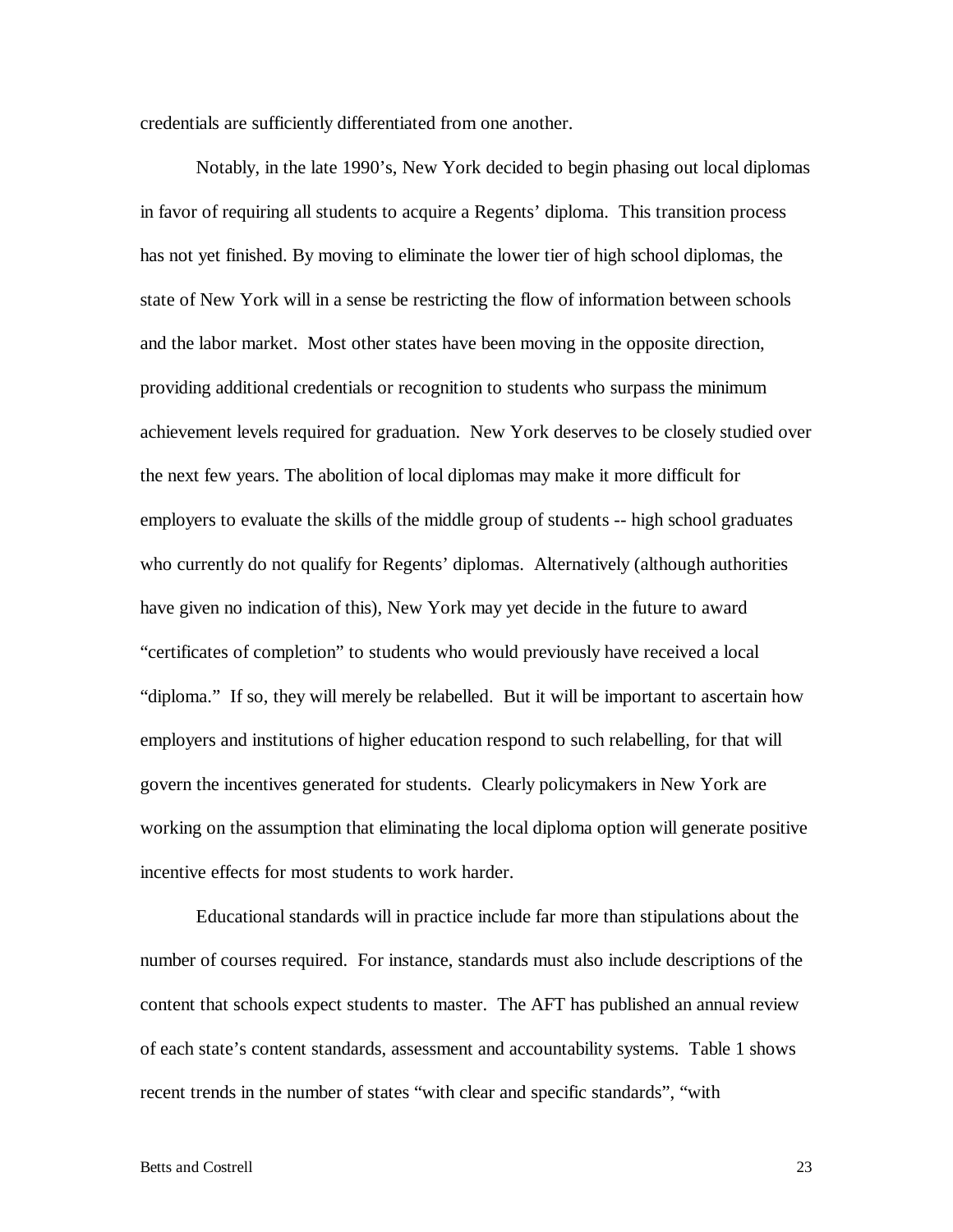assessments aligned with the standards", and "with promotion policies based on achievement toward the standards". For a state to qualify as having clear and specific standards, AFT researchers had to determine that the state had clearly worded and specific content descriptions in English, math, science, and social studies at the elementary, middle school and high school levels. The second of the AFT's variables measures the quality of states' assessment systems, while the third measure partially describes the state's student accountability system. (Unfortunately, the AFT report does not include as detailed information on the ways, if any, in which teachers, principals and district administrators are accountable for the performance of their students.)

 The data in Table 1 reveals some fascinating patterns. By all three measures – content standards, assessments, and student accountability - the national trend is clearly toward more stringent requirements. Second, the table indicates large variation across states in these three components of educational standards and accountability.

 Third, and equally important, the AFT study shows a disturbing pattern: all states but Iowa, Montana, and North Dakota have implemented or plan to implement tests or other assessments that are aligned with their standards, yet only 22 states have implemented content standards that the AFT deems clear and specific. Lack of clarity in standards will obviously create difficulties for teachers. In many cases states have purchased off-the-shelf standardized tests that do not necessarily link well to the content standards.

 For example, beginning in spring 1998, California required that all students write the Stanford 9 tests. In the first year, the test items were not altered to reflect the state's newly developed content standards. In spring 1999 the state added a battery of questions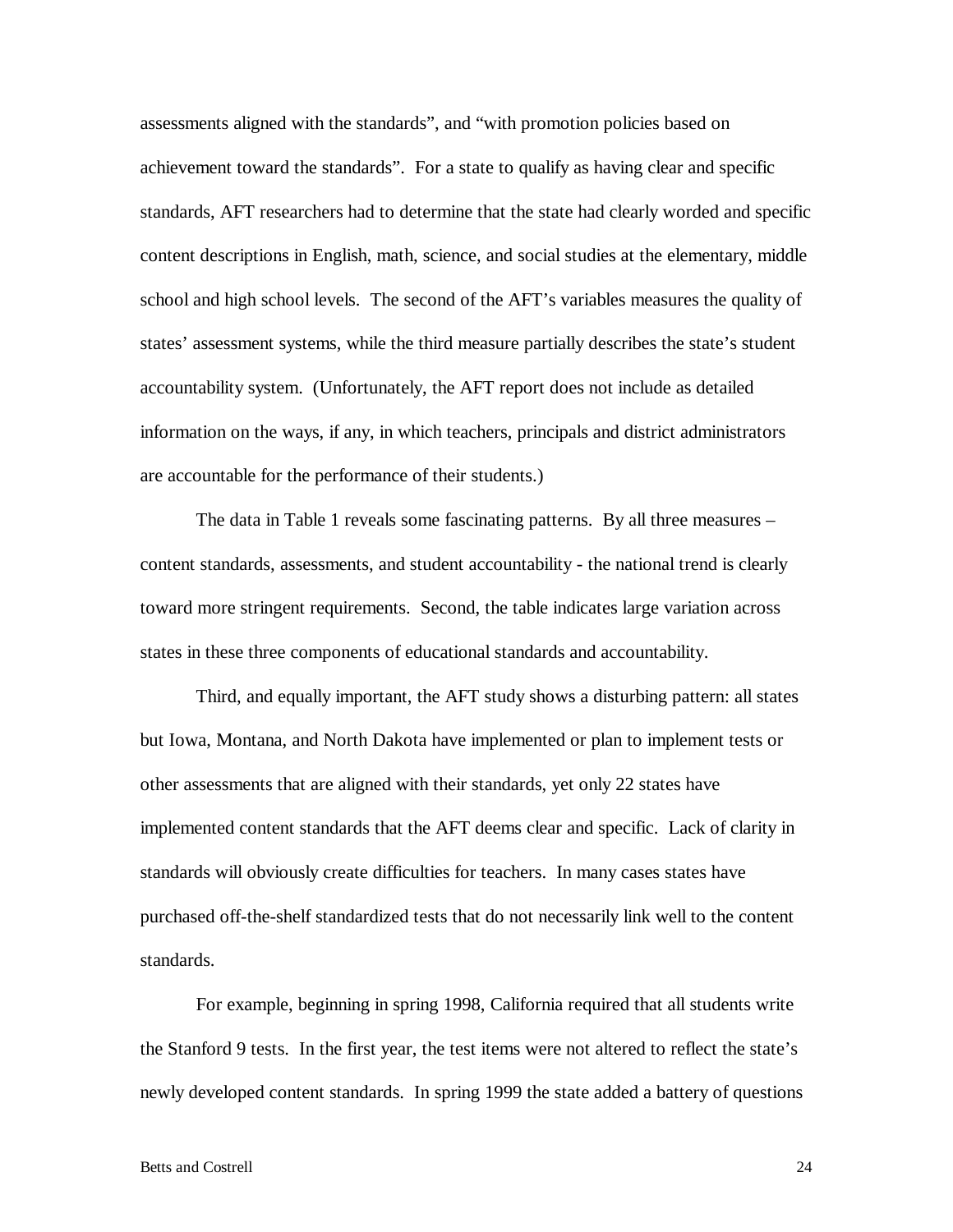that more closely reflect content standards, but is not yet using results from this add-on to the Stanford 9 tests to evaluate schools.

 As Table 1 shows, in 1996 almost no states based decisions to promote students to the next grade on standards, but by 1999 13 states had such policies in place. This number clearly underestimates the extent to which schools base promotion decisions on objective assessment measures such as achievement tests. Many school districts have gone beyond existing state promotion policies and implemented their own criteria – and interventions, for student promotion. Particularly well known is the ambitious program implemented by the Chicago Public Schools in 1996-97. Other districts have followed suit. For instance, San Diego Unified School District, one of the ten largest in the country, in 2000 implemented its own radical program for assessment, additional spending on students lagging behind in reading, and if necessary, summer school and grade retention.

 Promotion policies represent only one of the many ways in which policymakers can link standards and assessment to overall accountability. Another incentive for students that a large number of states have adopted is high school exit exams. According to the AFT (1999), 28 states currently have or plan to implement graduation exams that are aligned with state's curriculum standards.

 It appears that the most difficult aspect of implementing a graduation or exit exam is to design the exam so that it links well to curriculum standards. For instance, California published science and social science content standards in 1999, on the heels of adoption of language and math standards the year before. The state plans to require that all students pass a high school exit exam before leaving school, beginning in the year 2003-2004. The strong desire among California's policymakers to implement a school-leaving exam that is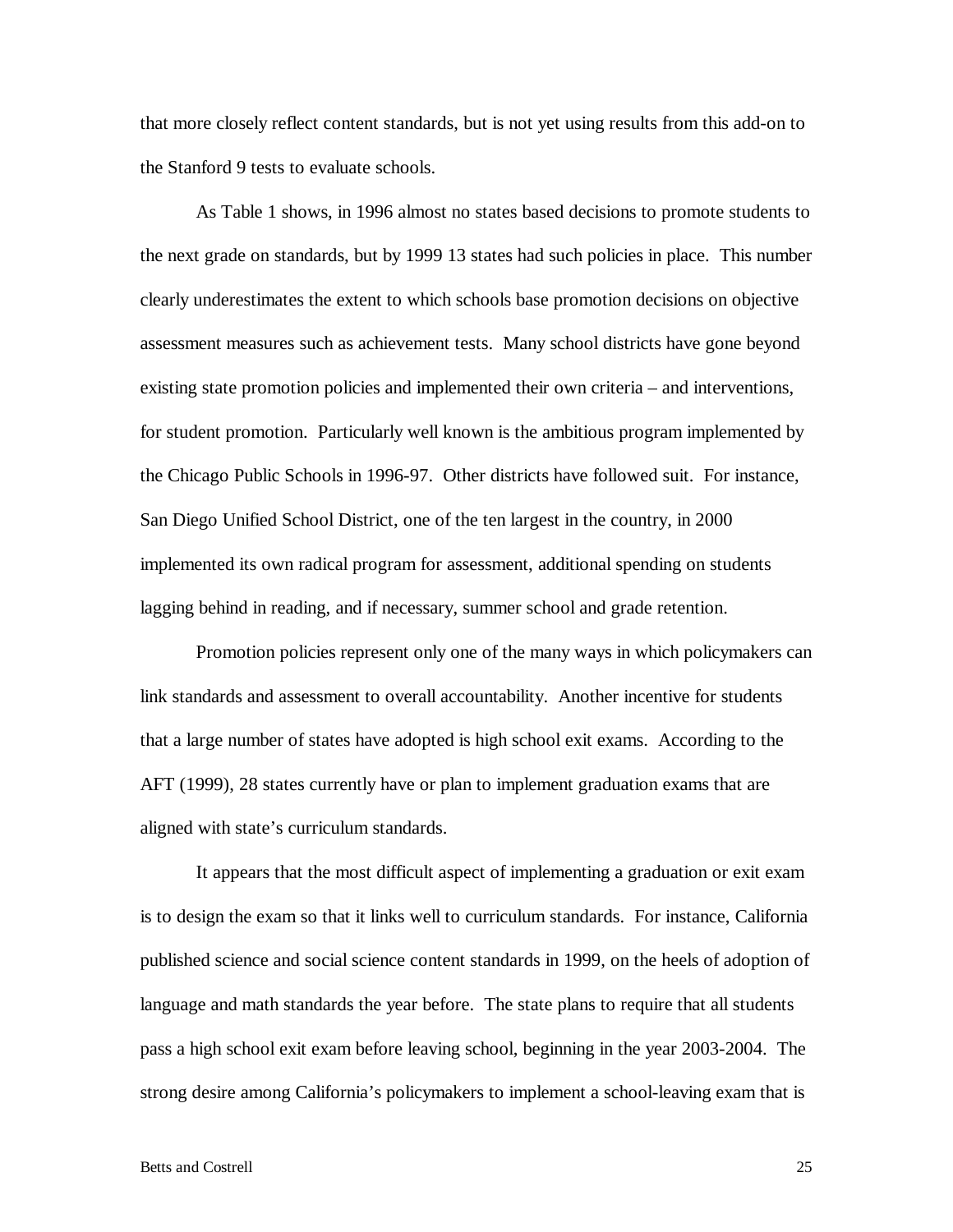well articulated with content standards has led to delays in the program. Not a single commercial test-preparation firm submitted a bid in response to the state's tender in fall 1999, apparently because of concerns that it was not possible to prepare a specifically tailored test for a trial run in spring 2000.

 A third aspect of accountability is whether states complement the 'stick' of grade retention with the 'carrot' of incentives for students to excel. The AFT (1999) reports that 20 states offer advanced diplomas to recognize exceptional achievement. Eight states also grant preferential college admissions or college financial aid to top-performing students. Others, such as California, are in the process of implementing such policies. It is probably fair to say that a weakness of the carrot-and-stick system of educational incentives for students is that the students who vie for the carrots are a different group than those who face grade retention. By the start of high school, some students are likely to view college attendance as a somewhat dim prospect. It remains to be seen what positive incentives can be created for such students, especially given the possibility open to high school students to drop out of school altogether.

 A state educational policy that focuses on only one or two of the three pillars of educational standards – content, assessment, and accountability – is likely to achieve little. How many states have passed muster, at least according to the AFT, in all three of these categories? Because student accountability can take many forms, we list a state as having implemented student accountability if it has or has plans to implement either promotion policies based on content standards, high school exit exams, or differentiated graduation diplomas to recognize students achieving beyond the requirements for a basic high school diploma. We categorized a state as having succeeded if the given accountability measure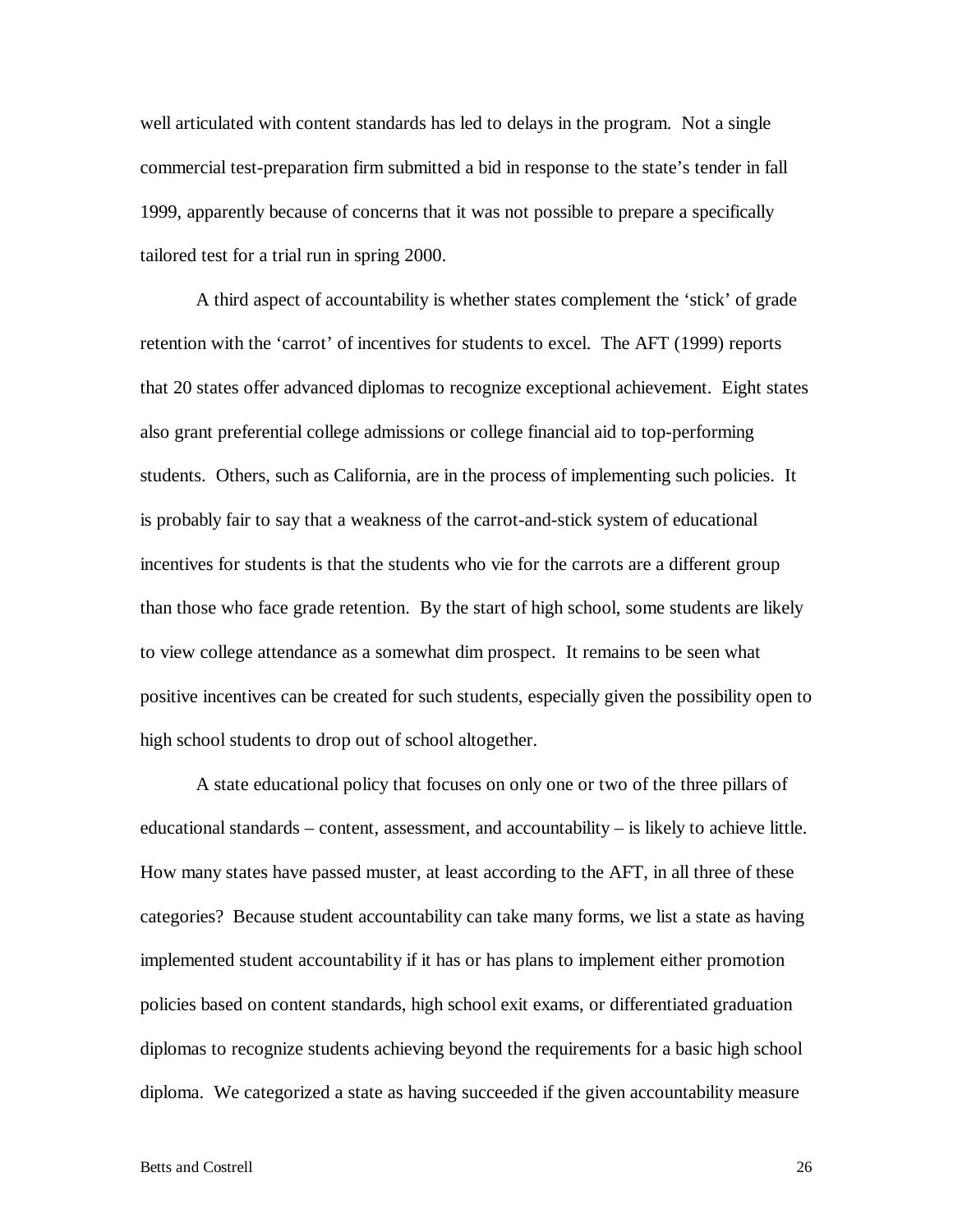was implemented in either elementary, middle or high school. (For this reason, the numbers in our state-by-state calculation differ somewhat from the aggregate results reported by the AFT and shown in Table 1.) Based on the above analysis, Table 2 presents our calculations of the number of states that fit into each of eight possible categories. The results are revealing: only a handful of states – California, Georgia, North Carolina, South Carolina, and Virginia – have succeeded in all three categories so far.<sup>39</sup> Moreover, seven states had not implemented any of these three types of educational standards to the satisfaction of the AFT researchers. These states were Connecticut, Iowa, Montana, North Dakota, Pennsylvania, Rhode Island and Wyoming.

# *What Explains Variations in State Standards?*

 Given the considerable variations in standards across states , it becomes important to know what causes these variations. Proponents of national standards may worry that as states set their own standards, states in which student performance lags the most will have an incentive to do the least to implement educational standards. After all, not many incumbent politicians will want to create an assessment system that might show that most of the state's children are failing to meet expectations. On the other hand, the existing federally mandated National Assessment of Educational Progress data, which beginning in the 1990's began to release results by state, may have induced legislators in states that fared poorly to implement content standards, state testing and student accountability.

 State population represents a second factor that might influence the extent to which states have implemented standards. Costrell's (1994) work suggests that smaller states will have less incentive to set standards high, because of "free riding". Larger states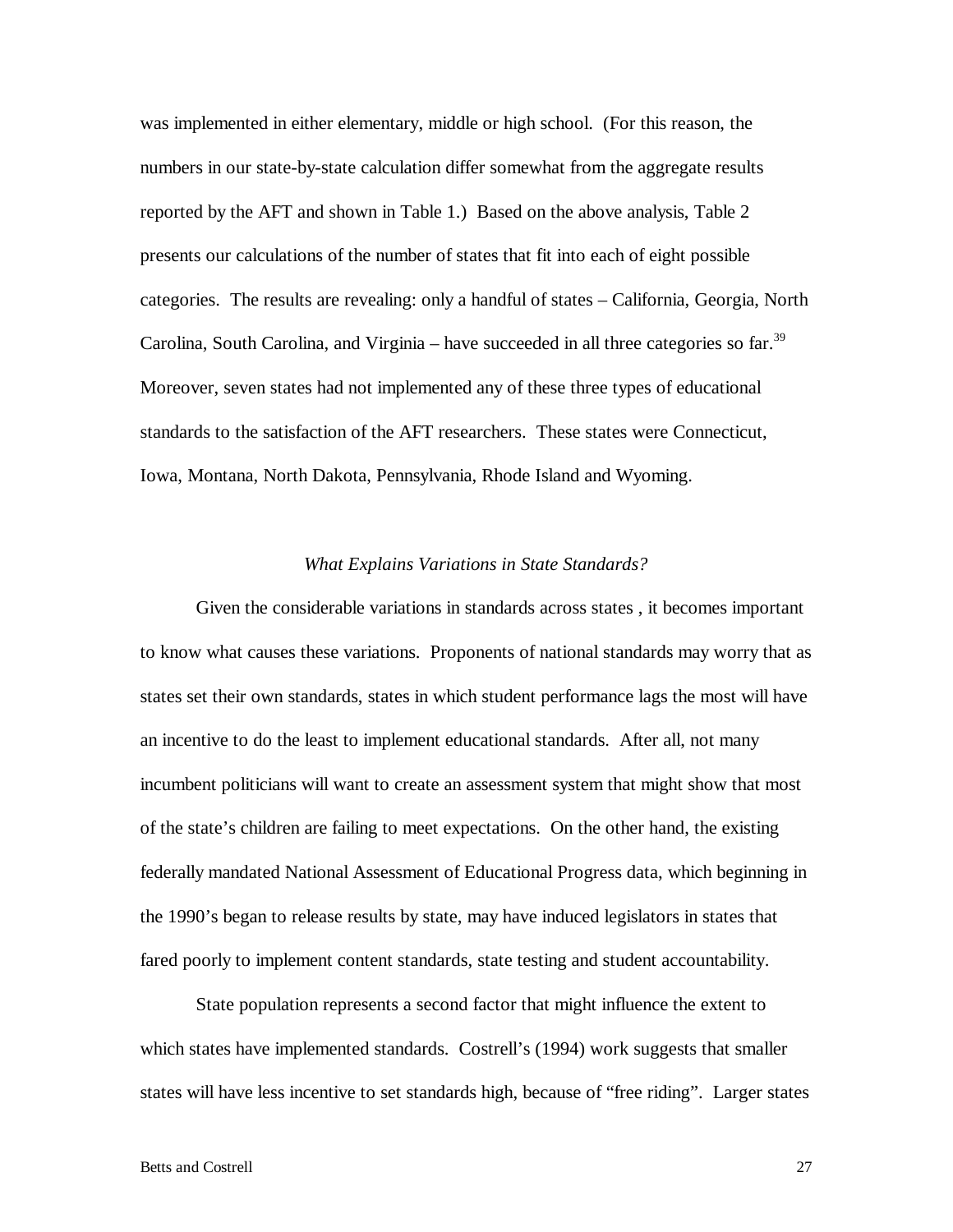are also likely to have progressed further simply because in such states the fixed cost of developing content standards, tests and accountability mechanisms can be spread over a greater number of taxpayers.

 The degree of socioeconomic homogeneity, and the overall socioeconomic status of the state population, may also influence standards. States with fewer disadvantaged families may set higher standards in the belief that most students will be able to fulfill them. On the other hand, those states with greater socioeconomic heterogeneity, and lower socioeconomic status more generally, might do more to implement standards, in the conviction that such policies can improve the life outcomes for the most disadvantaged students.

 To test these three propositions informally, we first calculated an overall measure of the quality of standards based on the three measures listed in Table 2. Each state (but not the District of Columbia or Puerto Rico) was allocated from 0 to 1 point for each of the three components of standards listed in that table. For content standards, we calculated the proportion of the four core subject areas that according to the AFT have clear and specific content standards in at least one grade-span. Thus this measure can equal 0, 0.25, 0.5, 0.75 or 1. Second, each state earned either 0 or 1 point depending on the AFT judgment on whether it had implemented student assessment sufficiently welllinked to the content standards. Third, in order to capture the extent to which states have established student accountability, each state earned either 0, 0.5 or 1 point based on whether it had implemented promotion criteria based on the standards and/or exit exams aimed at grade 10 standards or a higher level. These three measures were then added together. A state that had failed by 1999 to satisfy any of the AFT criteria would receive a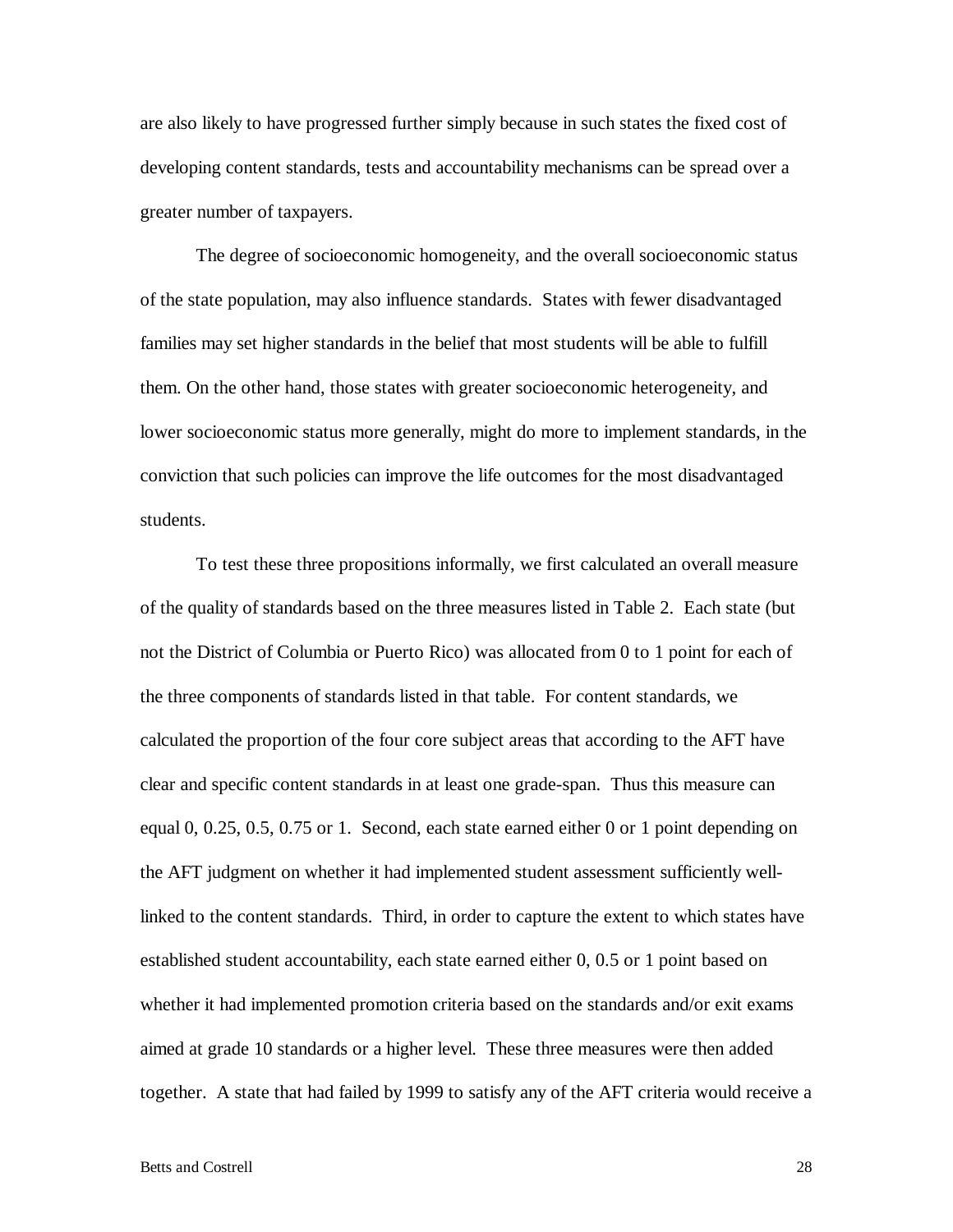score of 0; a state that had satisfied all the criteria would receive a perfect 3.

 We then calculated the relation between this overall measure of the quality of state standards and measures of student achievement in the mid-1990's when most states were just beginning to implement rigorous standards. We used three different measures: the percentage of public students scoring at the "basic" or higher levels in the 1994 Grade 4 reading assessment on the National Assessment of Educational Progress (NAEP), the analogous percentage in the 1996 Grade 4 math assessment, and the average of these two achievement measures. We also calculated the correlation between our overall measure of standards and the natural log of population in the state in July 1995, and three measures of socioeconomic status to be discussed below.<sup>40</sup>

 The results are best conveyed graphically. Figure 2 plots the states' scores on our measure of overall quality of standards against the average of the percentage of public school students at or above basic levels on the reading and math assessments. A negative relation emerges quite strongly. States that in the mid-1990's had weaker student performance tend to have implemented more fully articulated systems of content standards, assessment and accountability by 1999. Thus the large variations in state standards to some extent reflect greater efforts by states with lagging test scores to use standards to reform the existing educational system. This is likely to engender greater equality in student outcomes across states.

 Figure 3 shows a plot of the extent to which each state had implemented standards by 1999 against the natural log of population in 1995. Here a quite strong positive relation is apparent. As predicted, larger states have gone further in implementing content standards, assessment and accountability.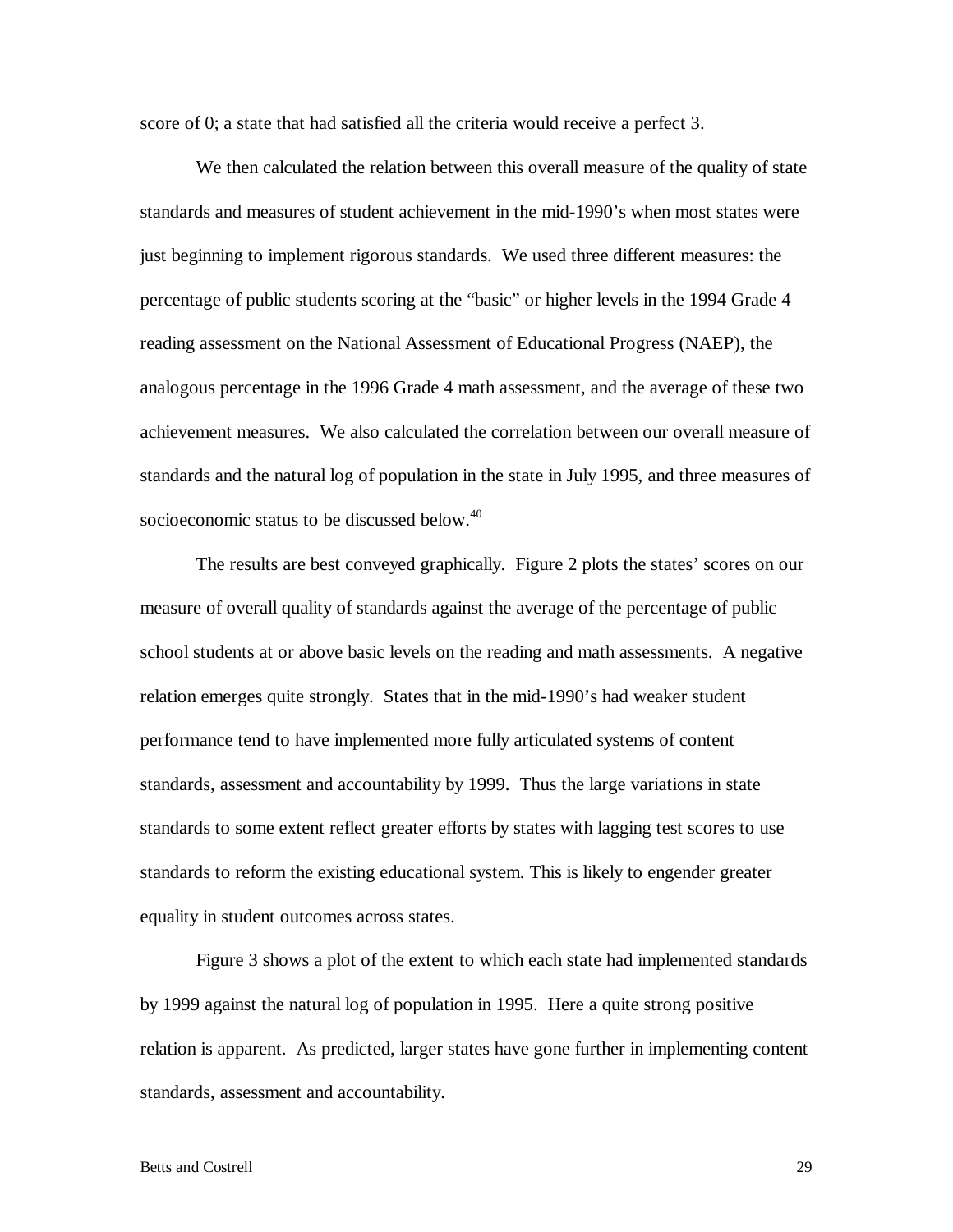Table 3 shows the correlation coefficients for the relationships depicted in Figures 2-3, and also for more disaggregated relationships. The table gives the correlations between the three components of our overall measure of standards, as well as their composite, on the one hand, and, on the other hand, the individual measures of student achievement in reading and math, the average of these measures of achievement used in Figure 2, and the natural log of population. In all cases, the standards measures are related to achievement and population in the same direction as indicated above, although the strength of the relation varies. Obviously, initial student achievement and population in the state do not determine all of the variation across states in the standards that they have set, but these variables do seem to matter in important ways.

 Table 3 also shows the correlation between the individual and overall measure of standards with three measures of socioeconomic status: the percentage of the population that is white (non-Hispanic), the percentage of adults aged 25 and higher who hold at least a high school diploma, and the percentage of the population living above the poverty line.  $41$  These measures of socioeconomic status are weakly negatively related to the quality of the states' educational standards. That is, states with a greater proportion of disadvantaged residents have set slightly higher standards on average. This finding should come as good news. It suggests that decentralized (state-level) standard-setting (versus nationally mandated standards) might over time lower inequality in educational outcomes across the country. We also note that the level of standards is more strongly related to initial student achievement than it is to our three measures of socioeconomic status. It seems that low student achievement rather than socioeconomic disadvantage has been the more important factor driving the move to higher standards.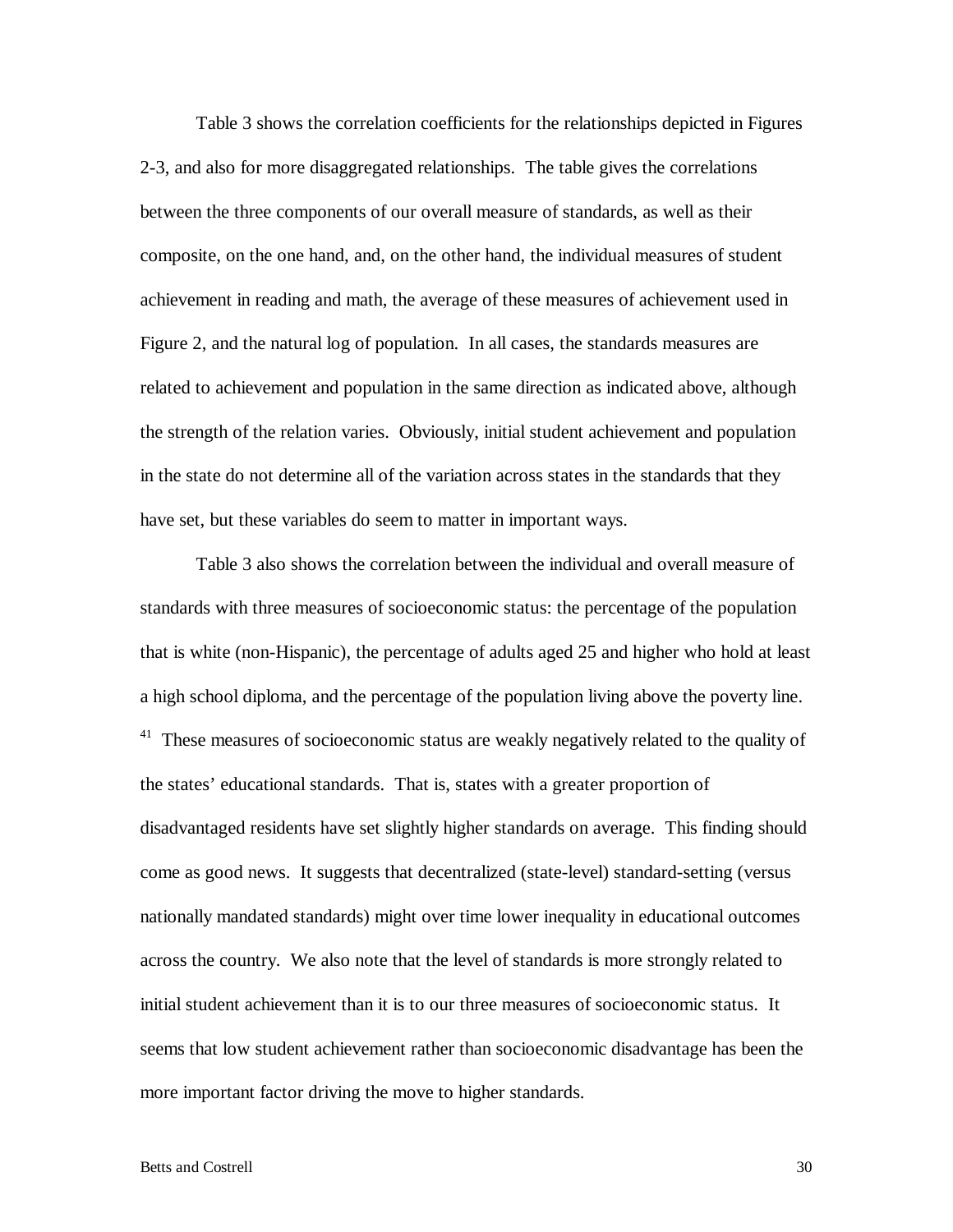In summary, we have documented a rise in courses required for graduation in many states in the 1990's, a rapid expansion of state content standards, assessments linked to these standards, and student accountability and incentives in the form of exit exams and grade promotion and retention policies. Clearly, a trend toward tougher educational standards and accountability is sweeping the country, even though some states lag behind. States in which student performance on the NAEP lagged behind in the middle of the 1990's tend to have done more to implement content standards, testing and accountability. Similarly, larger states and states with relatively disadvantaged populations tend to have made more progress.

# **The Evidence on Effects of Educational Standards**

 How will the new educational standards affect student achievement? The literature that studies what happens to studentoutcomes under different sets of academic standards is small but growing. This section summarizes several unpublished and forthcoming papers that use rigorous statistical analysis, reviews a fairly large literature on the effects of grade retention, and then examines in some detail the sweeping reforms to student testing and accountability in the Chicago schools.

# *Graduation Requirements*

 Given that all the published theoretical models agree that a rise in educational standards must, other things being equal, cause fewer students to meet the standard, it makes sense to begin by examining how many students "lose" from higher standards in this way. Lillard and DeCicca (forthcoming) compare high school dropout rates and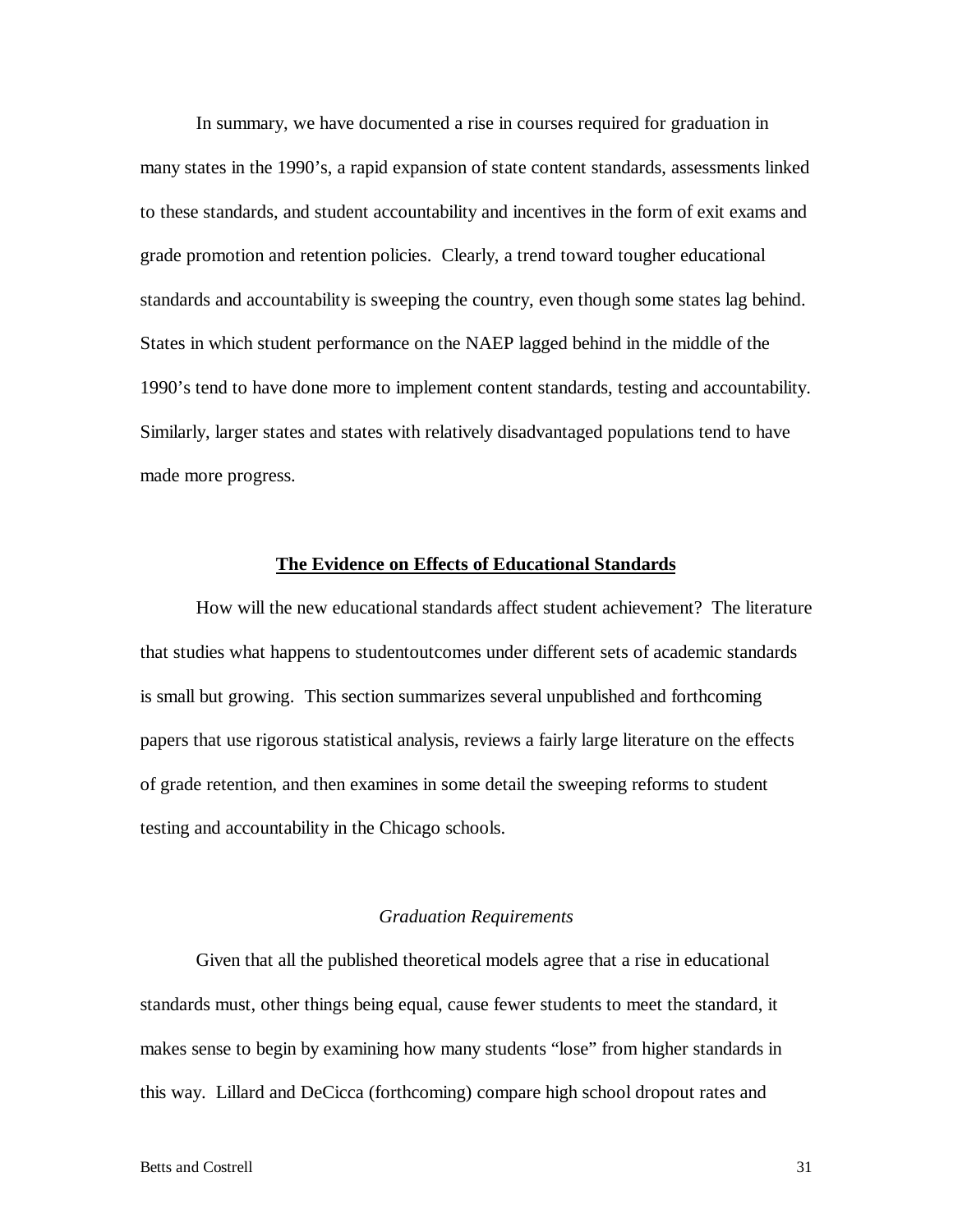attrition rates among states in 1980 and 1990, and individual-level data from about the same times. <sup>42</sup> Overall, the authors conclude, a one-standard-deviation increase in graduation standards, which corresponds to an additional 2.5 courses, is correlated with a 0.3 to 1.6% rise in the share of high-school students who drop out. The basic finding that past increases in graduation requirements have led graduation rates to be lower than they otherwise would be meshes with theoretical predictions, and needs to be taken seriously. Policymakers will require much more detailed information on what measures, if any, were targeted towards students who were at risk of dropping out as a result of the move to more rigorous standards. Policymakers will also want to know why some students appear to have been induced to drop out, as well as what alternative credentials and career paths might reasonably be made available to those students (hopefully few) who will drop out in any event.

 The companion paper in this volume by John Bishop, Ferran Mane, Michael Bishop and Joan Moriarty provides a more detailed summary of existing work as well as extensive new findings on this important issue.

#### *Homework and Grading Standards*

 A number of papers that do not explicitly address the impact of changing standards over time nonetheless provide relevant insights. These papers consider the impact of variations in homework and grading standards.

 A number of papers have examined the correlation between homework and test scores. Cooper (1989) provides a detailed review of earlier research on the link between homework and student achievement. <sup>43</sup> He cites a number of experiments, some but not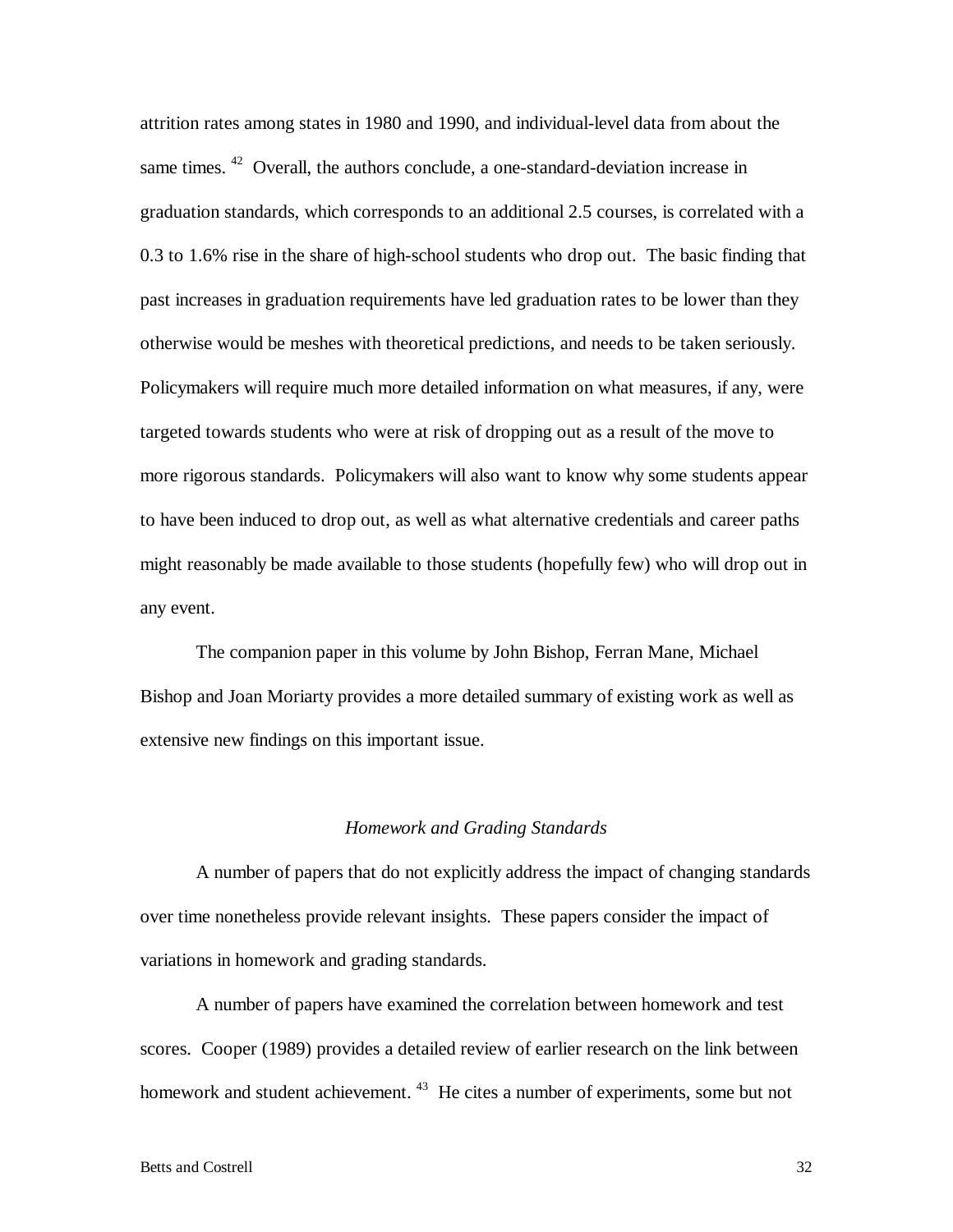all of which suggest a positive link. However, the sample sizes in these studies are very small (39 to 400 students) and the studies examined only one to eight schools each. A larger literature examines the correlation between achievement and time spent on homework in a non-experimental cross-sectional framework. Cooper reports the results of 11 studies that model student achievement as a function of homework while controlling for background variables. Most of the studies indicate a positive link between homework and achievement. But in some cases the research used small samples which are not nationally representative. In other cases researchers used national samples but did not control well for prior achievement, thus increasing the risk of omitted variable bias. Two notable exceptions are Keith et al. (1986) and Walberg et al. (1986), who use High School and Beyond and the National Assessment in Science, respectively, to establish a correlation between student test scores and the amount of homework which the student reported doing per time period, while controlling well for prior achievement and characteristics of the school environment.<sup>44</sup>

 Unfortunately, these studies, like the vast majority of the literature, use a student report on hours of homework done per week. This is not a policy variable which a school administrator or teacher can directly control. In particular, much of the variation in homework performed by students in a school might reflect unmeasured differences in student ability or attitudes. Another typical problem in the literature is that achievement in a given subject is regressed on homework *performed* in all subjects. The ideal measure of homework would be the amount of homework *assigned* by the student's teacher in the given subject.

Betts (1997) attempts to get around these problems by analyzing a nationally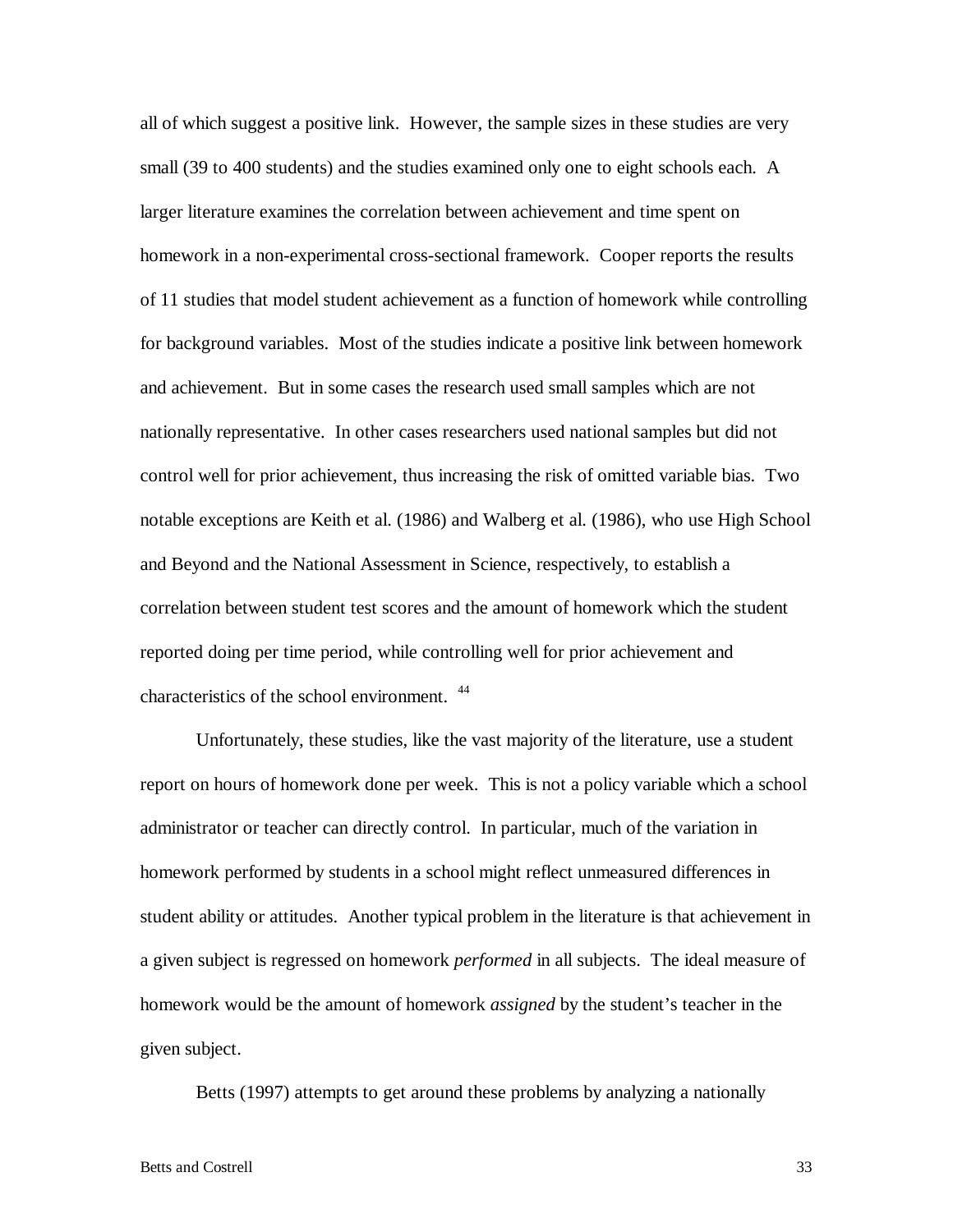representative sample of students attending grades 7-12.<sup>45</sup> Because teachers indicate the amount of homework they assign per week, it reduces the chance that the analysis merely picks up more highly achieving and more highly motivated students choosing to do more homework. The results, for models of math test scores, are very strong, indicating that math homework is a more important determinant of gains in achievement than any of the standard measures of school quality, such as teacher education and experience or class size. The results are quite robust to the addition of a dummy variable for each student to control for omitted ability or motivation among students.

 The paper by Betts also addresses the questions of "how much homework is too much", and whether only the best students respond to additional homework. Homework assignments ranged from zero to roughly 8 hours per week. Within this range, no 'tailing off' of the effectiveness of math homework emerged. Of course, this study, focused on math homework, cannot indicate the optimal amount of homework that schools should assign across all subjects. Second, the paper finds that additional math homework appears to be equally effective in increasing the rate of learning across all students, regardless of their initial level of achievement. This is an important finding, given that one of the chief criticisms of higher standards and higher expectations has been that some students will respond by simply giving up.

 A separate paper by Betts (1997) examines variations across schools in math and science grading standards.<sup>46</sup> It estimates the stringency of grading standards in each school by comparing test scores in these two subjects with grades in math and science courses, while controlling for the type of course taken, student demographics, and school resources such as class size and teacher preparation. In the second stage, the analysis tests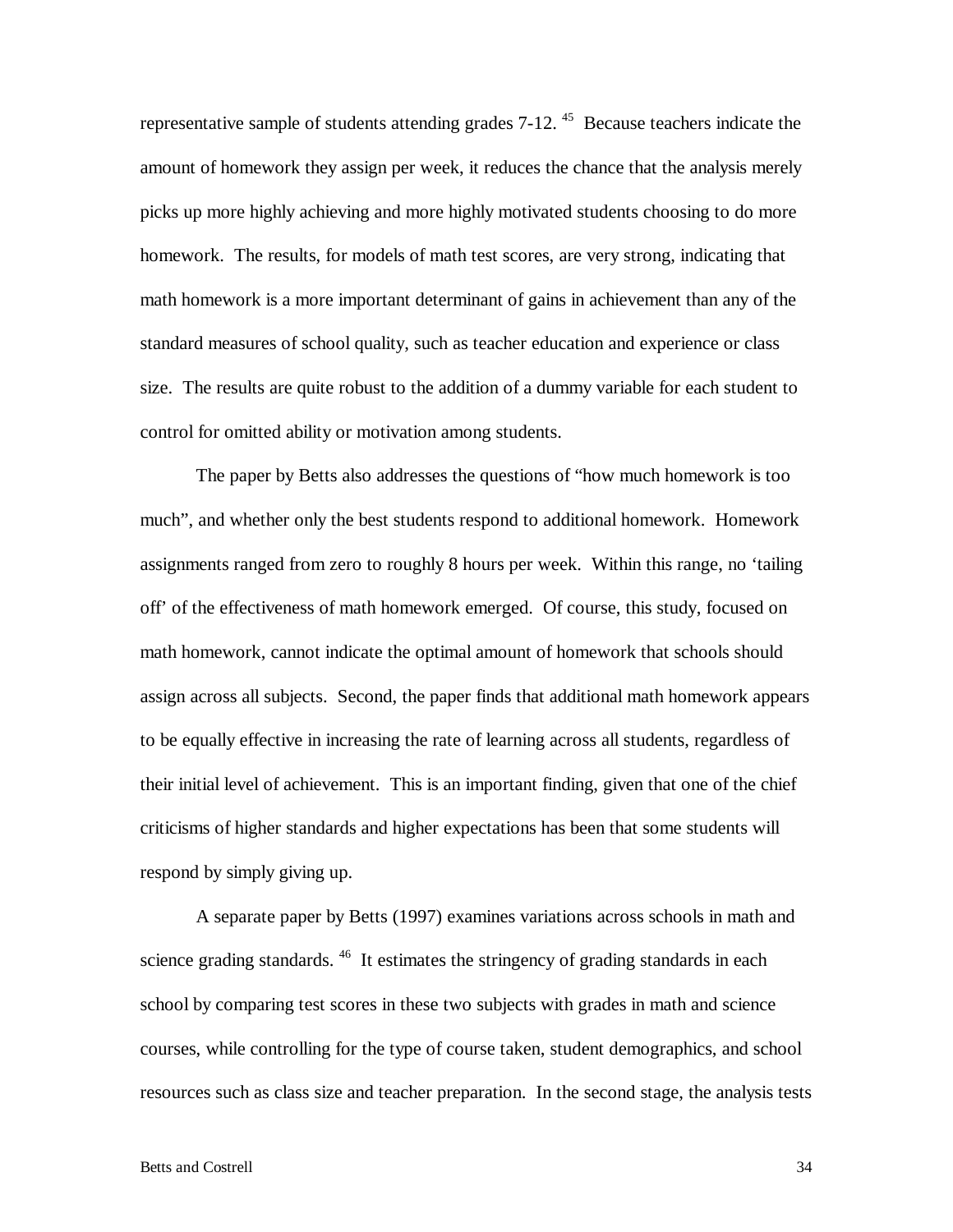whether students learn more quickly if they attend schools with more stringent grading standards. The answer appears to be a decided yes. However, in this case, unlike the case of homework, a policy of higher grading standards might help all students, but it seems to help most those near the top, increasing inequality in the distribution of student achievement.

# *Grade Retention and Summer School*

 The theoretical analysis in the earlier part of the paper focused on a pass-fail standard in which there are repercussions for students who do not fulfill the academic requirements established by the educational standards. An increasingly common implementation of this idea calls for students to repeat a grade if they lag too far behind established standards for the students' grade level. Grade retention differs from our earlier theoretical analysis in that students receive a "second chance" to meet the standard. Another variant requires students who do poorly on achievement tests to attend additional classes after school, on weekends, or in summer school. Notably, these approaches provide additional resources to the students most in need.

 The impact of grade retention has received considerable attention. In a review of the literature, Holmes (1989) reports that grade retention is typically associated with poorer student performance after the student is held back a year. Only nine of 63 studies found that retention improved the students' performance. Holmes indicates that in most of these nine studies, the "treatment" of students was not simply retention but retention accompanied by quite intensive remediation. It appears that additional attention to the students who lag furthest behind is likely to be necessary in a system that sets strict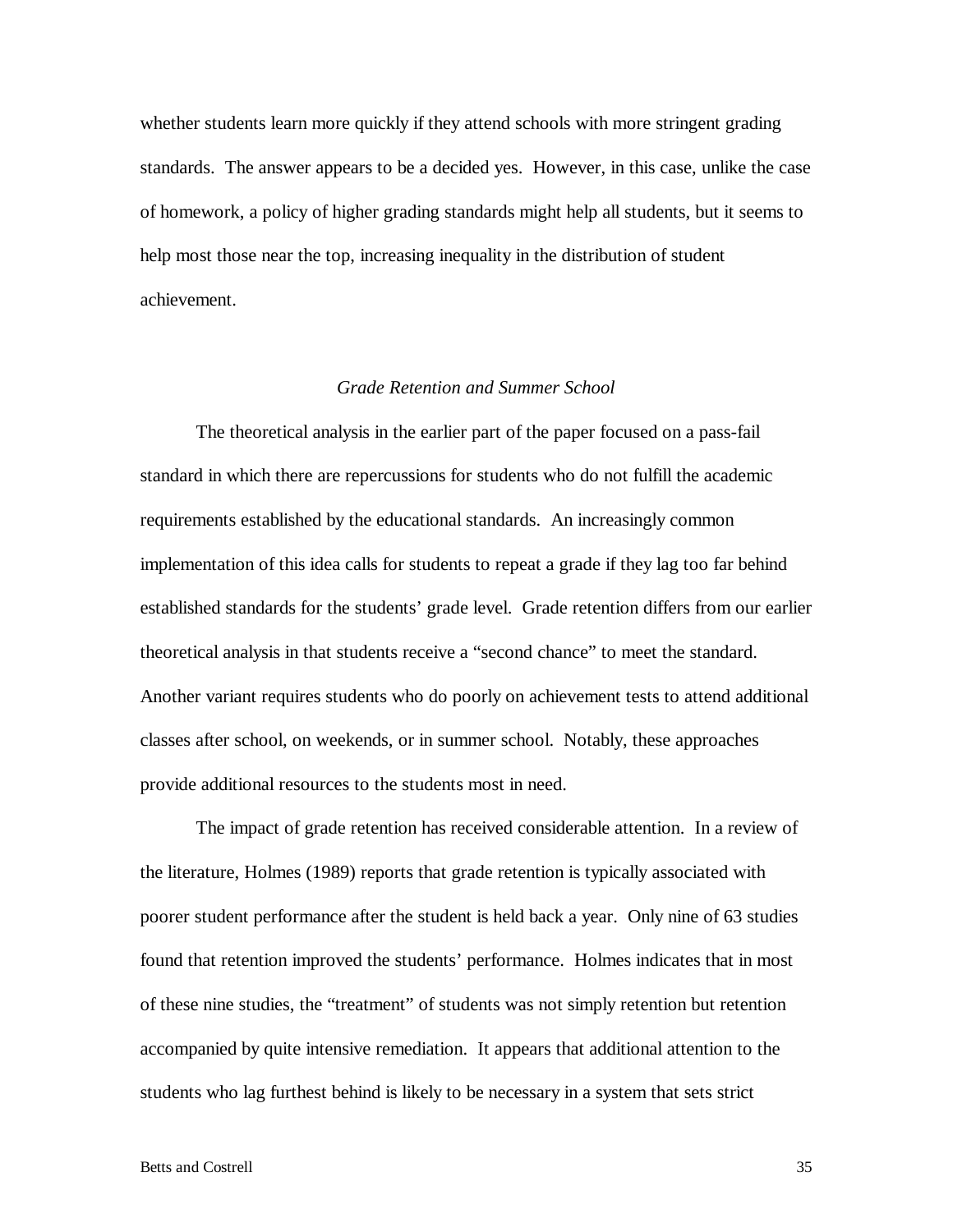content standards.

 Summer school for students who have fallen well behind grade level seems to offer an alternative, and perhaps less stigmatizing, option. $4748$  The Chicago Public Schools system has received national attention for a bold program called Summer Bridge. As reported by Betts (1998), beginning in the 1996-97 school year, students in Grades 3, 6, 8 and 9, students whose performance lagged behind national norms on either the reading or mathematics portion of the tests were required to attend summer school. The cutoff points below which students were required to attend summer school were 2.8 for Grade 3, 5.2 for Grade 6, 6.8 for Grade 8 and 7.9 for Grade 9. (The tests were given in spring, so that a student progressing at the normal rate should have attained a grade equivalent of about 3.8 by May of the Grade 3 school year.) At the end of summer school, students were tested again, and were promoted to the next grade if they then met the standard. Betts calculates that in the initial testing, fully 27.1-62.2% of students failed at least one of the two tests, depending on the grade level. Unfortunately, not all students who should have attended summer school did so. But when calculated as a percentage of those who actually wrote the summer tests, the success rate at the end of summer ranged from 38.4% to 49.6%, with the highest success rate among Grade 8 students.

 The first-year evidence suggests that the summer school program provided an extremely cost-effective way of improving student performance. The mean increase in students' grade equivalent during summer school varied by grade from about one half to a full year. These increases hint at large incentive effects on the students and their teachers. But important questions remain. If the Summer Bridge program merely drilled students on testing techniques, then much of the gains over the summer should disappear during the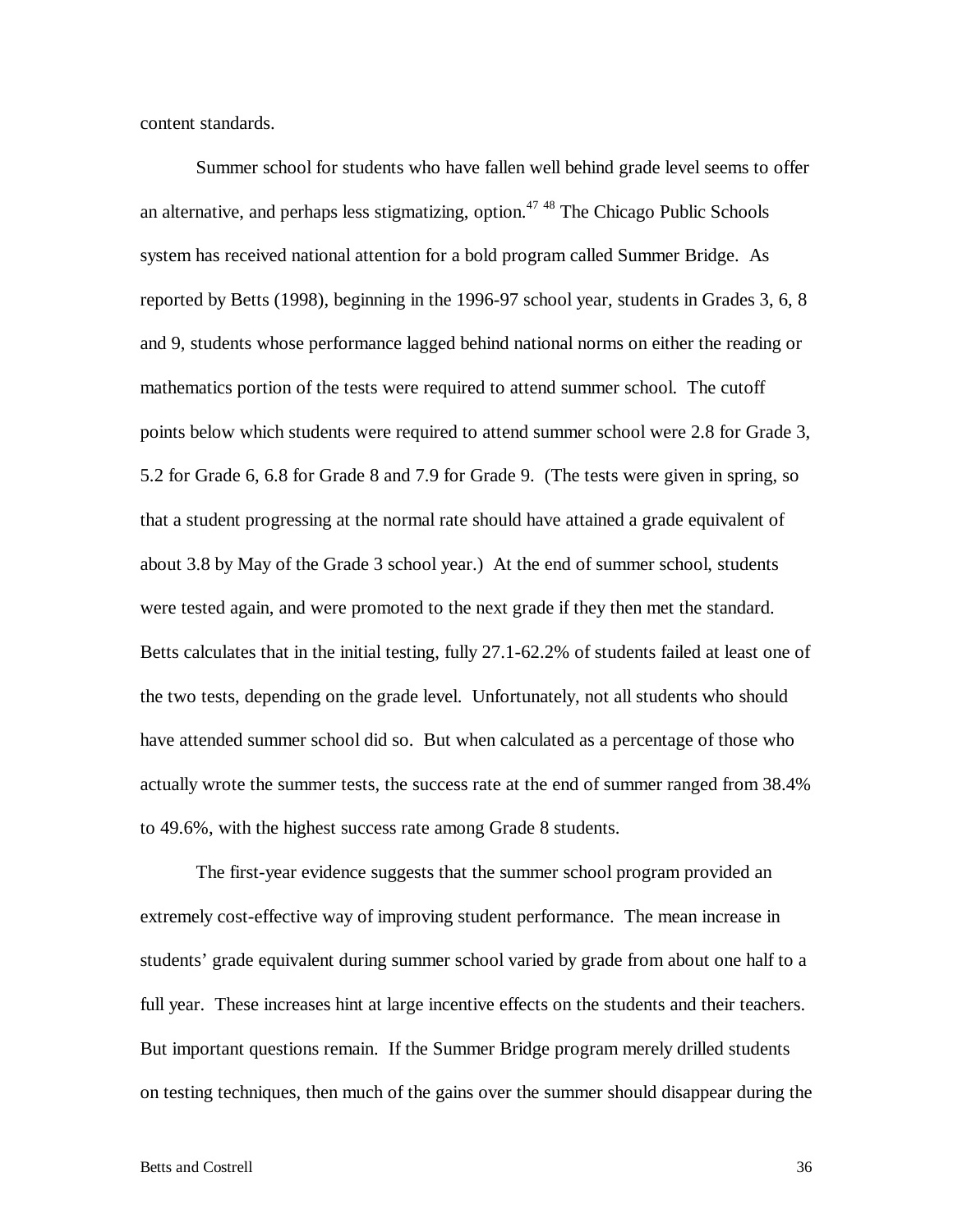following school year. Further, improvement over the summer might in part represent "regression to the mean" after some students on the spring test had an "off" day. A longitudinal analysis should be able to provide direct information on some of these issues, including whether the *creation* of high-stakes tests increased student effort.

 Roderick and others (1999) present the results of a two-year study of Chicago students.<sup>49</sup> Among the important findings:

• Students who attended Summer Bridge in the summer of 1997 retained most of their large achievement gains. However, their rate of improvement during the 1997-98 school year was much smaller than for other students, so that part of the achievement gap reemerged during the1997-98 school year.

• To test for the incentive effects, the authors compared scores for students in spring and summer 1997, during the first year of the program, with scores of students in spring 1995, before the new summer school and grade retention policy was in place. Gains in Grade 3 were fairly muted. However, the percentage of students making the grade cutoffs during spring testing increased considerably between 1995 and 1997 in Grades 6 and 8. The largest gains accrued to students who were particularly far behind at the start of the school year.

 This latter finding suggests that the imposition of new standards and accountability led to significant increases in student and/or teacher effort, at least in Grades 6 and 8. Table 4 reproduces results for the reading test in Grade 6. It shows the percentage of students in various categories who met the Grade 6 reading cutoff at stated times. Students were divided into groups based on how many grade equivalents they would need to gain during Grade 6 in order to reach the stipulated cutoff. We show the results for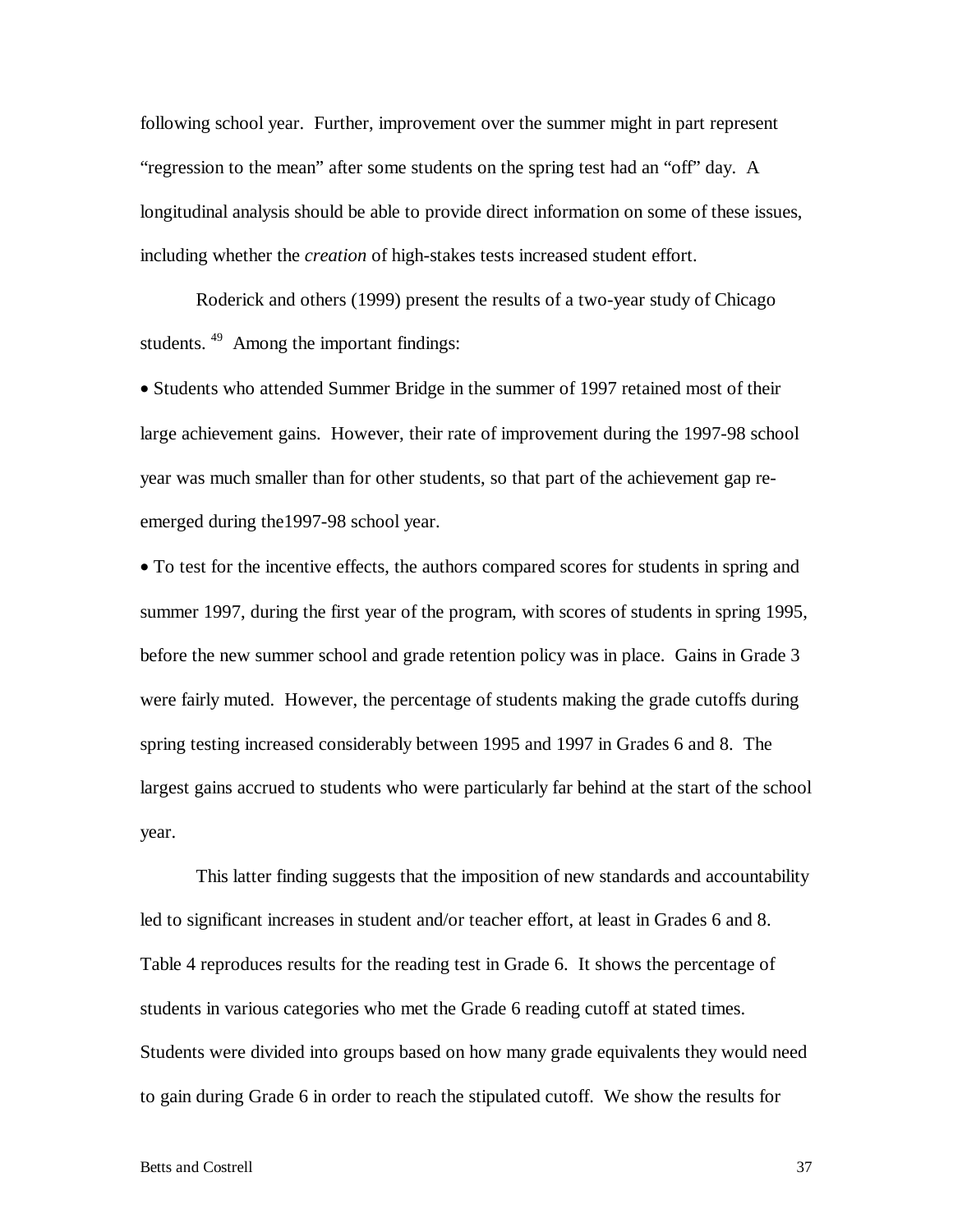students who needed to gain at least some positive fraction of a grade equivalent by May of their year in Grade 6 to be promoted to Grade 7. The first column of numbers shows the percentage of students making the cutoff in Spring 1995. These students provide a benchmark case because the Summer Bridge and promotion policy were not yet in place. The second column shows the percentage of students making the cutoff in May 1997, the first year of the new policy. The third column combines this percentage of students who met the cutoff in May 1997 with those who failed in May but met the cutoff during a second test after participating in Summer Bridge.

 The table shows a marked increase in the percentage of students making the cutoff in May 1997 relative to May 1995, with the largest gains among the students who were initially furthest behind. For example, among students who needed to improve their test scores by more than 1.5 grade equivalents, only 20% met the cutoff by May of the following year in 1995, compared to 31% in 1997. Because these two groups of students had similar initial achievement, the 11% gain suggests that the replacement of "social" promotion" with strict grade promotion policy in the 1996-97 school year induced very strong incentive effects. Weaker incentive effects are apparent among students whose initial grade equivalents were higher, as shown in the table.

 Table 4 also makes clear that summer school for at-risk students led to major gains in achievement. Roderick and others report that these impressive gains persisted in the second year, but Summer Bridge did not lead to greater rates of learning for these children during the subsequent school year, so that part of the achievement gap re-emerged over time.

We cannot be sure whether the apparent incentive effects derive from greater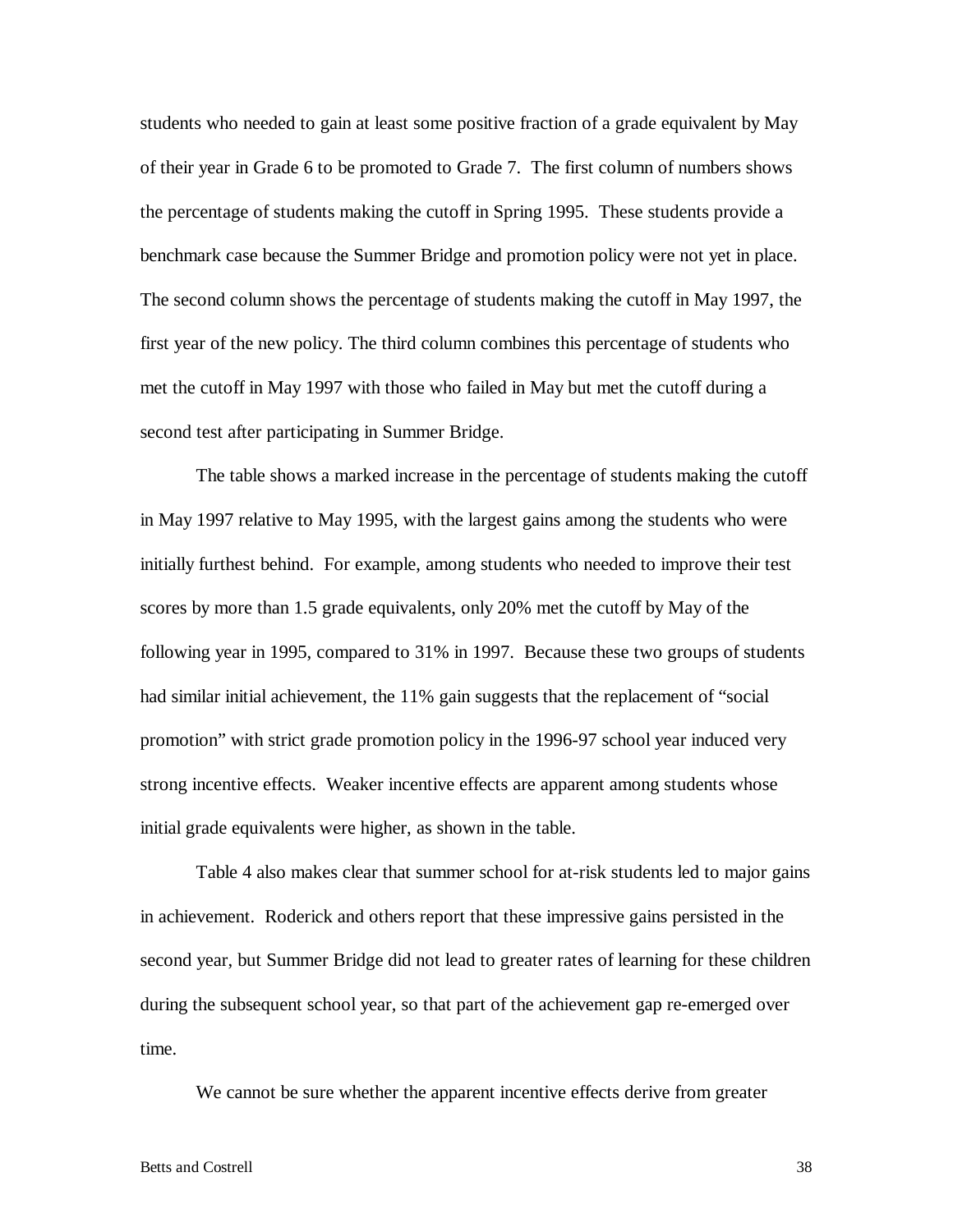effort among students, teachers, or parents of at-risk children, or all three. In addition, as Roderick and others note, the simple comparison they make across two cohorts cannot establish whether the new grade promotion policy or some other unobserved change in the Chicago schools was the main cause.

 Still, the results provide indirect evidence in favor of rather strong incentive effects related to the raising of standards, as posited in the theoretical review section of this paper. Our theoretical analysis suggested that we need to consider four groups of students who are at risk of failing. In order of increasing achievement, these groups are: first, those at the very bottom who exerted no effort with or without the new standard; second, slightly more highly achieving students who reduce their effort after the standard is raised because they believe that they can't meet the new cutoff; third, students who do not change their effort, and fail under the new system, and fourth, students who work *harder* after the standard is raised. (At the very top are top-achieving students who can easily meet the new cutoff without increasing effort.) Our main concern is the size of the bottom three groups compared to the fourth group which increases its achievement. The Chicago results summarized by Roderick and others yield no trace of the bottom three groups of students who either do not change their effort or reduce it.<sup>50</sup> Indeed, students who had to improve by more than 1.5 grade equivalents showed the strongest improvement relative to similarly weak achievers who entered Grade 6 before the standard was raised.

 Surely, we must exercise caution in inferring the cause of the large achievement gains observed in Chicago. But the finding that higher standards help the lowest-achieving students the most is potentially of great importance. It also squares well with the finding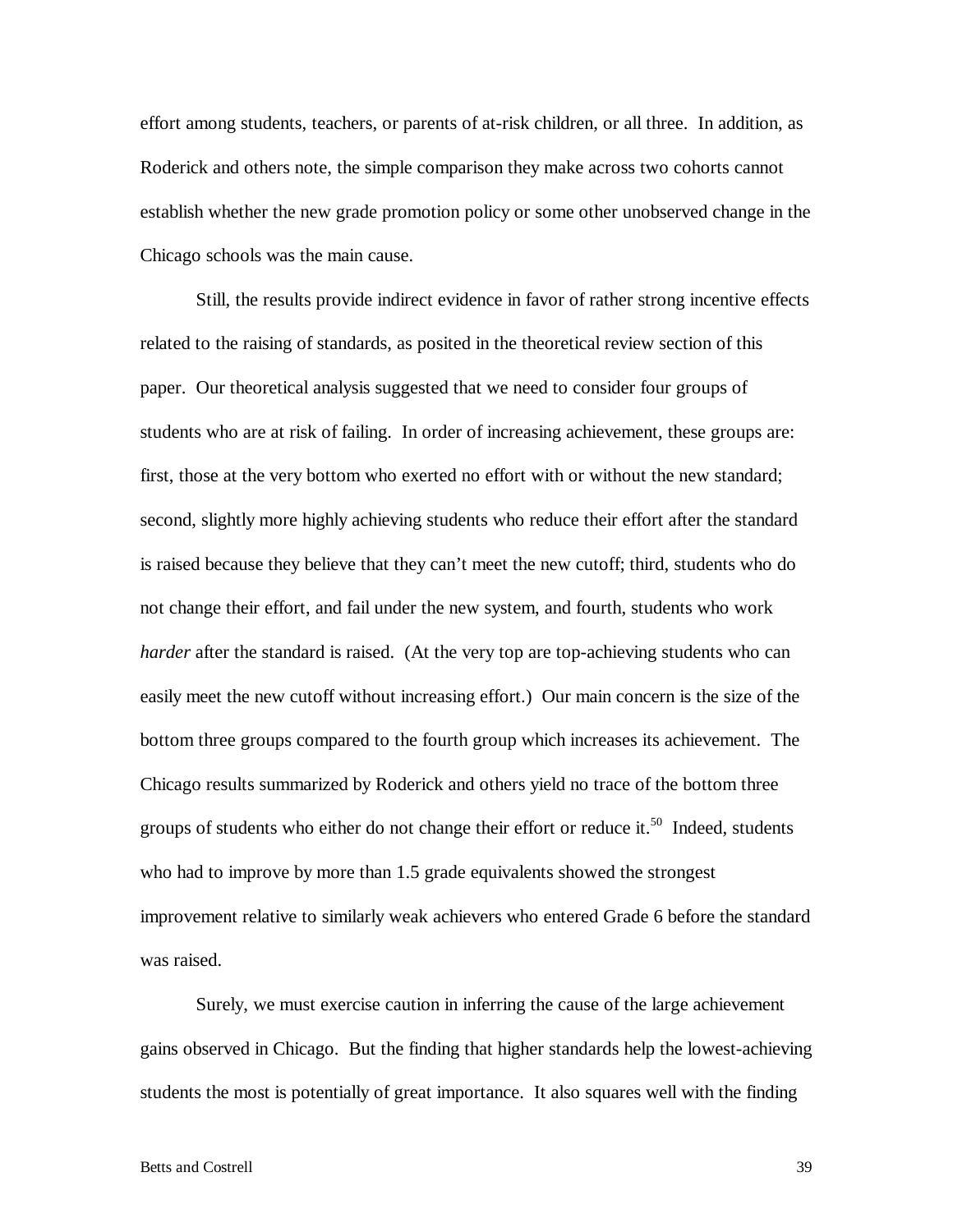by Betts (1997) that additional math homework has strong positive effects on the achievement of all students, regardless of their initial level of achievement.

# **The Case of Massachusetts**

# *Background*

 The 1993 Massachusetts Education Reform Act (MERA) established two prongs in a 7-10 year plan. The first prong, in response to a state court ruling in a district finance adequacy case, established a seven-year schedule for a massive rise in state aid in order to bring all localities up to a newly formulated foundation budget by 2000.<sup>51</sup> Real state aid more than doubled over this period.<sup>52</sup> The annual growth rate of state aid in current dollars averaged 12.4%, exceeding inflation plus enrollment growth by 7.7%.

 As a result, all districts were successfully brought up to foundation budget, and the gaps in spending were markedly narrowed. At the same time, even the higher-spending communities received some increase in state aid, over and above inflation. Per pupil spending in districts at the  $10<sup>th</sup>$  percentile (i.e. low-spending districts) rose \$862 (in 1999 dollars) from 1993-98, and by \$449 at the  $90<sup>th</sup>$  percentile, due to a combination of local and state funding.<sup>53</sup> This achievement of raising all districts to foundation budget is widely viewed as remarkable, thanks to the surprisingly robust growth of the economy, and the bipartisan commitment to education reform.

The other prong of MERA was standards-based reform. The law stipulated the development of state curriculum frameworks, to be followed by aligned assessments, which would be administered for a few years before triggering consequences. Accountability would first apply to school officials, through a school accountability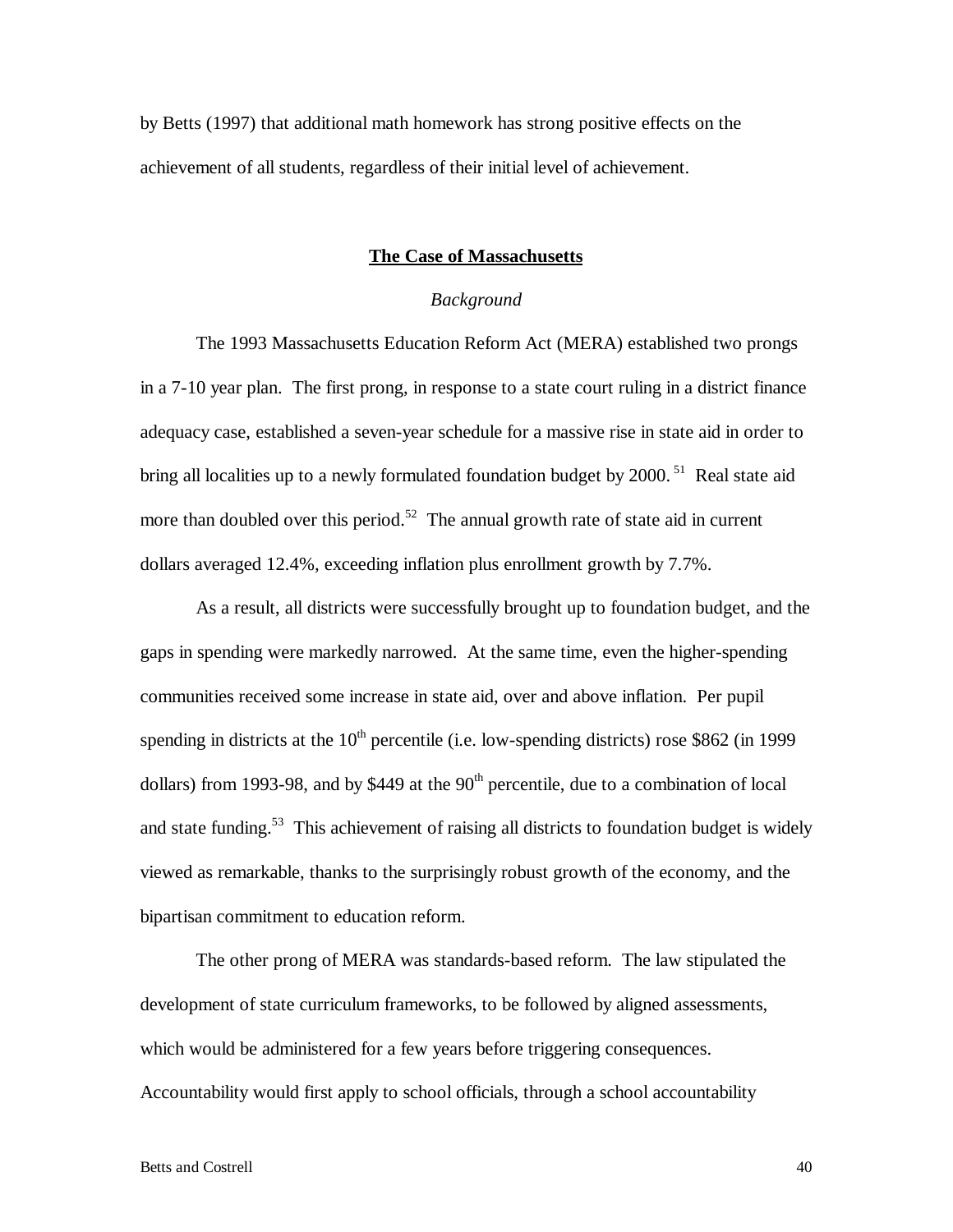program, and finally to students. MERA stipulated that a Massachusetts diploma would become contingent on demonstrating 10th-grade proficiency in the core subjects.

 Both prongs of MERA were essential to the broad, bipartisan consensus among the Democratic Legislature, Republican Governor, and the press and public, in an otherwise rather politicized state. It is important to note that the money came first, while the accountability measures were being developed, and the consequences of the standards were scheduled to be the last step. The wisdom of this approach (facilitated by good economic times) is that it not only provided the wherewithal to localities, but also strengthens the backbone of public officials for phase two: they are now committed to follow through on accountability measures in order to justify the massive increase in funding that has taken place over the previous seven years.

# *The MCAS Exams*

 The curriculum frameworks took longer to develop than originally scheduled, in part due to changes in leadership of the Massachusetts Board of Education. Some of the more contentious frameworks, notably history and social science, went through many twists and turns before being adopted.<sup>54</sup> This delayed the development of some of the exams in the Massachusetts Comprehensive Assessment System (MCAS), since they are specifically aligned with the state frameworks. Unlike some states, which have taken offthe-shelf tests, Massachusetts spent the time and money to develop its own exams.

 The first exams were administered in the spring of 1998 to students in grades 4, 8, and 10, without high stakes attached to them. In the fall of 1999, the Massachusetts Board of Education voted to go ahead with the scheduled graduation requirement for the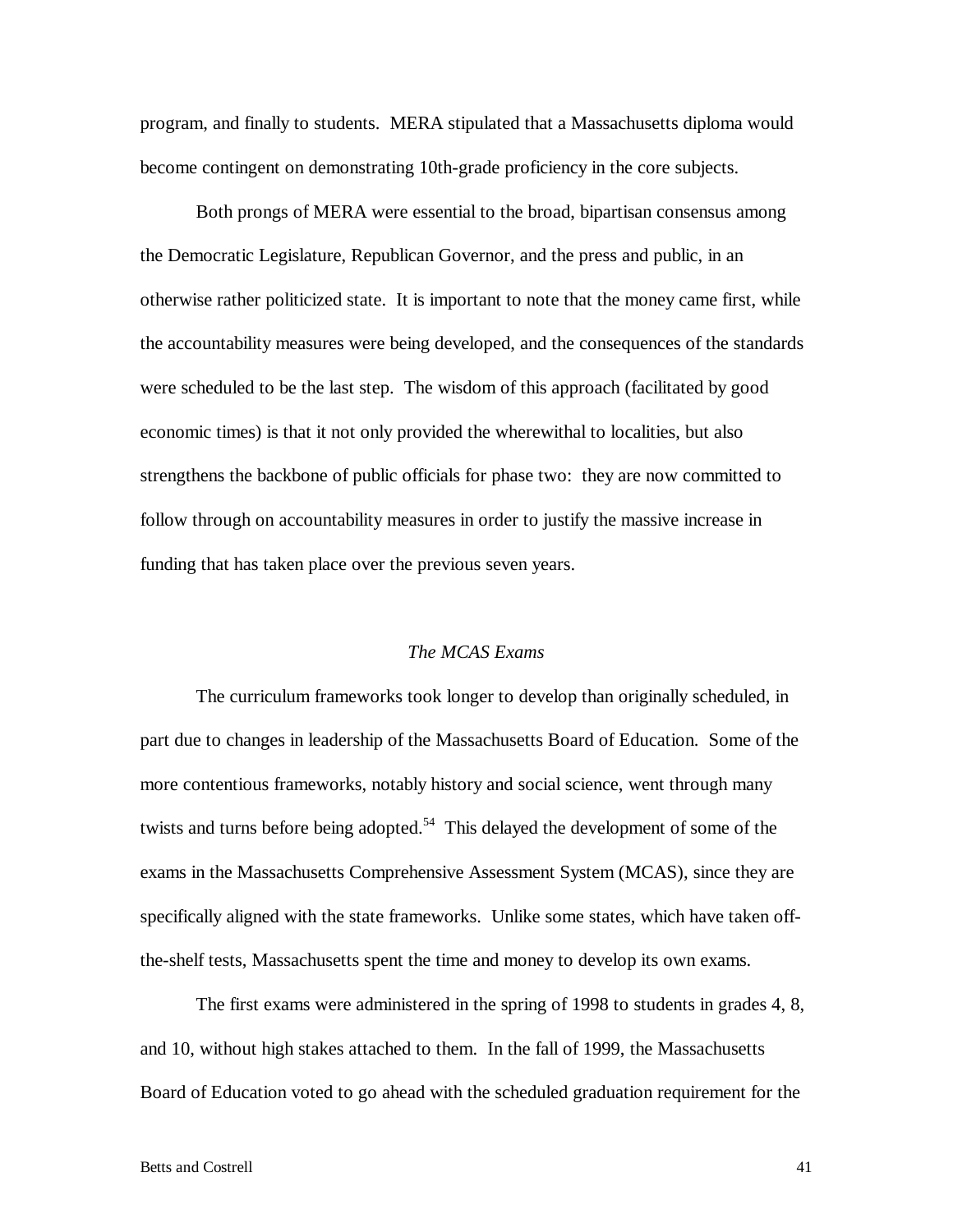class of 2003, ten years after the enactment of MERA, but on a temporarily more limited basis than was originally envisioned. Instead of requiring students to pass exams in all the core subjects, only math and English Language Arts (ELA) will initially be required. The Board also voted to set the initial cutoff for graduation on these exams at the bottom of the "Needs Improvement" category, rather than the originally intended cutoff at "Proficient," since the initial  $10<sup>th</sup>$  grade failure rates exceeded 50%.<sup>55</sup> Students will have at least four opportunities to retake the tests before the end of 12th grade.

 Both math and ELA exams include sizeable open-response and/or essay sections, in addition to multiple choice questions. Specifically, the ELA exams for each of the three grades include two sessions for a long composition (one for drafting and one for revising, as well as extra time granted upon request), 4 open-response questions and 32 multiple choice. The Spring 1999  $4<sup>th</sup>$  and  $10<sup>th</sup>$  grade compositions were as follows:

"Some days are more fun than others. Describe a day that was great for you and tell WHY it was great. Include details so the reader can enjoy the day as much as you did."

"In literature, as in life, things are not always as they appear to be. Identify a work of literature that you have read in or out of class in which this is true. Select one event, scene, or episode from this work of literature and explain in an essay what the situation appears to be and what the situation really is."

The grading standards for passing performance on such essay questions are not overly demanding, to judge by the examples of actual student essays released by the Department of Education (DOE).<sup>56</sup> Essay exams are graded by teachers in a summer program that converts many initial skeptics into true believers, according to the DOE.

 Each year all of the questions that student scores are based on are publicly released, and not used again. This greatly reduces the problem of artificial test-inflation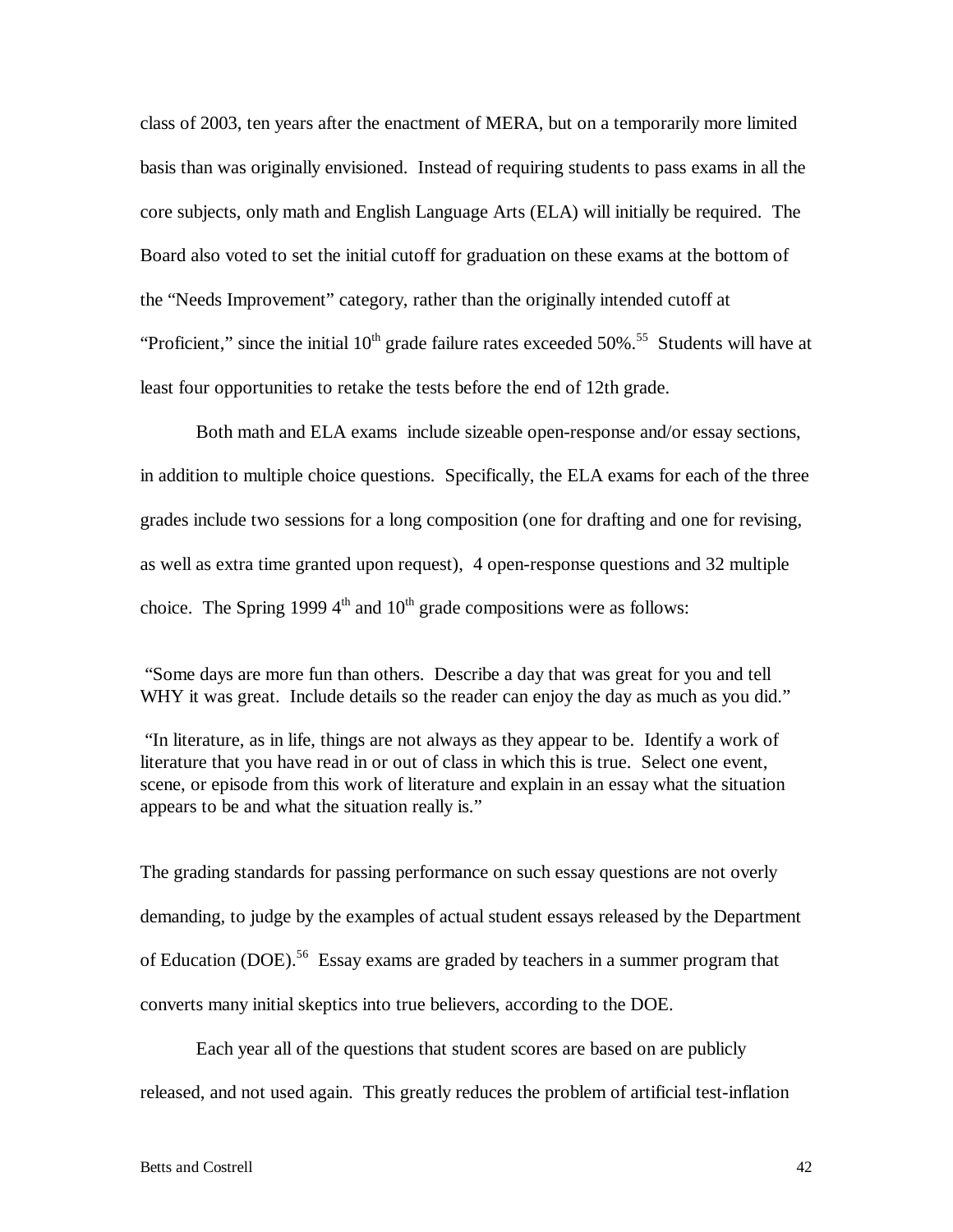over time as the questions on existing forms become more widely known.<sup>57</sup> This raises the cost of testing, but at about \$15/head, it is still cheaper than AP and SAT exams.

# *Early Test Results*

The 1998 and 1999 failure rates were quite high on math in grade 8 (over 40%)

and grade 10 (over 50%), as well as grade 10 ELA (about 30%). The failure rates are

much higher in most of the urban districts (over 75% in Boston and over 80% in

Springfield). Moreover, the 10th grade scores did not improve in the 2nd year of the test.

Two math examples illustrate some of the range in level of performance:

(1998, grade 8) According to the 1990 census, the population of Massachusetts was 6,016,425. Approximately what percent of those people lived in Boston?

| <b>Population of Cities in</b><br><b>Massachusetts</b> |                   |  |
|--------------------------------------------------------|-------------------|--|
| <b>City</b>                                            | <b>Population</b> |  |
| <b>Boston</b>                                          | 574,283           |  |
| Cambridge                                              | 95,802            |  |
| <b>Fall River</b>                                      | 92.703            |  |

**A.** 10%

**B.** 20%

- **C**. 30%
- **D.** 40%

Only 28% of Massachusetts' 8th-graders answered correctly, barely more than the 24% that would obtain if those who answered the question guessed randomly.<sup>58</sup> This was a particularly low-scoring question, but performance on the following question was slightly better than most:

(1999, Grade 10) Which of the following functions will yield the largest value for  $x = 50$ ? **A.**  $f(x) = 5 + x$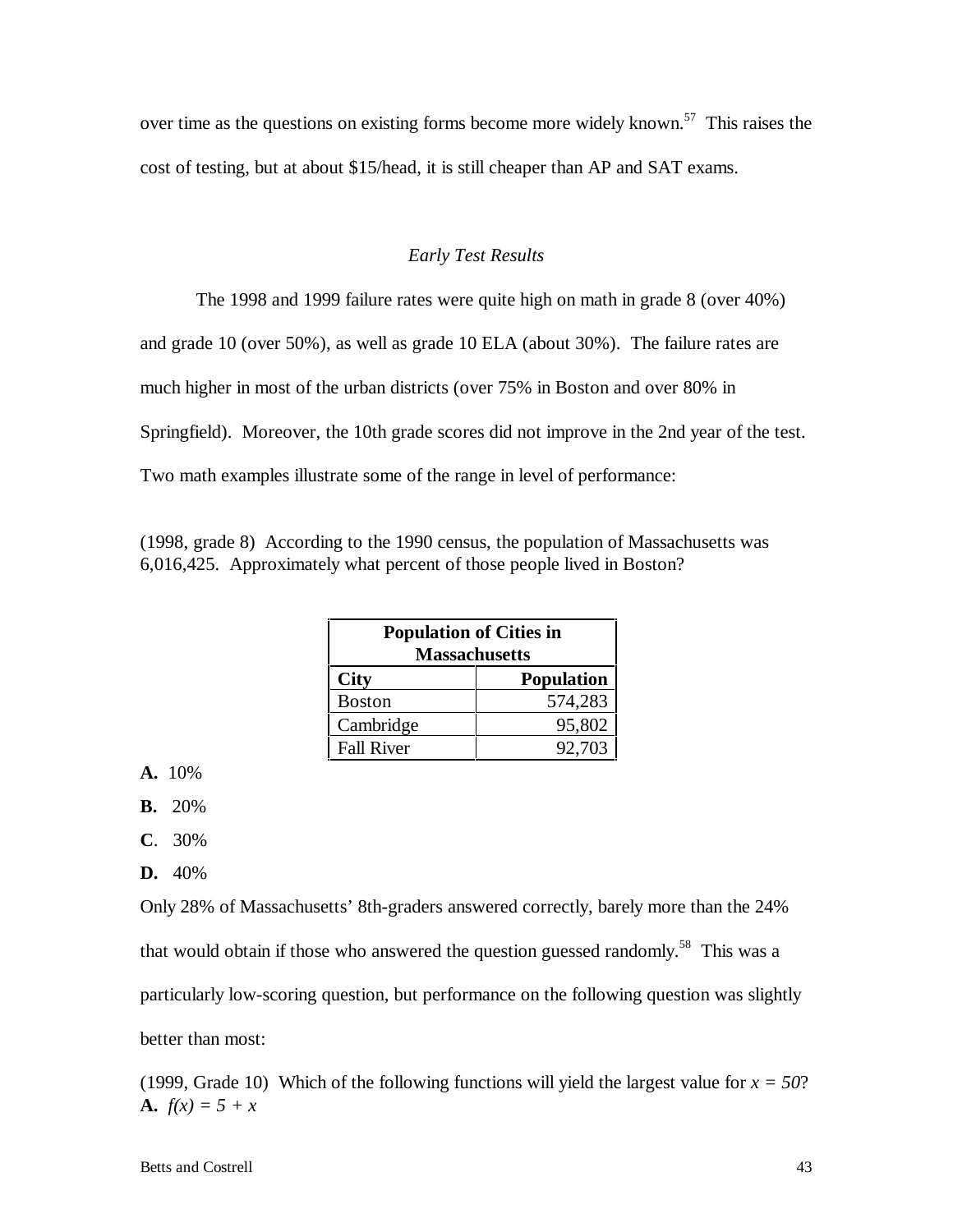**B.**  $f(x) = 5x$ **C**.  $f(x) = x^2$ **D.**  $f(x) = 5^x$ 

Students were allowed to use calculators during this part of the exam, but still only 52% got it right. Other questions were harder, primarily because they demand students know how to apply mathematical concepts, including multi-step problems.

 Some factors contributing to the high failure rates have been identified in a study for Mass Insight Education, which examined records of a sample of urban and non-urban students who failed one or both 10th grade exams.<sup>59</sup> Approximately one-fourth of these students were absent more than five weeks of the school year. Many of these students, clearly disengaged, are likely to become dropouts quite independent of the MCAS. It seems unlikely that MCAS would have negative incentive effects on such students once it starts to count, and may well have positive incentive effects for some, once students realize they will have to attend school to pass.

 A number of students left entire sections of the exam blank, including 13-19% of the failing urban students in this sample who answered no multiple choice questions at all, and 20-23% who left all the open-response questions blank. It seems reasonable to predict that a significant number of these students, and others as well, would behave differently, once the test starts to count for graduation. $60$ 

 Other factors that give some reason to believe the failure rates will drop once the exam starts to count include the fact that about 10% of the failing students in math came close to passing on the first try, and will likely do so with multiple retake opportunities in grades 11 and 12. $^{61}$  Also, about 20% of the students who failed the math exam are special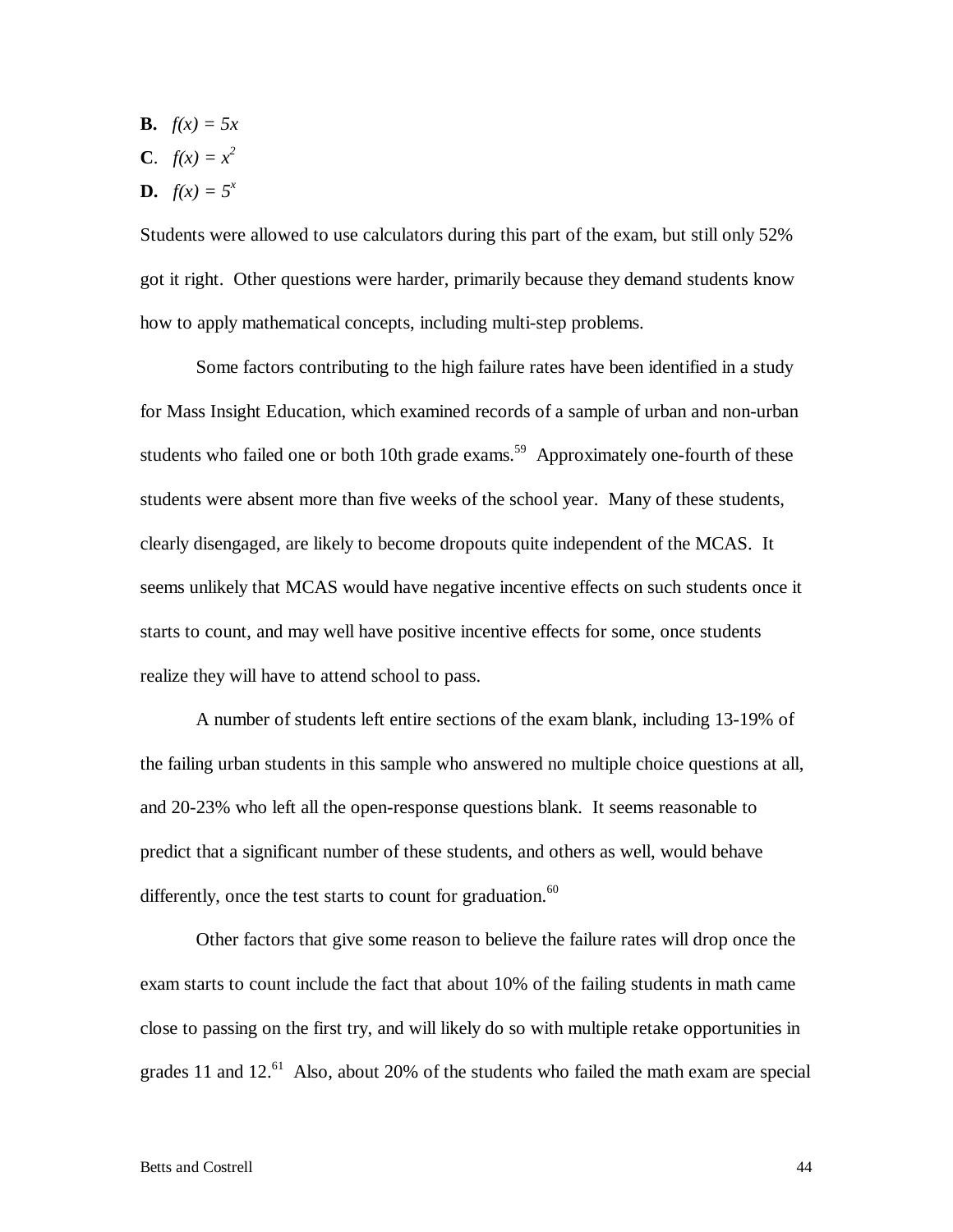education students, some of whom will be eligible for test-taking accommodations and/or alternative examinations starting in 2001.

 A quarter or more of these failing students were also failing the math or English course they were taking at the time. For the majority who were passing these courses, a big part of the problem is the level of the math course. Well over half of students failing the 10th grade math exam were enrolled in remedial/basic math or algebra 1, so they have not been taught much of the 10th-grade material expected from them on this exam. The math exam is a much greater hurdle than the ELA exam, and a huge part of the challenge will be to get students completing algebra 1 by 9th grade at the latest.

 In short, there is good reason to believe that the failure rates will be substantially lower once the exam starts to count, but they still threaten to be quite high on the math portion. Consequently a full array of remedial measures are currently being implemented in a number of districts. As in other states, these include after-school, summer school, and in-school programs, to provide short-term help for students who have fallen behind.<sup>62</sup>

 But deeper changes are also called for, reaching farther back in the curriculum, so that students will be ready in the normal course of study for the exams they will face. This is definitely happening, at an accelerated pace due to MCAS, according to many superintendents across the state. Widely noted changes include greater emphasis on writing and on open-ended math problems. Scores on the 4<sup>th</sup> grade MCAS exams have already shown improvement in the second year of testing. We now turn to some econometric evidence on ELA-4, which suggests that these improvements were larger than the raw data indicate, and appear to reach back into  $3<sup>rd</sup>$  grade as well.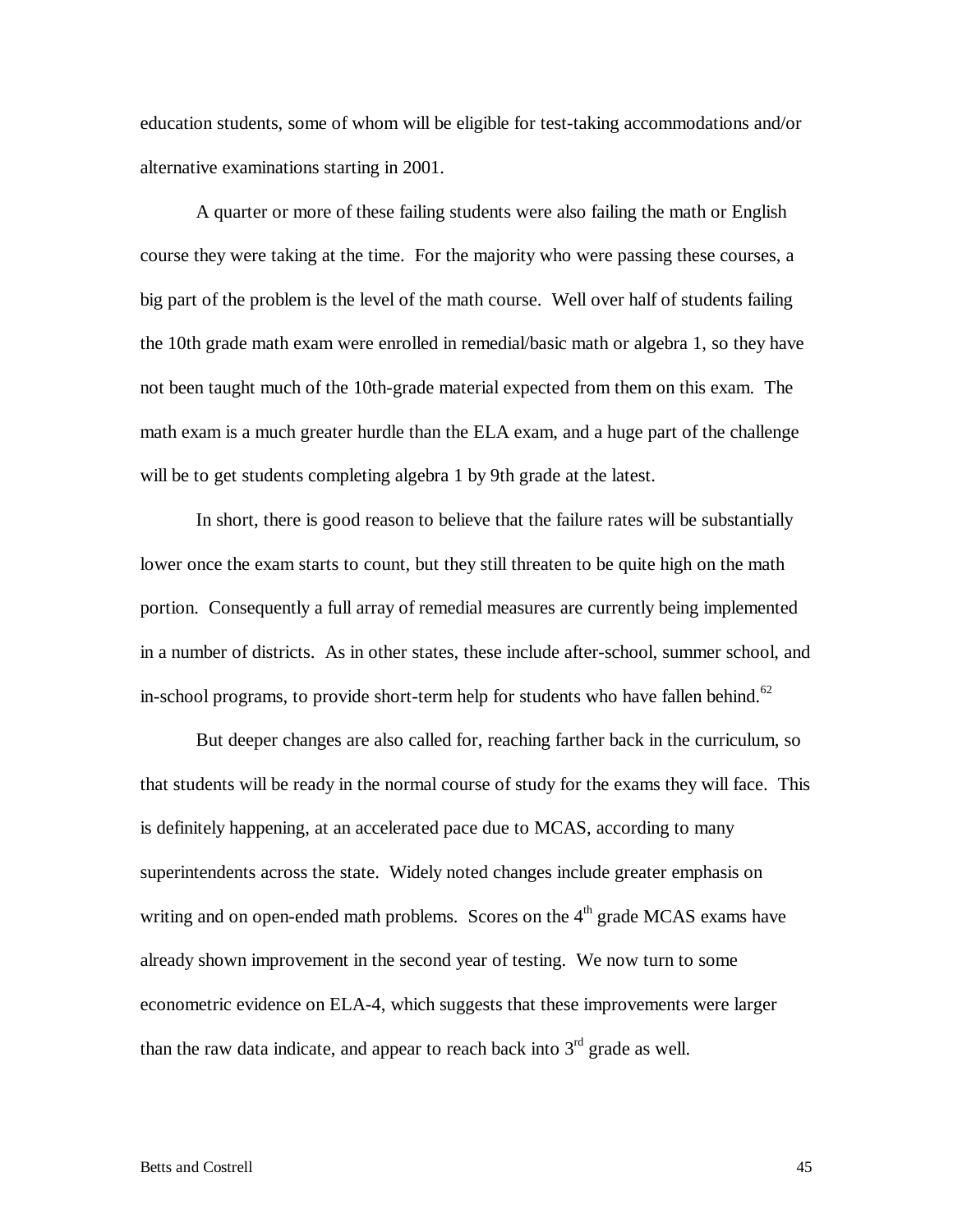#### *An Econometric Analysis of ELA-4 and ITBS-3 Scores*

 In the second year of the MCAS, 1999, the mean score on ELA-4 rose approximately 3.5 percentiles, and the median score rose 4.2 percentiles over the scores of the previous cohort. As always, the question arises as to how much of this improvement was due to a change in the quality of the cohort (a better group of students), as opposed to more fundamental change, in the amount of learning in grade 4. Fortunately, the Massachusetts DOE has assembled a very useful micro data set that allows one to answer this question for the ELA-4. The state required all school districts to administer the 3rdgrade ITBS reading test for the years 1997-99. The ITBS scores are far and away the best predictor of the following year's MCAS scores. But the  $3<sup>rd</sup>$ -graders in 1998 scored *worse* on the ITBS than their predecessors in 1997, and then, the next year, scored *better* than their predecessors on the MCAS. This suggests that the MCAS improvement was *not* the byproduct of a higher quality cohort. The cohort effect worked in the opposite direction, masking an even larger MCAS improvement, apparently reflecting more fundamental change in  $4<sup>th</sup>$ -grade learning.

 More rigorous statistical analysis bears this out. The DOE has linked the 3rdgrade reading scores with the 4th-grade MCAS ELA scores for over 2/3 of the state's 75,000 4th-graders, in order to validate the MCAS exam. The ITBS score accounts for 56% of the variance in individual MCAS scores a year later. We ran regressions with additional controls for race and gender, plus indicators for the nearly 1,000 schools in the sample, for MCAS scores of 1998 and also for 1999. This allows us to decompose the mean gain in MCAS scores into that part which is due to changes in the explanatory variables (especially ITBS scores), and that part which reflects changes in the effects of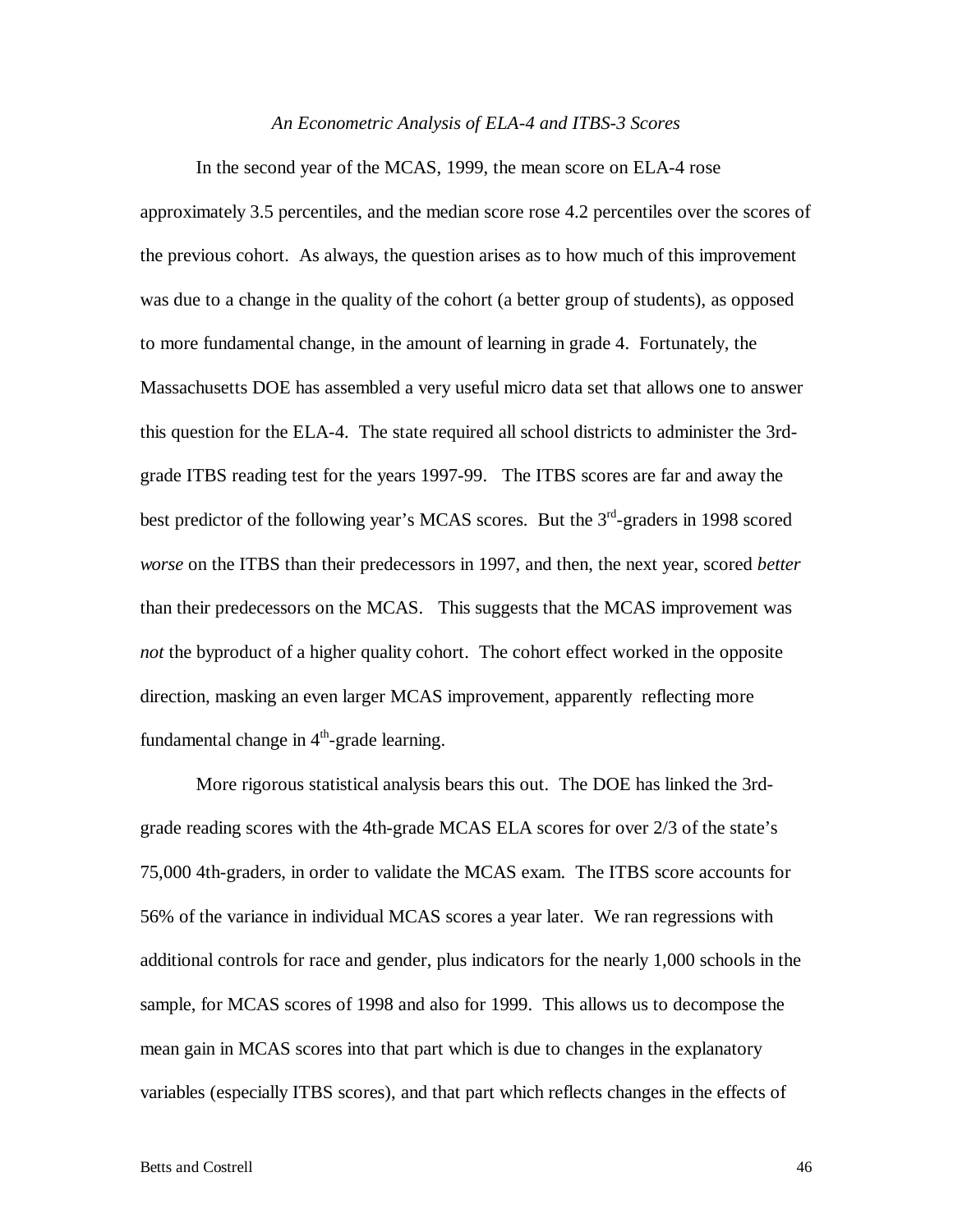those variables, the regression coefficients (especially the school effects). This decomposition (known as an Oaxaca decomposition) suggests that the adverse cohort effect (from lower ITBS scores) masked an underlying improvement in mean MCAS scores of about 5 percentiles (vs. 3.5 in the raw data).

 We take the analysis a few steps further, in order to shed some light on whether the improvement in MCAS scores represented a superficial test-specific improvement, or whether broader skill improvements were set in motion. We begin with a decomposition of changes in the ITBS scores, analogous to that of the MCAS. Controlling for race, gender, special education, LEP, and free lunch status (but without a prior test score to control), we find that ITBS scores improved quite dramatically from 1998 to 1999, despite an adverse cohort effect. The underlying improvement in mean ITBS scores was over 8 percentiles, after correcting for the cohort effect.<sup>63</sup>

 Was it merely a coincidence that 3rd-grade ITBS scores rose dramatically the same year that 4th-grade MCAS scores rose by 5 percentiles? If both events reflect improved practices and/or curriculum, stimulated by the introduction of MCAS the year before, this would be a finding of great interest. It is impossible to test this hypothesis directly, but we have found some suggestive circumstantial econometric evidence. Roughly speaking, schools that added more to 1999 student performance on their 3rd grade ITBS scores than would have been predicted based on how much the school added in previous years, also tended to add more to their 1999 4th grade students' MCAS scores than would have been predicted.<sup>64</sup> This is consistent with, though it does not prove, the hypothesis that those schools which were stimulated most to action by the introduction of MCAS were likely to have made improvements in 3rd grade reading instruction as well as 4th grade reading and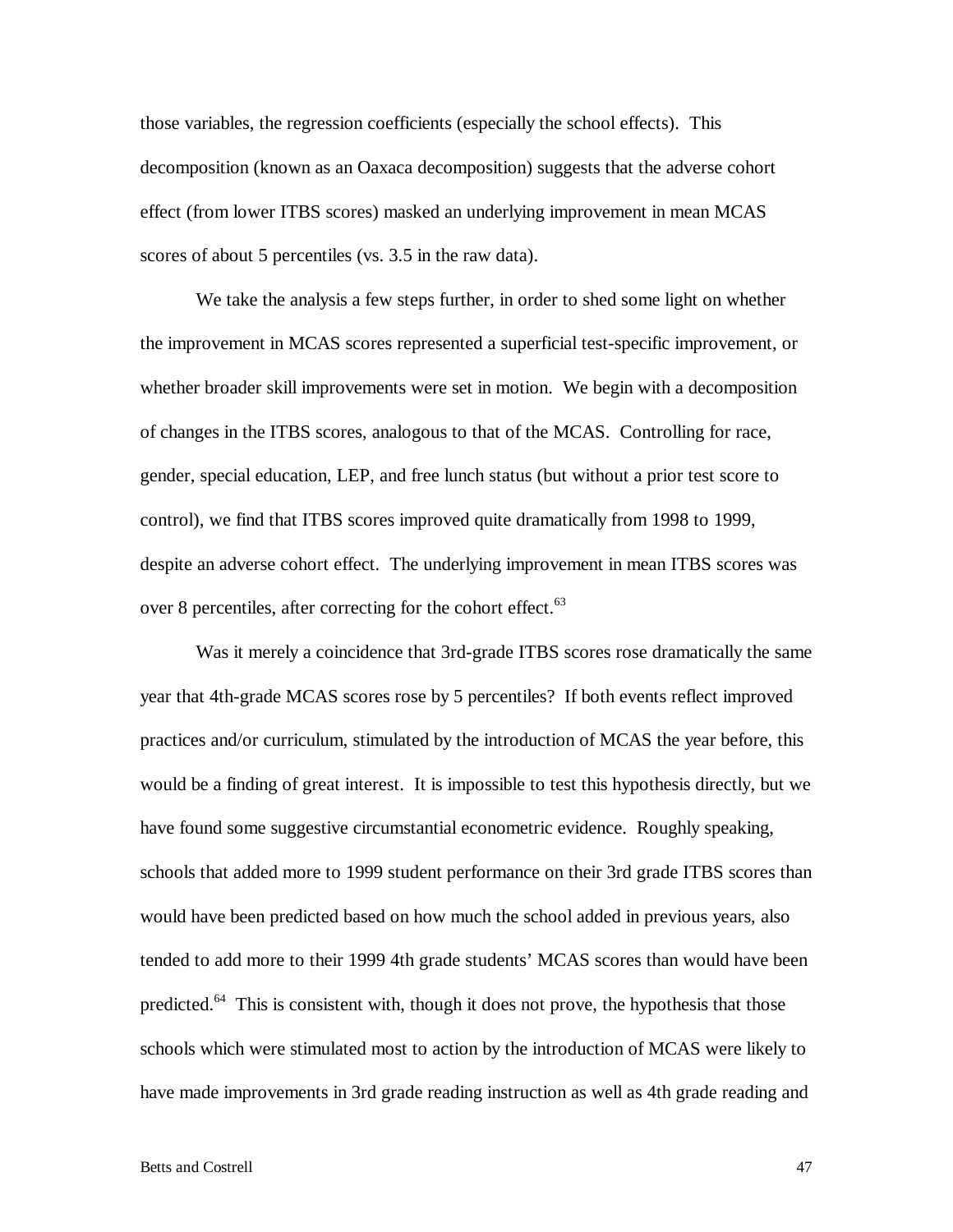writing. If so, this would indicate the positive effects of MCAS go beyond superficial test coaching to more pervasive improvements. These improvements seem to go back to earlier grades, providing the foundation on which to build.

# *Controversy Over MCAS*

 In the third year of MCAS, controversy has escalated. Media attention has focused on student and teacher boycotts, even though the number of boycotters is rather small (about 200-300 students). Students, of course, are by tradition adverse to exams<sup>65</sup>, so the more important question is why some adults are encouraging them.

 Objections fall into several categories. The protestors (and groups such as FairTest and the ACLU) claim the test is unfair to disadvantaged students in low-income, poorly-funded districts. But funding gaps have narrowed markedly, and the largest urban districts spend above the state average per pupil. As has been widely noted, the opposition is "mostly in the affluent suburbs west of Boston and in pockets of progressivism like Cambridge."<sup>66</sup> With a few exceptions (such as the local NAACP), representatives of the minority communities have largely targeted their anger at the failure of the school system to bring up the skills of their children, rather than at the MCAS, since they already knew the general message MCAS was bearing.

A disproportionate number of the teacher opponents to MCAS come from the history and social studies departments. They object to the MCAS history exam. It will not yet be required for graduation for 2003, but is being administered because MERA includes history in the core competencies. These teachers believe it narrows the scope of what they teach. One prominent and vocal group of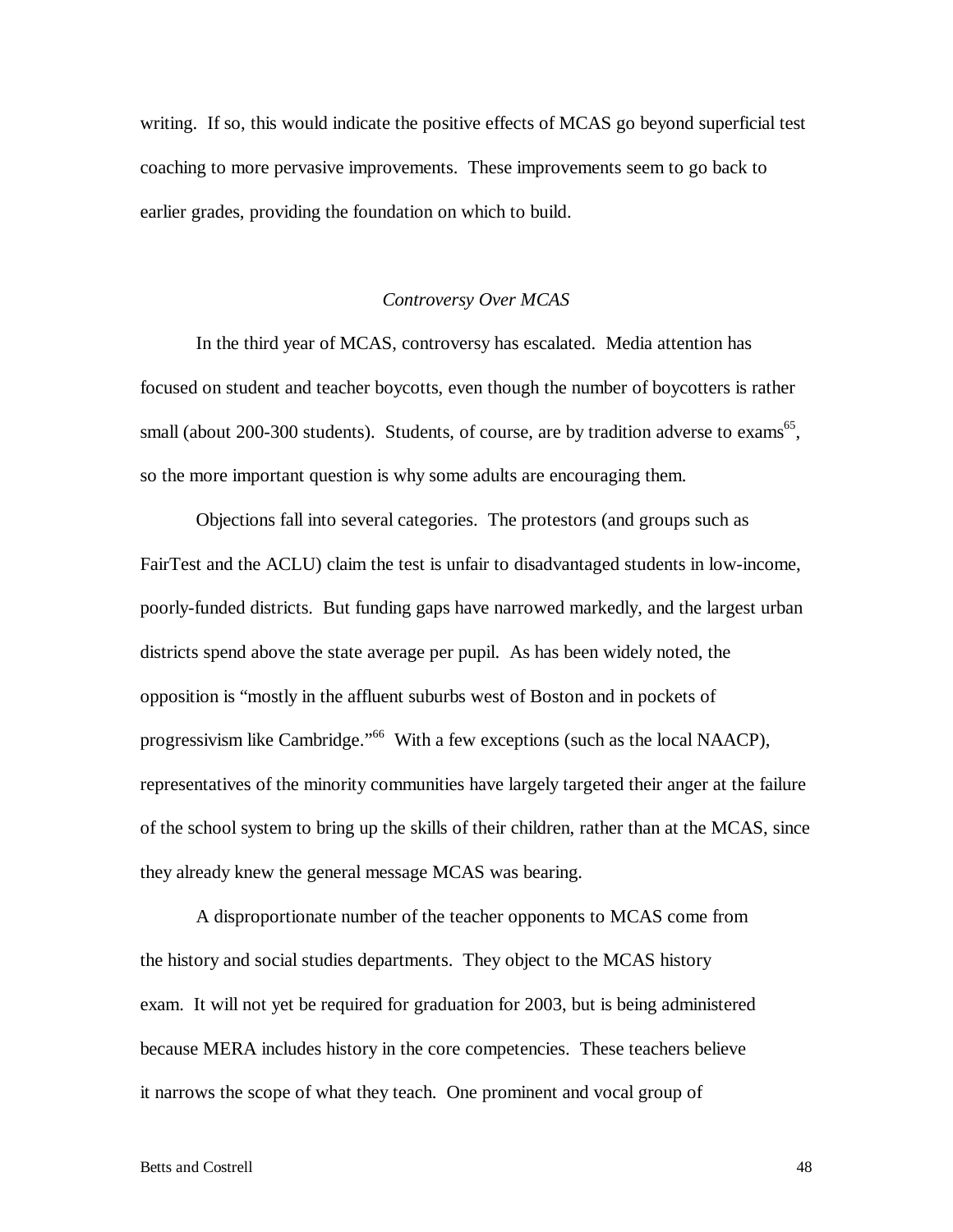opponents is employed by Facing History and Ourselves, a company that sells history curriculum to the schools (built around the Holocaust) and argues that their curriculum will be squeezed out by MCAS.

Some of the opposition in the higher-achieving localities is based on the concern that the exam is too long and takes too much time from other activities. The state is responding to this concern by spreading out the testing over more grades, such that no student in grades 1-7 will spend more than 5 hours/year in MCAS testing, from 2001 on.

Another objection, common elsewhere as well, is to the idea that a student may be denied a diploma on the basis of a single test. However, MCAS is an extensive set of examinations, so that students who write strong essays or excel in open-response questions can offset poor performance on multiple choice sections (or vice versa). It seems that the objection is not really so much to a single test, but rather to a set of external common assessments vs. a set of local and possibly idiosyncratic criteria.

 The Massachusetts Teachers Association (state affiliate of the NEA) has also joined in opposition to the MCAS. The MTA recently announced its intention to file legislation to eliminate the MCAS graduation requirement.<sup>67</sup> Two months later the MTA began a \$700,000 TV ad campaign explicitly designed to counter the perceived attack on public education by those who point to low MCAS scores.<sup>68</sup>

What seems to be at issue here is that the MCAS is the key component in the accountability phase of Massachusetts education reform. The MTA is understandably threatened. Thus far, however, with few exceptions, the Legislature and Administration stand firm behind MCAS. Too much money has been spent over the last seven years leading up to this juncture to lightly abandon the insistence on results.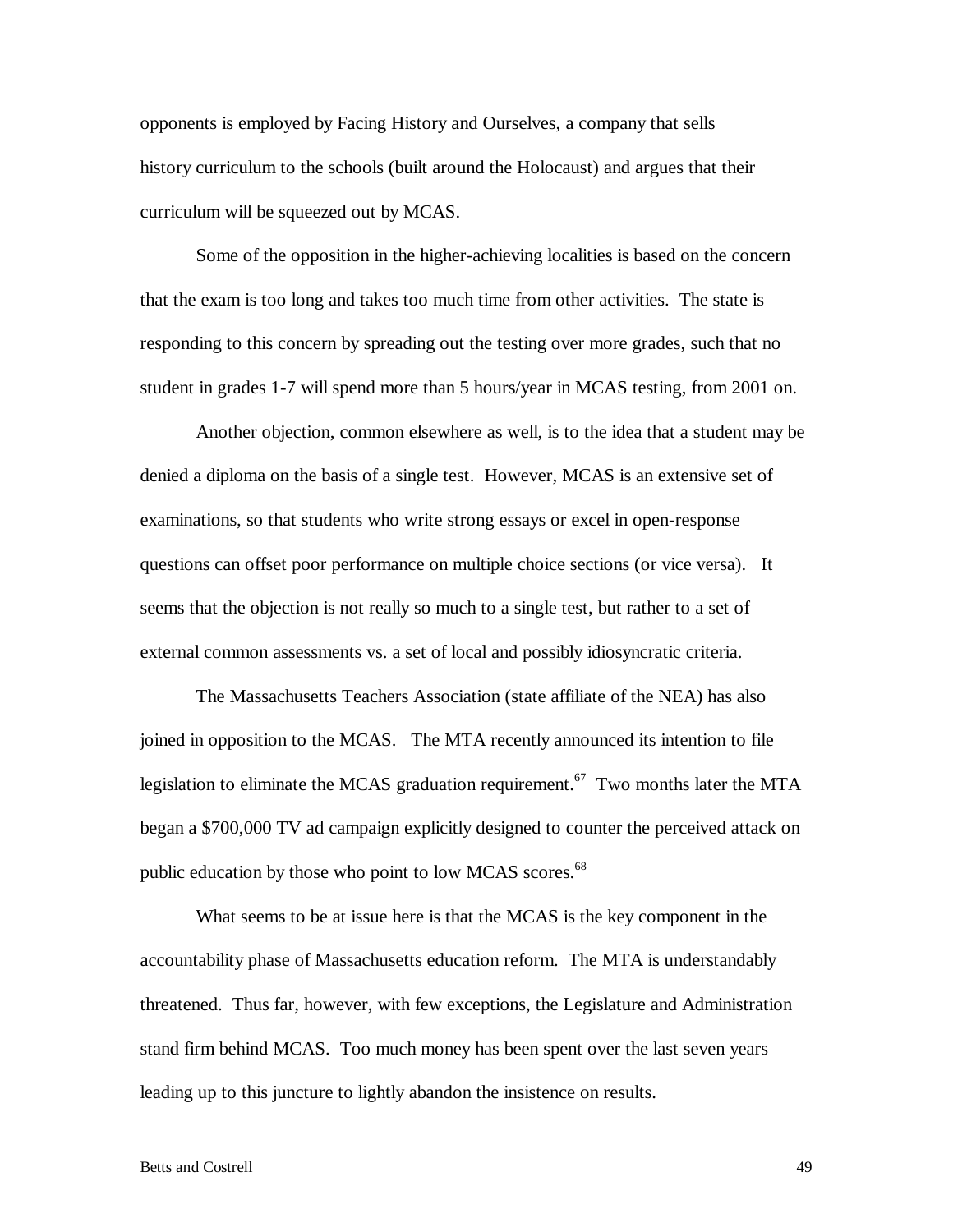Meanwhile, in the school districts that face the highest failure rates, the most important story is unfolding:

Little of this [anti-MCAS] grumbling...is coming from the urban districts and poor communities that are the true targets -- and primary beneficiaries -- of education reform. In places filled with the neediest, low-income, immigrant and transient student populations, school leaders have, by and large, embraced the state's regimen of standards and accountability. For districts that, prior to 1993, hadn't been pushed to serve all students well or didn't have the resources to do so, the \$5.6 billion spent statewide has been a godsend. From Boston to Springfield, city school chiefs have latched on to standards-based reform not only as a quid-pro-quo for the new dough, but as their preferred vehicle for improving instruction.<sup>69</sup>

The ways in which these school chiefs are using MCAS to improve instruction go beyond changes in curriculum and remedial programs to more general "leverage" (the term commonly used by superintendents) over those teachers and administrators who resist changes such as the re-organization of the school day, revamped professional development, etc.<sup>70</sup>

One of the most striking instances of this leverage arises in the hard bargaining stance taken in the spring and summer of 2000 by the Boston School Department over the issue of seniority. As is commonly the case, the union contract (of the AFT affiliate) grants senior teachers first refusal of new jobs and the right to apply for jobs held by new teachers. In an unusual development, a broad coalition of about 30 parent and community groups, such as the Urban League and the Black Ministerial Alliance, have joined together to side with school officials in limiting seniority rules. As the *Boston Globe* reports, "Parents say the drumbeat of reform – from stiffer curriculum standards to a standardized test as a graduation requirement – underscores the importance of this year's negotiation."<sup>71</sup>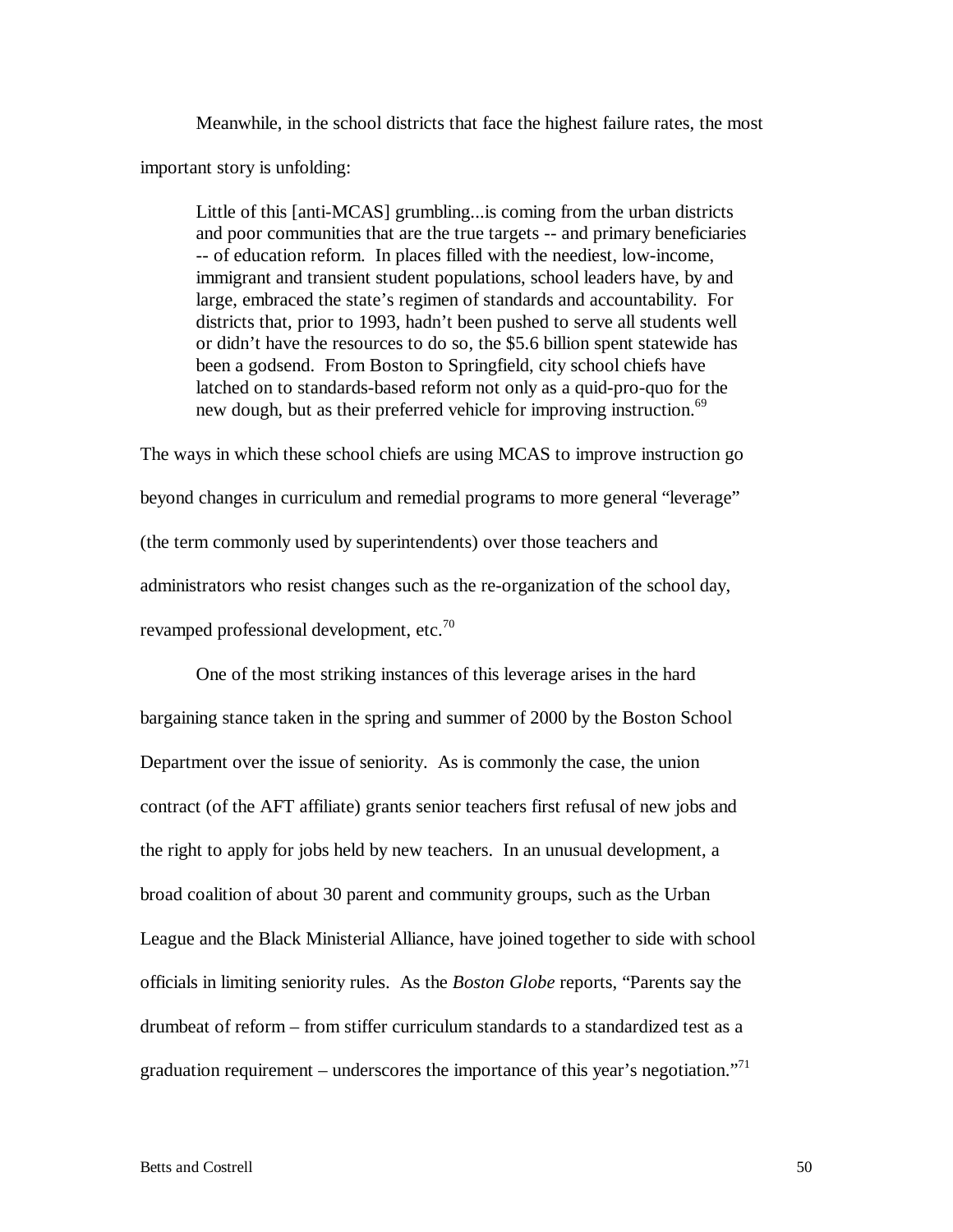One cannot help but noting the contrast between the Boston parent groups whose response to standards-based reforms is to challenge problematic union rules, while efforts to derail the standards are largely confined to the more affluent and "progressive" districts, along with state NEA affiliate.

# **Obstacles to Strengthening Educational Standards**

 Based on our knowledge of reform efforts in California, Massachusetts and other states, and the theoretical and empirical research on standards, in this section we outline four key obstacles that can stand in the way of higher educational standards. These obstacles are: opposition arising from concerns about the distribution of student achievement; problems in defining standards and assessing students' progress toward those standards; the need to align the incentives of all participants in public education; and equity concerns created by the large gap in school resources that currently exists among students from various socioeconomic groups in some states.

#### *Opposition to Standards Based on Distribution of Student Achievement*

 Opposition to higher educational standards can arise for many reasons, but in our judgment the source of opposition that resonates most strongly (if not always most convincingly) derives from concerns about equity. The theoretical section of this paper demonstrates that any change in standards typically leaves some students worse off. This makes the politics of higher standards inherently divisive. As an earlier section made clear, legislators in most states have determined that a movement toward higher educational standards is worth the effort. However, as parents become more fully aware of the gap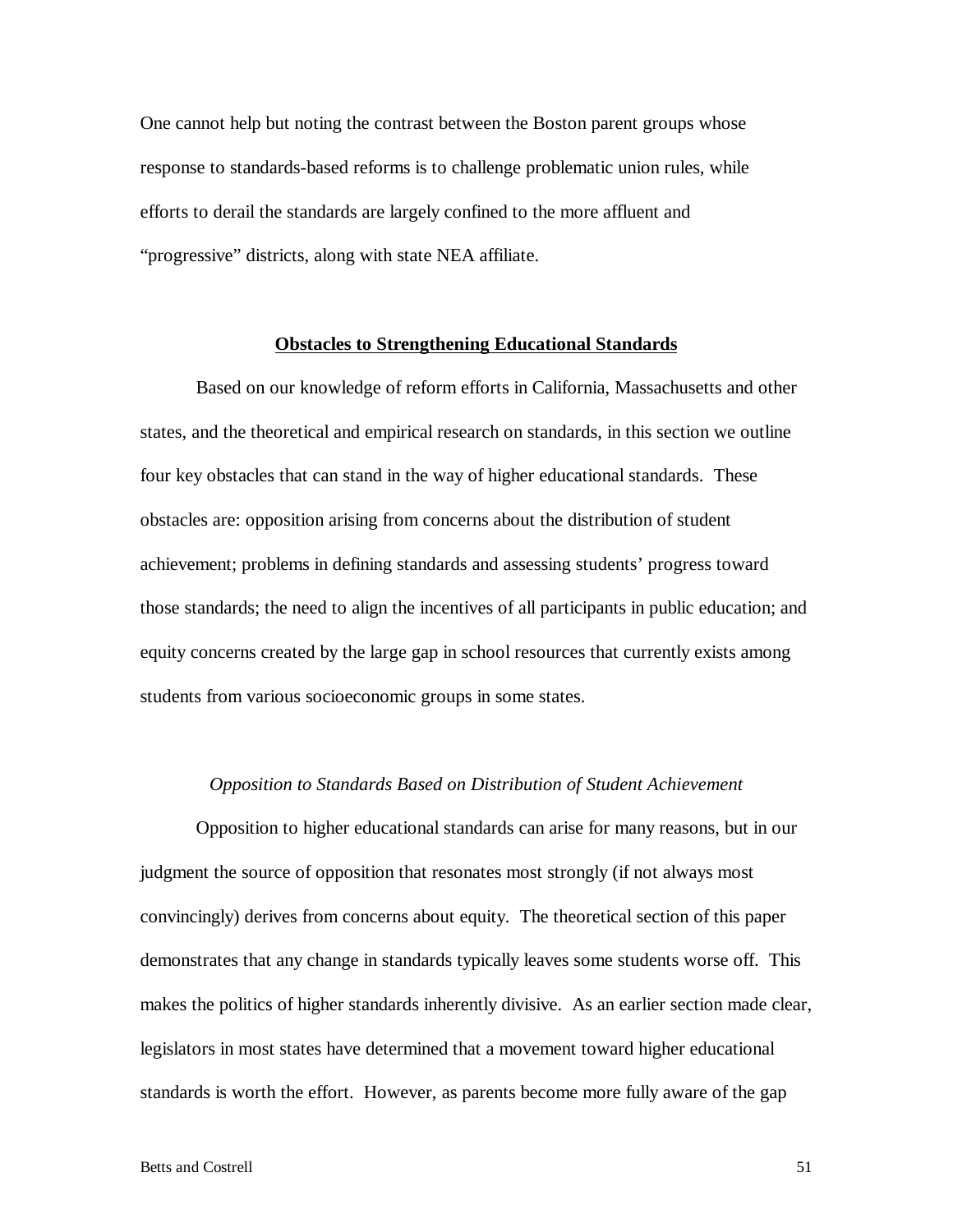between published standards and the actual performance of their children, opposition could swell.

 Indeed, many parents and legislators might be surprised to learn just how much variation there is in student performance at present. Figure 4 shows the  $25<sup>th</sup>$  through  $75<sup>th</sup>$ percentiles and the minimum and maximum in student performance on a standardized math test by grade level, in the Longitudinal Study of American Youth (LSAY). The LSAY sampled a representative population of American school students between 1987 and 1992. Particularly striking is how large the variation in achievement is within grades, compared to the average rate of improvement *between* grades. Betts uses these data to calculate the percentage of students who would be held back a year if the school's policy were to retain students whose test scores were below the national average for students one or two grade levels below the student's current grade. <sup>72</sup> In other words, what percentage of Grade 9 students would be held back if their math scores were below the national average for students in grade 8 or even grade 7? The predicted percentage of students who would be held back if their achievement lagged by a year ranged from 37-46%, depending on grade, in grades 8 to 12. If instead students were retained only if their scores lagged national norms by two years, then 26-40% of students would have been retained. These are very large shares of the student population.

 Of course, these estimates are an upper bound in the sense that if strict grade promotion policies based on test scores were implemented, it would provide an incentive for students to study harder and for schools to reform curriculum and teaching practices. The evidence cited earlier from the Chicago Public Schools suggests that the development of standards, testing and accountability can indeed spur much greater effort among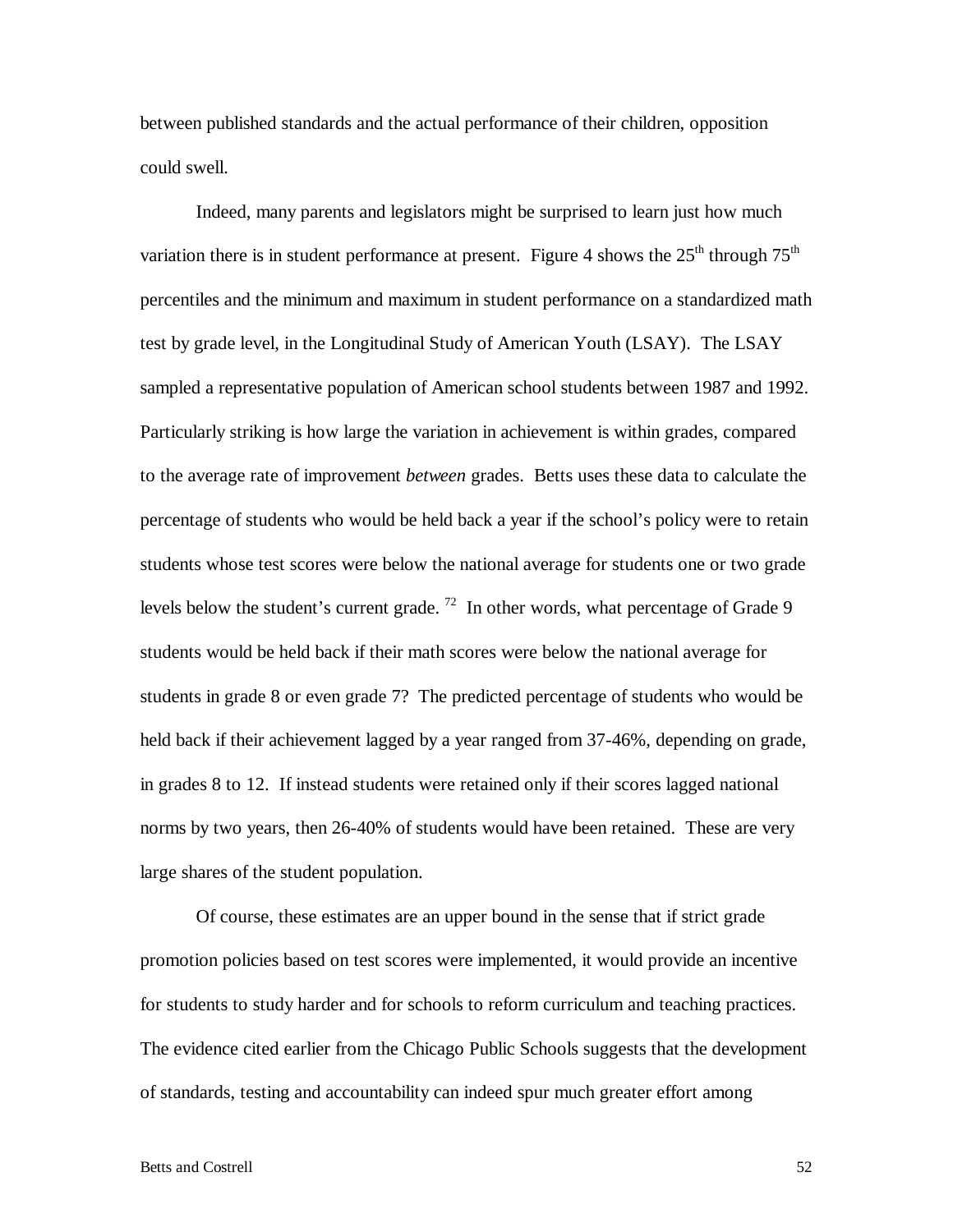students at risk of failing. Nonetheless, early experiments with grade promotion linked to test scores suggest that these discouraging numbers are not outlandish.<sup>73</sup>

 Given the large variations in student achievement at present, what policies might reduce the chance that political opposition will overturn recent moves to institute standards? One solution might be to devote additional attention to marginal students including those who are most likely to 'give up' after standards are raised, in a bid to ensure that no student's achievement falls after standards are raised. The Summer Bridge program in the Chicago Public Schools represents one example of an effort to supplement higher standards with programs aimed specifically at the students most in need.

 However, opposition to standards appears to come not typically from families whose students are most likely to fail when the standards are raised, but rather from families in areas served by good schools. (Recall our earlier evidence that in Massachusetts and Wisconsin, at least, the most vocal opposition to tighter standards has come from rather affluent communities.) Parents in more successful schools may fear that districts will shift resources from their schools to under-performing schools in the district. Clearly, parents' fear that administrators will reduce funding at top schools is a legitimate one, especially in systems with large heterogeneous districts. The only evident solution is to expand total funding so that no school suffers a reduction in programs, while at the same time the schools most in need receive additional resources. Thus, it makes sense to implement higher standards at a time when state budgets make higher funding a real possibility. Massachusetts appears to have followed this policy prescription quite closely.

Some affluent parents might worry that higher standards will make it more difficult to "stand out from the crowd" when their children apply to university. Such concerns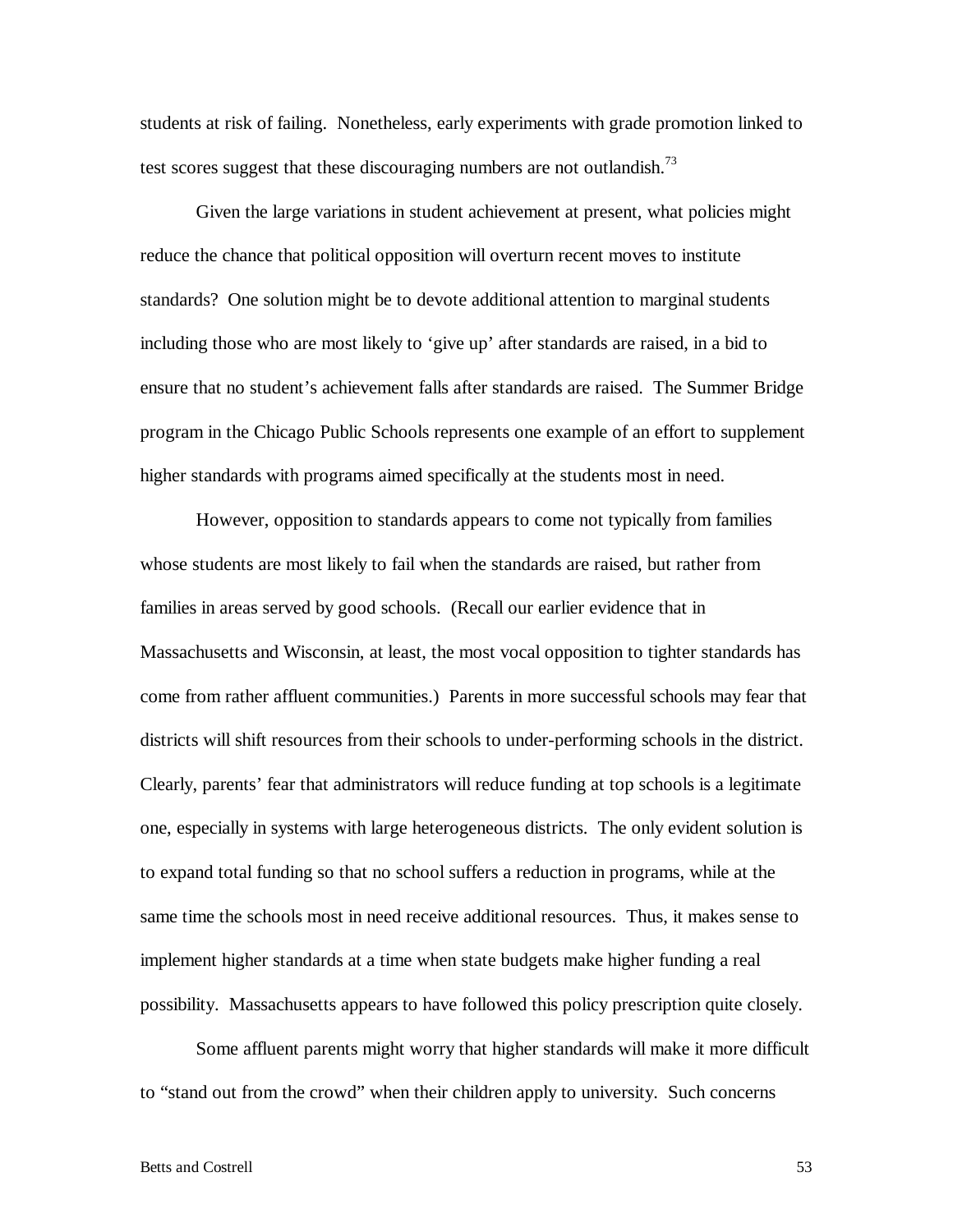become potentially relevant when a state imposes a single standard, but the existence of other high-end credentials (AP exams, SATs, etc.) renders this concern less compelling. Further, if the existing array of credentials is insufficient to differentiate high-end performance, the state can create a range of high-end standards, to create incentives for a wider range of students to excel. If a multi-tiered set of standards induces almost all students to work at least as hard as they had without the standards, and if the minimum standard is set to ensure that even the weakest students leave school with a good set of basic skills, a multi-tiered set of standards makes good sense. It provides incentives for a wider range of students than the group of students near the margin under a simple pass-fail standard, while providing top students with a means to signal their high effort levels to universities and employers. Many states have taken this lesson to heart, creating differentiated advanced diplomas for students who meet strict standards.

## *Problems in Defining Content Standards and Assessing Student Achievement*

 Implementation of content standards and assessment of student progress have often proven difficult. The design of content standards has been contentious in many states. Perhaps this is best seen in the history of the movement for national content standards in public schools. In brief, the National Council of Teachers of Mathematics (NCTM) developed national math standards during the 1990's. These standards have provided an influential framework for individual states as they have striven to develop their own standards in math. However, certain elements of these standards have elicited objections from parents and many prominent mathematicians.<sup>74</sup> Similarly, when California first attempted to develop science standards, two rival groups, one led by Nobel

#### Betts and Costrell 54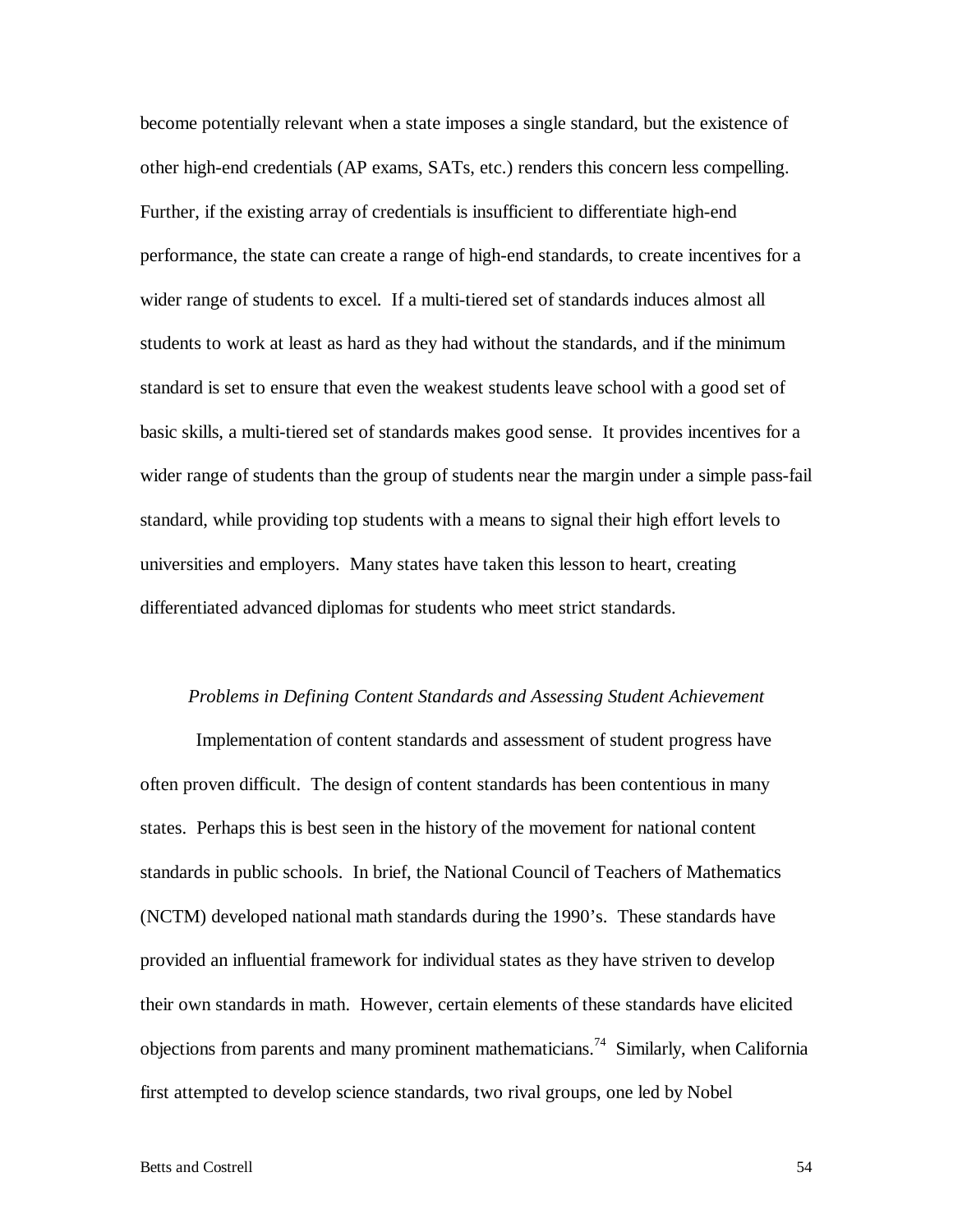Prizewinning scientist Glenn Seaborg, and a second led by educators from state schools of education, clashed. In the end, the state urged the two sides to come together, with some success.<sup>75</sup>

 Clearly, the care and attention to detail that is required to develop a set of content standards suggests that for reasons of cost, it probably makes no sense for individual schools or smaller districts to write their own set of standards. But given the limited success of the movement to create nationally adopted standards, the states will continue to play a paramount role in standard setting.

 Similarly, several problems arise in the creation of tests. First, most commercially available tests may be related only weakly to the given state's curriculum standards. It will take time for all states to develop more suitable test instruments. For example, California adopted the Stanford 9 test for use in spring 1998, and is now moving this offthe-shelf test toward the new state content standards by adding several components to the test.

 Second, writing tests that provide both in-depth and sufficiently wide coverage of a subject creates challenges.<sup>76</sup> The solution would appear to be to lengthen existing test instruments in order that they provide an in-depth coverage of a wide area within a subject. Essay and open-response questions, of the sort used in the MCAS test in Massachusetts, represent a step in the right direction in that they gauge students' level of mastery of written expression and problem-solving that no pure multiple-choice exam could approach. On the other hand, broadening the test then evokes the complaint that it is too long, diverting student time from other learning activities. The fact that it is often the same critics who object to a "single test" being used for high stakes and also object to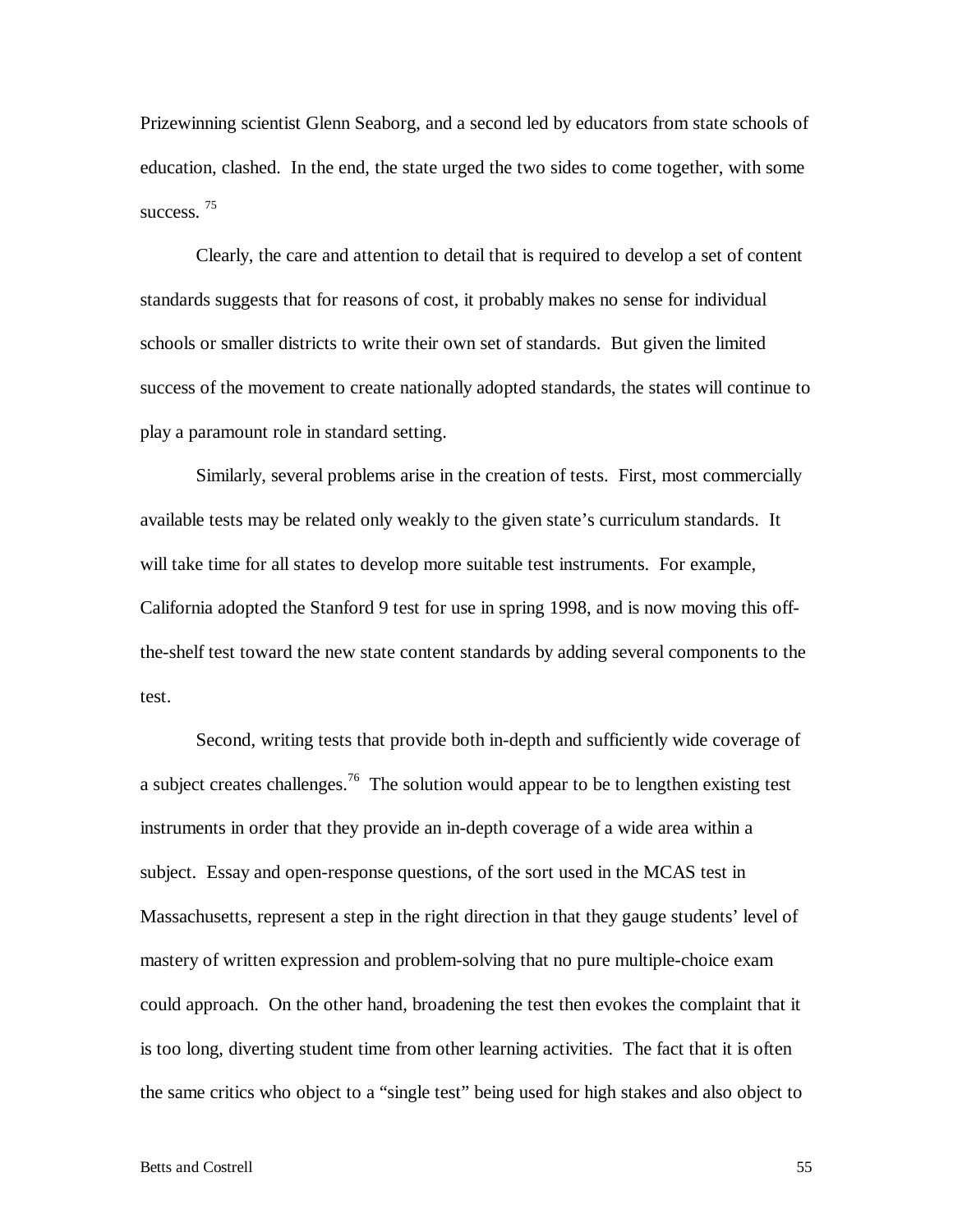the length of a multi-faceted set of exams indicates the objections are not being quite accurately framed; it seems likely that it is the external nature of the assessments that is really at issue.

 A third problem can arise from the natural tendency of teachers to "teach to the test". This is compounded by the fact that in many cases, the same 'form' of the test instrument is given several years in a row, so that teachers, and perhaps students, become familiar with the specific questions over time. This can lead to inflation of test scores without accompanying gains in true student achievement. Koretz (1996) summarizes earlier work he conducted with co-authors in which a school district had introduced a new test form in 1987, only to find a significant drop in the average grade equivalent of students on the test.  $77$  Over the next three years, however, successive cohorts of students improved in this test, to the point where students were performing at about the same level as students had the year before the switch to the current form. Two questions arise: did the large drop in test scores in 1987, the year that the new form was introduced, represent a true drop in achievement? Second, did the steady improvement over the next three years that the same form was used represent true gains in performance of students, or merely teaching to the test as teachers became better acquainted with the new questions? To test the latter hypothesis, Koretz and co-authors arranged to test students in the district during 1990 using the same test form that had last been used four years earlier, in 1986. Their findings suggest that the large drop in achievement in 1987 and the subsequent gains reflect the switch to a new test form and subsequent 'teaching to the test' on the new form. Little change in true achievement occurred.

There seem to be two solutions to this problem. First, annual changes in the test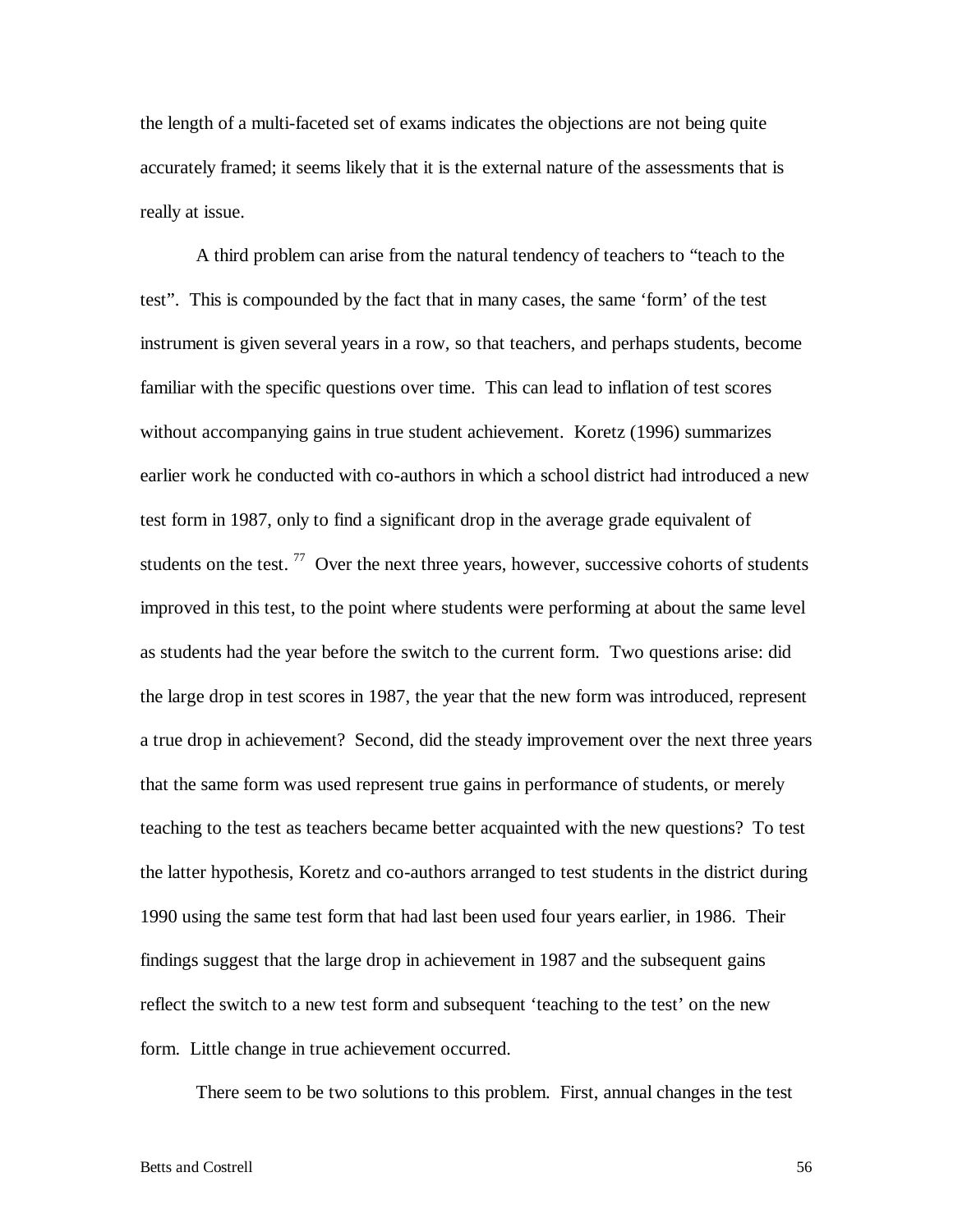form should reduce gains in test scores that result from teaching to the test. This may raise the cost of testing, but seems worth the price if policymakers and parents want a reliable indicator of trends in student achievement. Second, it seems inevitable that teachers will teach to the test, especially if schools and teachers are held accountable for student performance. This tendency can be transformed from a vice into a virtue as good tests that accurately and fairly test the students' knowledge of the given content standards are developed. With the creation of excellent tests, teaching to the test should eventually become a good thing.

#### *Creating Incentives for Students, Teachers and Administrators*

 Many states now hold students accountable for performance, through policies of grade retention, summer school, and exit exams. However, most states lag behind considerably in creating incentives for teachers and school administrators to work towards student success in mastering content standards.

 California's Public School Accountability Act of 1999 provides one example of the limited incentives that states have put in place to date. California schools that lag furthest behind in the Academic Performance Index, (a non-linear average of student achievement), are eligible to participate in the Immediate Intervention/Underperforming Schools Program (II/USP).<sup>78</sup> Initially, schools in this program receive money to speed improvement in student achievement. However, any school that does not meet its growth target must hold a public hearing and is subject to intervention by the local district board. If, after two years, the school still shows few signs of improvement, then the State Superintendent can take over the school. The principal can be re-assigned. In addition,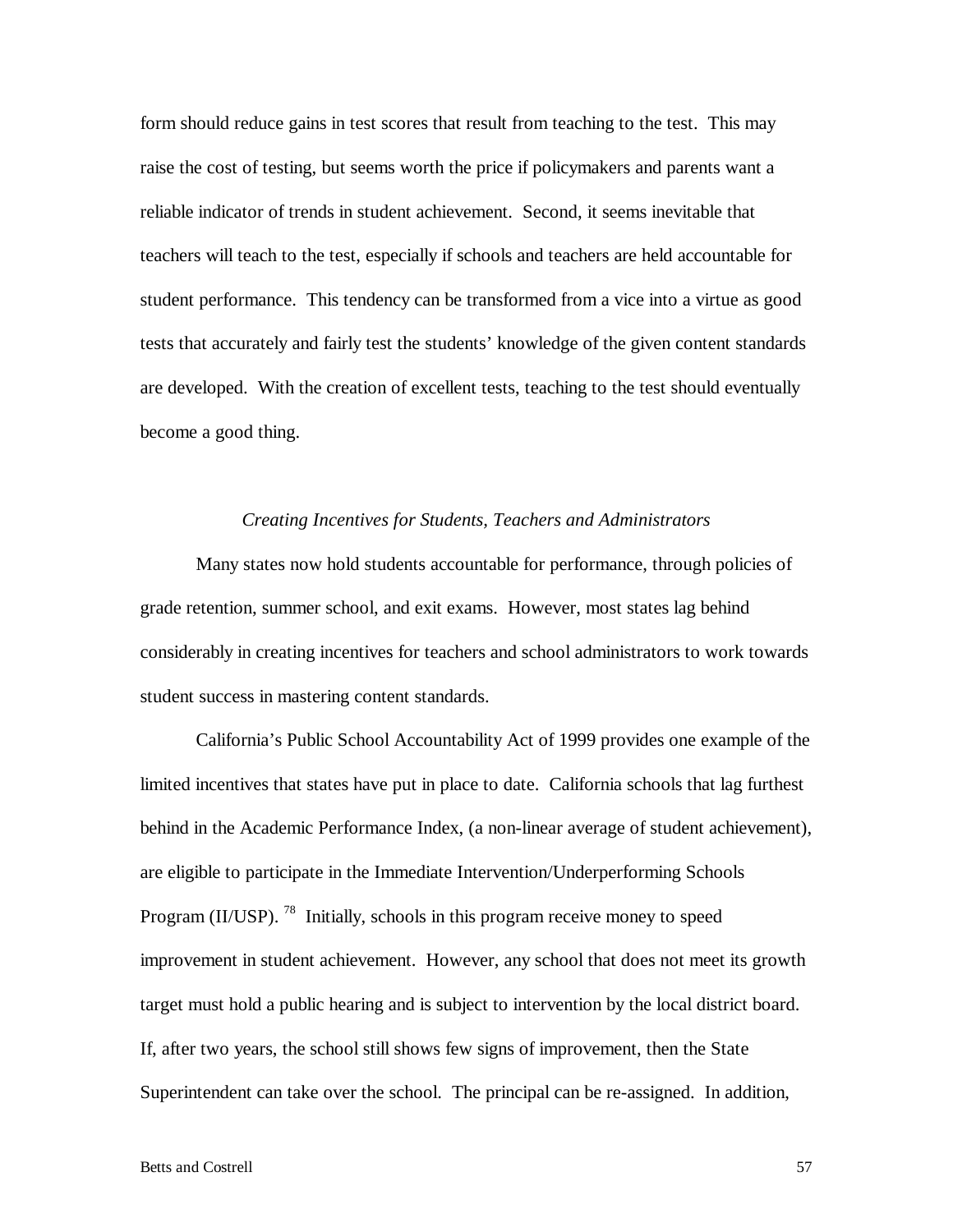the State Superintendent can take a number of other actions, including allowing parents to send their children to other schools or to create a charter school, reassigning certified administrators or teachers, or even closing the school. It seems clear that the threat that a principal could be removed from a school creates incentives for the principal to improve student achievement quickly. . As the legislation behind these accountability measures was passed only in 1999, it will take some time to observe how often and how effectively the aforementioned measures come into play in California.

 The II/USP program and similar programs in other states create incentives for teachers and principals, but they seem rather weak compared to the incentives already facing students, such as the threat of grade retention. For instance, outright firing of teachers or principals seems unlikely given the collective bargaining agreements that typically apply. Similarly, large merit bonuses for teachers, in groups or individually, to reflect gains in student achievement, are by no means a widespread phenomenon. Merit pay for teachers has been attempted many times in the past. But as Murnane and others (1991) show, such programs have typically collapsed because of legitimate teacher concerns that principals were setting merit pay based on unverifiable information, opening up the possibility of cronyism.  $79$  One reason for hope in this regard is that current attempts to improve student assessment might provide mutually agreeable and objective ways of gauging the overall performance of teachers in a school, or the performance of individual teachers. A number of states, and perhaps most notably the city of Denver, are beginning to experiment with rewards for teachers based on the rate of progress of their students. 80

Clearly, much remains to be done to increase the incentives of all participants in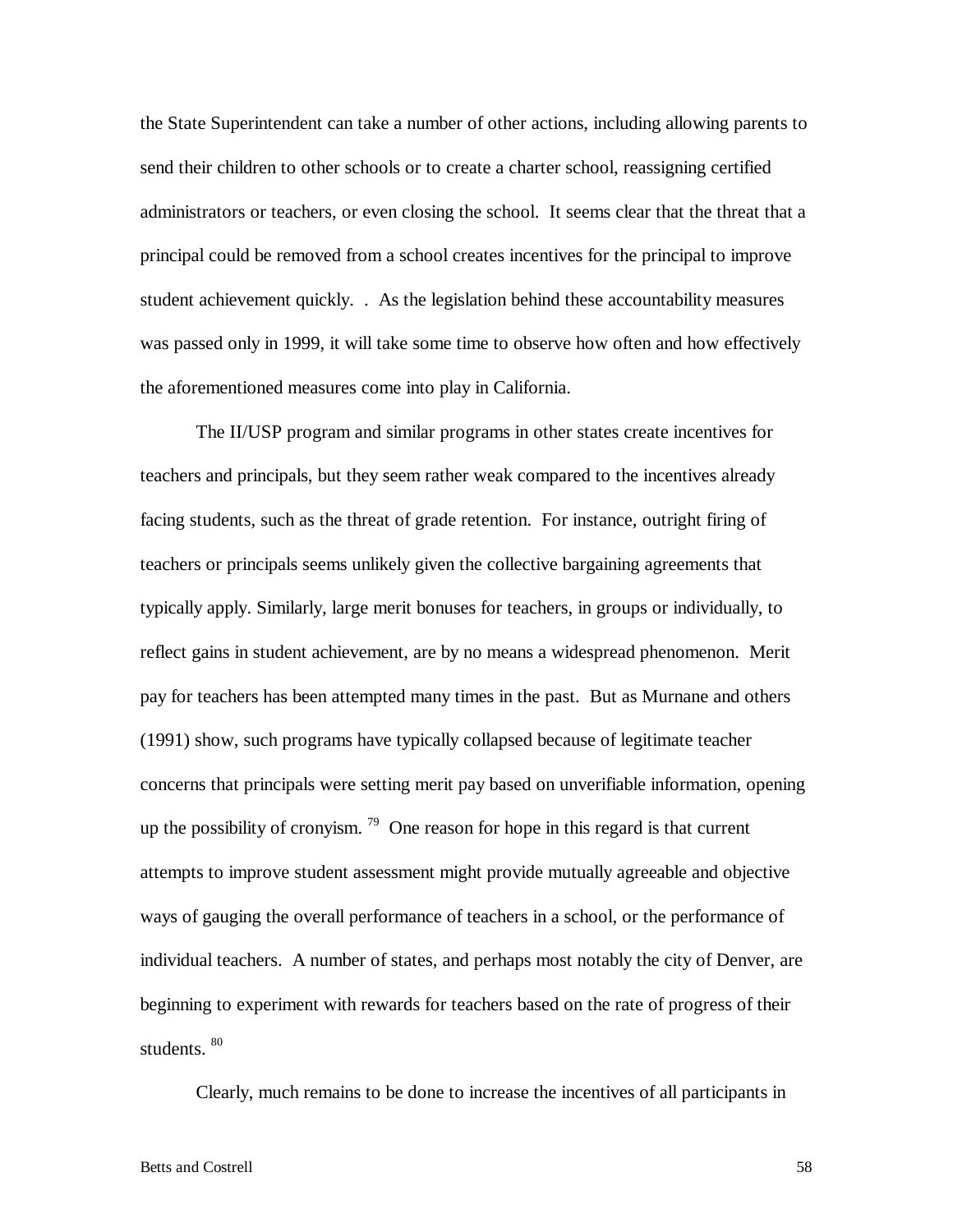public education, especially teachers, principals and administrators, to work toward fulfillment of content standards by all students.

# *Gaps in School Spending and Opportunity-to-Learn Standards*

 Inequities in school spending among districts can threaten to derail the movement to impose uniform educational standards. Indeed, during the 1990's a movement for what became known as "opportunity to learn standards" argued forcefully for equalization of school spending before implementing student accountability.<sup>81</sup>

 The call to partly or fully level the playing field in terms of school spending before holding all schools equally accountable makes sense, and is sometimes required to meet a state constitutional provision for adequacy or equity.<sup>82</sup> But we think it important that the public not overestimate the achievement disparities that are attributable to existing inequalities in school finance *per se*. The reason is simple: existing research suggests that school resources such as class size, and to a lesser extent teacher education and experience, have fairly limited effects on student achievement. <sup>83</sup> Similarly, the link between school resources and longer-term measures of student outcomes, such as educational attainment and wages, is modest. <sup>84</sup>

 Consider for example Betts, Rueben and Danenberg (2000), who analyze the distribution of school resources and test scores on a school-by-school basis in California. The authors find strong inequalities in teacher preparation among schools (even within the same district), with lower socio-economic status (SES) students receiving teachers who are considerably less well prepared, whether measured by teacher certification, experience or education. (SES is measured by the percentage of students receiving full or partial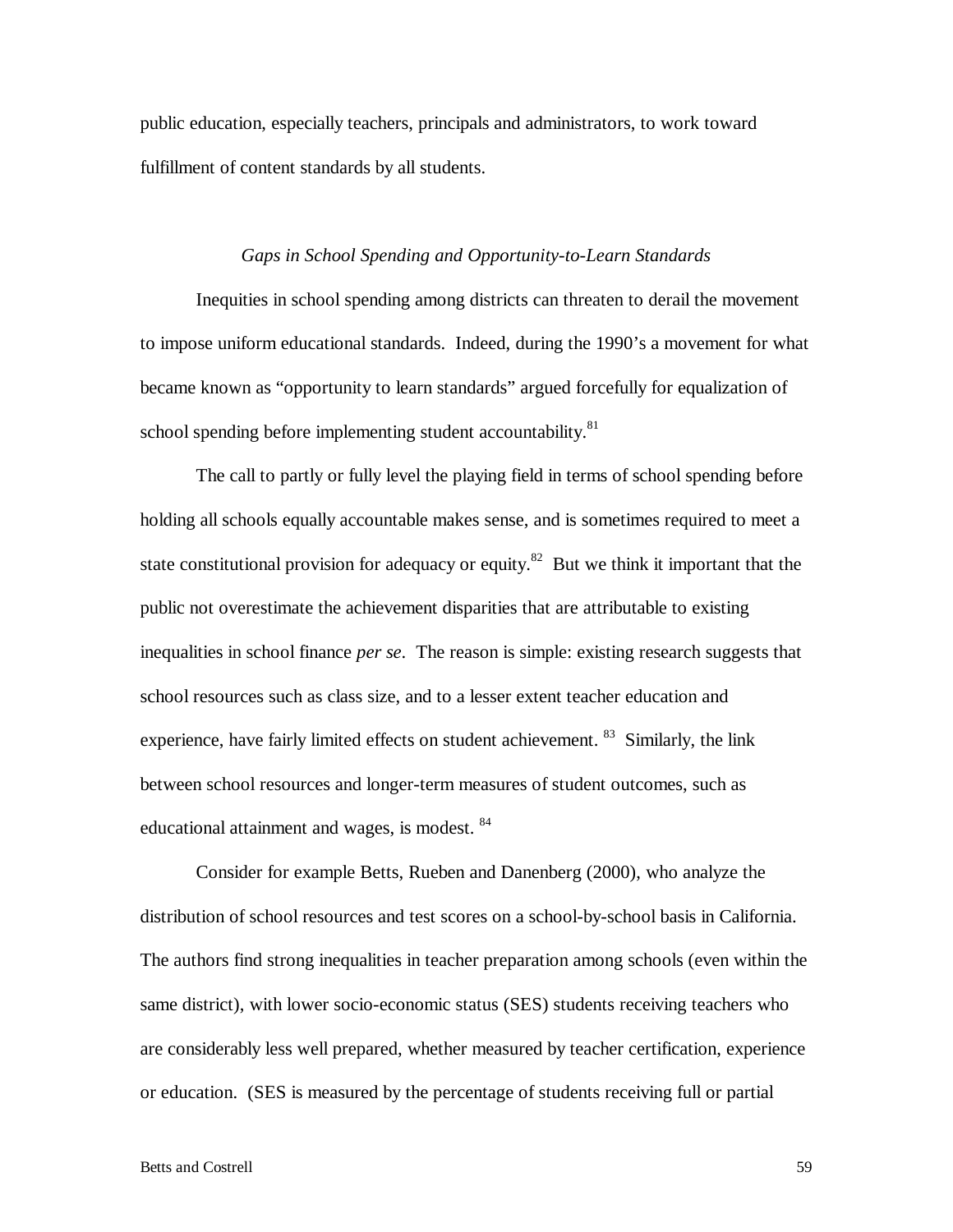lunch assistance). For example, in elementary schools in California, in the lowest SES quintile of schools, on average 32.6% of teachers hold no more education than a Bachelor's degree, compared to only 8.8% in the highest SES quintile of schools. Low-SES schools also have much lower test scores, raising the question of whether low achievement in these schools is caused by a lack of resources, or by the direct effects of poverty.

 Regression analysis suggests that school resources do affect achievement, but the effects are rather small. Figure 5 shows the predicted effects on the percentage of students scoring at or above national norms in reading when a school moves from the  $25<sup>th</sup>$ to the  $50<sup>th</sup>$  and then the  $75<sup>th</sup>$  percentile in a number of school resources. All variables in the figure except for class size have a statistically significant impact on student achievement. But the figure demonstrates that variations in poverty can account for a far higher share of variations in student performance than can variations in school resources, in spite of the large variations in teacher resources that currently exist in California.

 Thus, equalization of resources among all schools might reduce inequalities in student outcomes, but only quite modestly. Looking at the data another way, existing inequalities in resources bear only a small part of the "blame" for variations in achievement in California. Is seems plausible that the creation of uniform educational standards could provide the incentive to improve student performance in a way that spending hikes alone cannot. Indeed, the results on the Summer Bridge program in Chicago imply that reasonably small interventions such as several weeks of summer school can bring impressive and lasting improvements in student performance. The lesson from Chicago seems to be that higher standards, accompanied by judicious new expenditures aimed at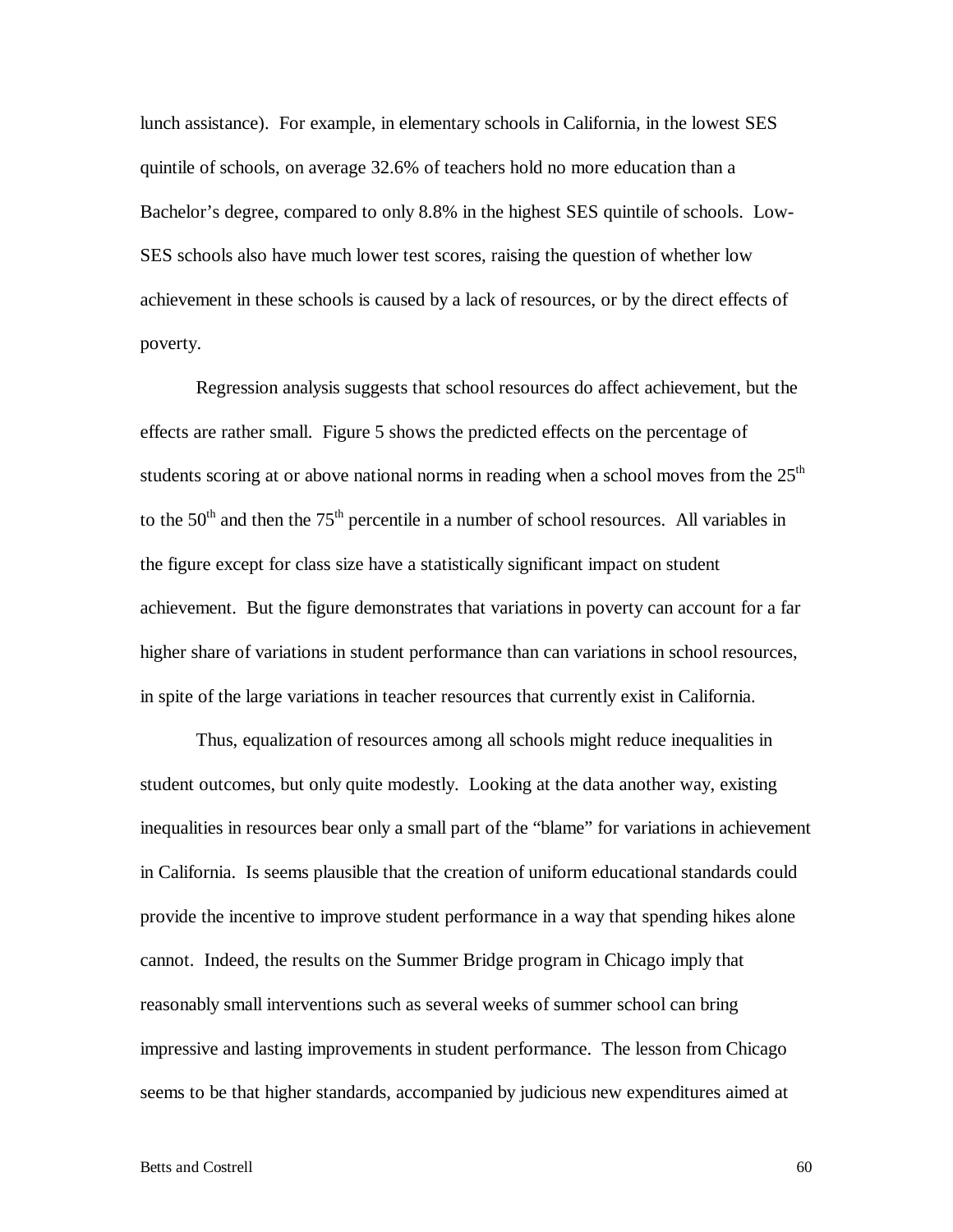the truly needy students, can together produce meaningful gains in achievement.

 A similar finding emerges from analysis of the effects of grade retention. Grade retention appears to work only when schools try to do something different, possibly with additional resources, for students as they attempt to complete a grade for a second time.

States that reduce historical inequalities in school spending before creating content standards reduce the risk of political opposition based on 'opportunity to learn' lines. States that implement rigorous standards while targeting programs of demonstrated effectiveness to the students most at risk do even better.

# **Conclusions and Policy Implications**

 The preceding theoretical and empirical analysis and review of standards in practice suggests a number of conclusions and policy implications:

- Standards and accountability systems do affect incentives of students, parents, and schools. Limited, but growing empirical evidence establishes that significant numbers of students rise to greater levels of achievement than when little was expected of them and their schools.
- Assessments should be aligned to standards; they should include open-ended questions and essays worth teaching to; and new forms should be introduced annually to avoid artificial inflation of test scores.
- Localities should retain the option to set higher standards than those set by the state.
- School financing systems should meet state constitutional requirements for adequacy or equity across districts before high-stakes standards take hold (as in Massachusetts).
- Judicious additional spending targeted at students who are likely to fail to reach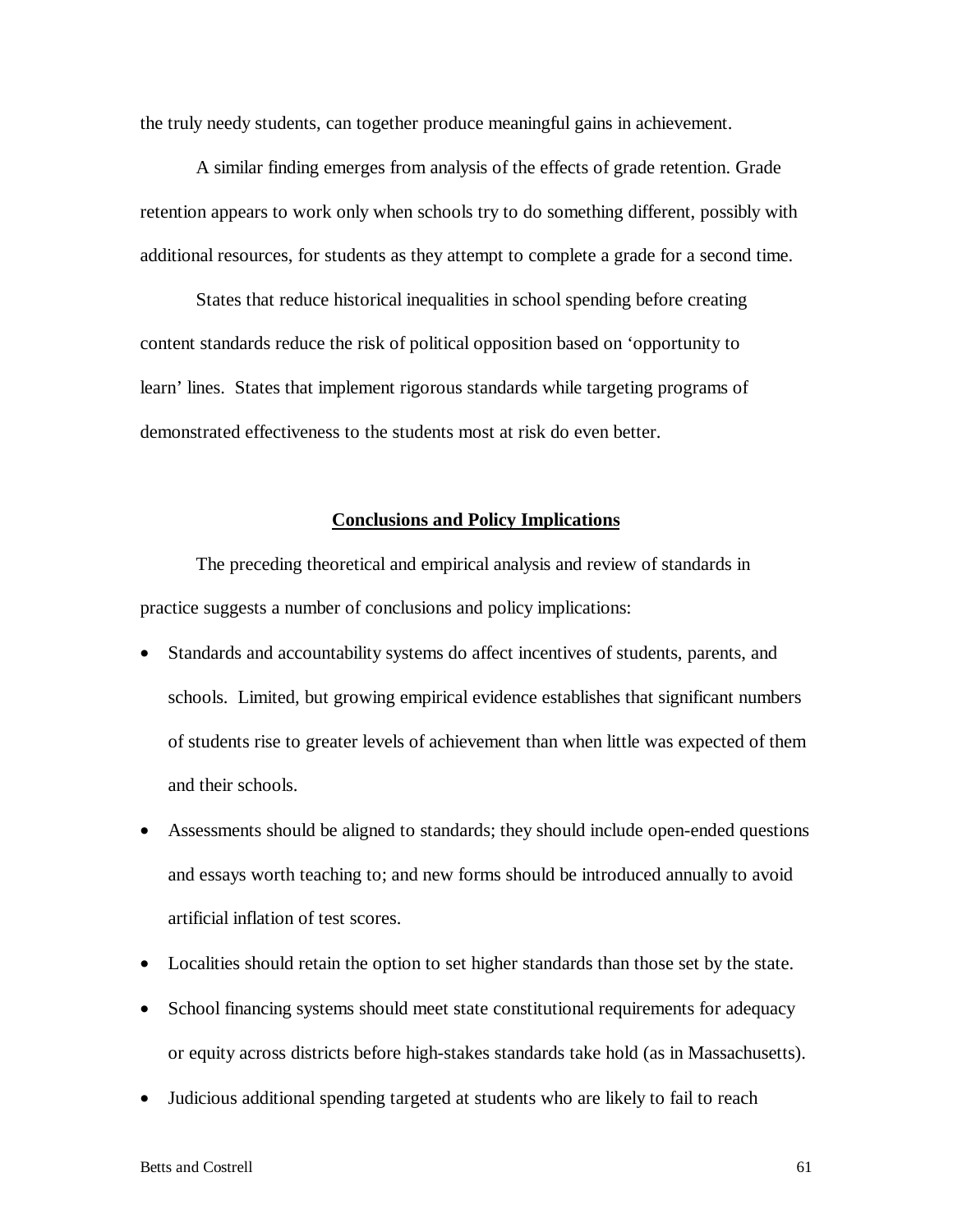standards without help makes sense. For example, programs of demonstrated effectiveness, such as Chicago's mandatory summer school at early grade levels for those who fail to meet standards, should be replicated.

- Incentives should be strengthened for schools, especially school leaders, to ensure that students meet standards. Examples include reconstituting failing schools, reassigning teachers and administrators in these schools, providing sanctuary for students from these schools in other schools or in new charter schools.
- Potentially harsh tradeoffs can be minimized by multiple credentials, signaling different levels of achievement. Such signals already exist for high levels of achievement. At the other end, for those students who cannot be remediated to reach stipulated levels of cognitive skills, credentials need to be developed to signal important non-cognitive skills. These credentials, such as certificates of completion, should be sufficiently differentiated from cognitive credentials to maintain the incentive to acquire cognitive skills.

 Of course, no such list of recommendations can fully anticipate what will work and what will not work as we move to full-blown standards-based reform. Not everyone will meet the new standards, just as not everyone met old standards in the past, before social promotion became the norm. New answers will evolve to the question of what shall be done for those who fail to meet the new standards. In the past, the GED arose to meet the needs of those who wished to convey some level of cognitive achievement without attending school through grade 12. For others, alternative settings will be developed, such as the 9th-grade remedial schools in Chicago. Proposals have been made in Massachusetts for the community colleges to admit students into special non-degree remedial programs,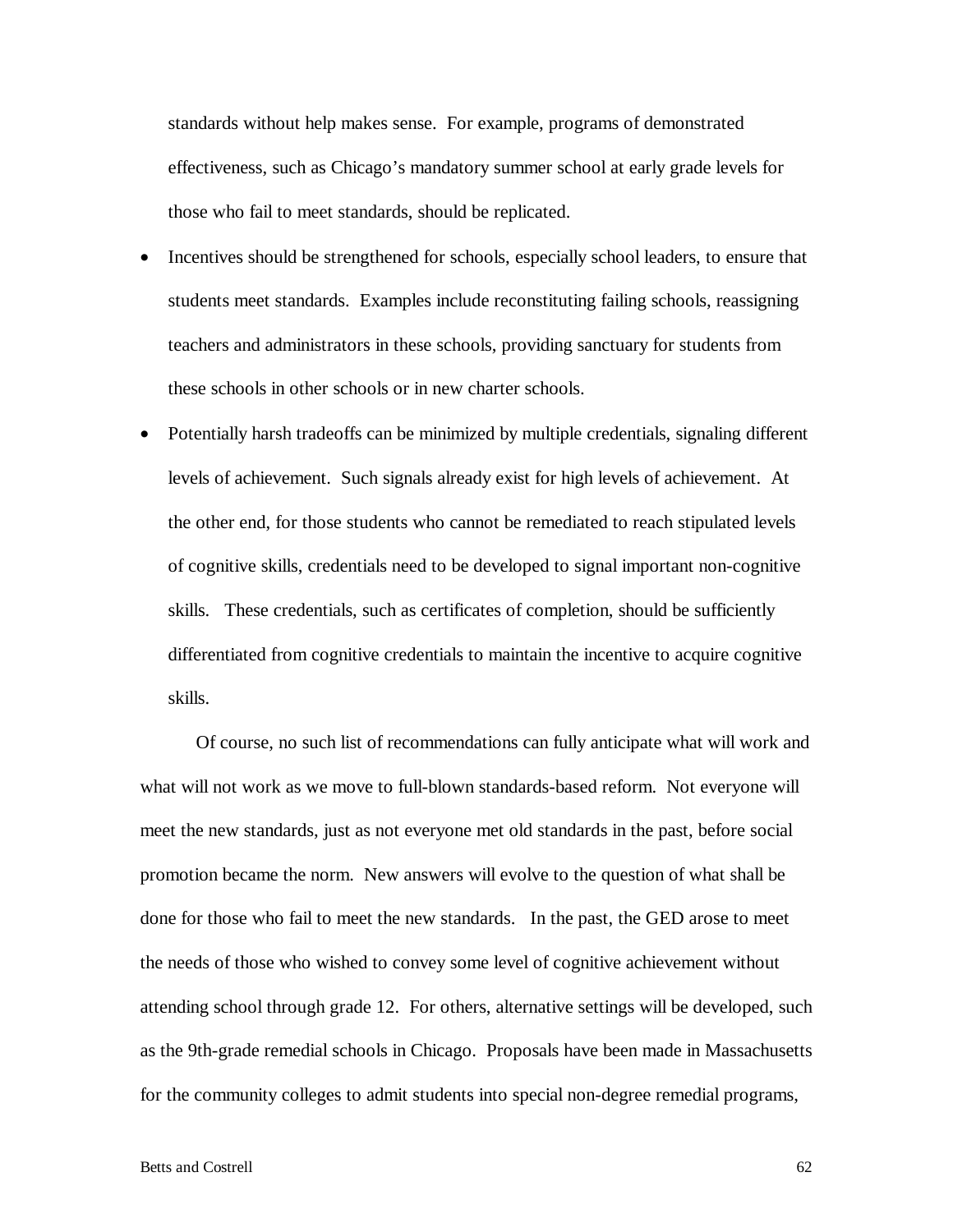for those who fail the MCAS, but receive a certificate of school completion. After-school programs analogous to the Japanese jukus will also arise, whether by public or private initiative.

 Although the optimal configuration of credentials is not yet precisely known, of one thing we can be sure: it would be a disservice to all too many high school graduates to continue granting diplomas that provide no guarantee of minimal literacy and numeracy skills. Amid all the rising controversy it is a remarkable fact that not even the most vocal critics of standards-based reform claim that a diploma currently guarantees these skills. The only logical conclusion is that those who would go back to the old system believe students should receive a diploma even if they have not been taught basic cognitive skills, so that they may continue to be pooled with those who have. This may seem to be a convenient arrangement for those schools that graduate mostly high-achievers, while waving through their lagging students with a wink and a nod. But it is no longer a credible option for those schools in disadvantaged districts whose graduates are known to often lack basic skills, and whose communities have been notably absent from the protests against standards-based reform.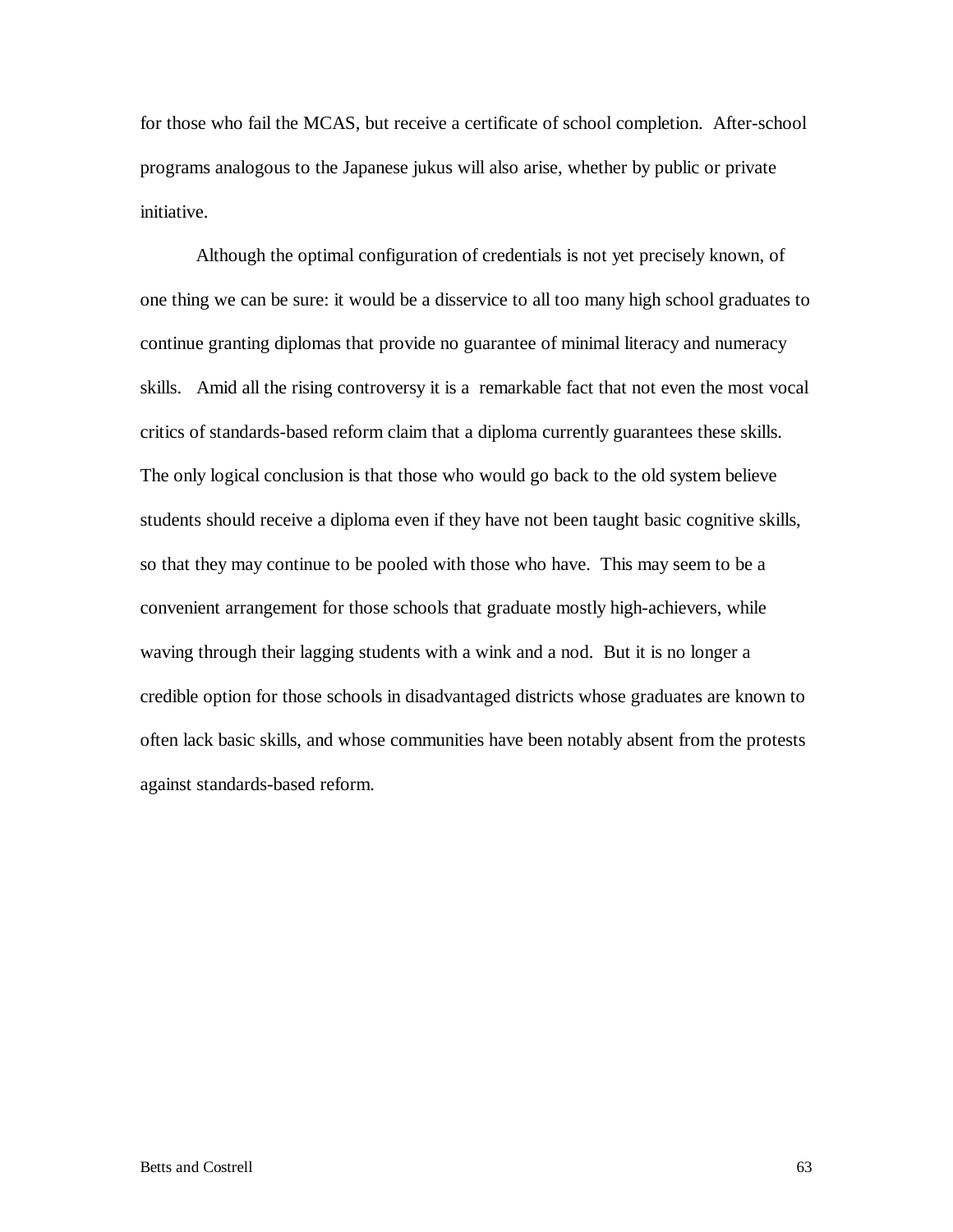| Table 1 The Number of States with Various Components<br>of Standards in Place, by Year |                  |                                         |                           |  |
|----------------------------------------------------------------------------------------|------------------|-----------------------------------------|---------------------------|--|
|                                                                                        |                  | Year Clear Specific Assessments Aligned | <b>Promotion Policies</b> |  |
|                                                                                        | <b>Standards</b> | with Standards                          | <b>Based on Standards</b> |  |
| 1995                                                                                   | 13               | 33                                      | Not available             |  |
| 1996                                                                                   | 15               | 42                                      | З                         |  |
| 1997                                                                                   | 17               | 46                                      |                           |  |
| 1998                                                                                   | 19               | 47                                      |                           |  |
| 1999                                                                                   | 22               | 49                                      | 13                        |  |

Notes: Source: American Federation of Teachers, 1999. The counts include the District of Columbia and Puerto Rico.

**Table 2 The Number of States Meeting Three Criteria in at Least One of Elementary, Middle and High School Grades, 1999.**

| <b>Clear Standards</b><br><b>All Core Subjects</b> | <b>Assessments Aligned</b><br>with Standards in<br><b>All Core Subjects</b> | <b>Promotion</b><br>or Exit<br><b>Policies</b> | Number of<br><b>States</b> |
|----------------------------------------------------|-----------------------------------------------------------------------------|------------------------------------------------|----------------------------|
| yes                                                | yes                                                                         | yes                                            | 5                          |
| no                                                 | yes                                                                         | yes                                            | 12                         |
| yes                                                | no                                                                          | yes                                            | 1                          |
| yes                                                | yes                                                                         | no                                             | 9                          |
| no                                                 | no                                                                          | yes                                            | 4                          |
| yes                                                | no                                                                          | no                                             | 3                          |
| no                                                 | yes                                                                         | no                                             | 11                         |
| no                                                 | no                                                                          | no                                             |                            |

Notes: Source: Calculated from data in American Federation of Teachers, 1999. The counts include the District of Columbia and Puerto Rico.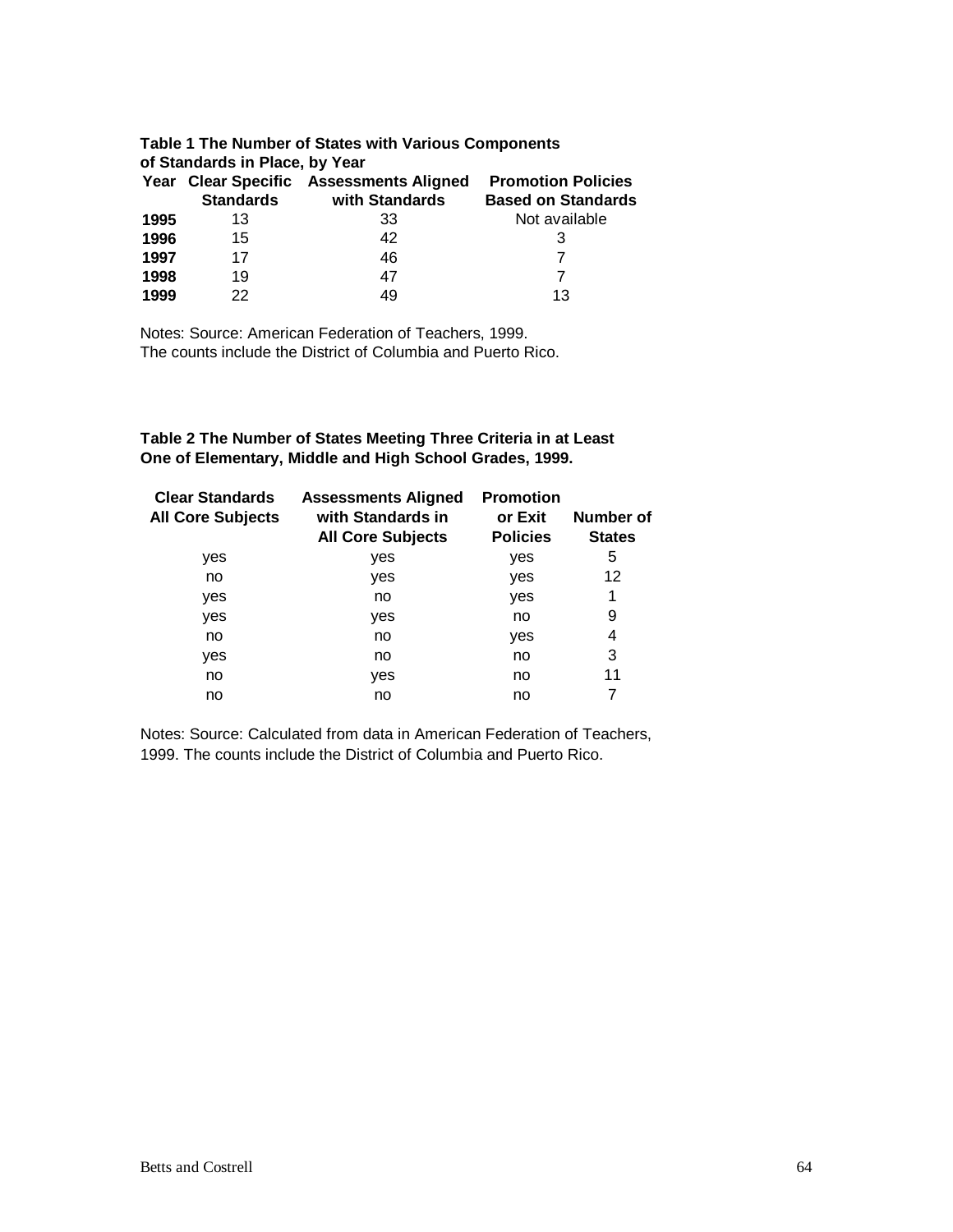|                               | Content          |                    |                       | Overall          |
|-------------------------------|------------------|--------------------|-----------------------|------------------|
|                               | <b>Standards</b> | <b>Assessments</b> | <b>Accountability</b> | <b>Standards</b> |
| Math % at Basic, 1996         | $-0.31$          | $-0.22$            | $-0.49$               | $-0.46$          |
| Reading % at Basic, 1994      | $-0.32$          | $-0.19$            | $-0.55$               | $-0.47$          |
| <b>Average % at Basic</b>     | $-0.32$          | $-0.19$            | $-0.54$               | $-0.47$          |
| <b>Natural Log Population</b> | 0.28             | 0.27               | 0.31                  | 0.42             |
| % Population White Non-       |                  |                    |                       |                  |
| Hispanic, 1997                | $-0.16$          | $-0.04$            | $-0.49$               | $-0.31$          |
| % with High School Diploma or |                  |                    |                       |                  |
| Higher, Aged 25 and Above     | $-0.19$          | $-0.32$            | $-0.22$               | $-0.37$          |
| % of Population above Poverty |                  |                    |                       |                  |
| Level                         | $-0.20$          | $-0.12$            | $-0.21$               | $-0.25$          |

**Table 3 Correlation Coefficients between Measures of Quality of State Standards, and Measures of Student Achievement and State Population** 

Note: See text for definition of variables. Source: Authors' calculations based on AFT data on standards, NAEP test scores, and Bureau of the Census demographic estimates. In a small number of cases, only one test score was available, in which case the average % of students at or above basic levels was set using the one available test score.

# **Table 4 The Percentage of Grade 6 Students Meeting Reading Test Score Cutoff in 1995 and 1997 in Chicago Public Schools by Number of Grade Equivalents Behind in Previous Year**

| <b>Initial Number of</b><br>of Grade Equivalents<br>(G.E.) Behind |    | May 1995 May 1997 | <b>After Summer</b><br>Bridge,<br>August 1997 |
|-------------------------------------------------------------------|----|-------------------|-----------------------------------------------|
| > 1.5                                                             | 20 | 31                | 52                                            |
| 1.5 to 1                                                          | 36 | 43                | 65                                            |
| 1 to $0.5$                                                        | 50 | 57                | 79                                            |
| $0$ to $0.5$                                                      | 65 | 71                | 88                                            |

Source: Roderick and others, "Ending Social Promotion: Results from the First Two Years," page 27.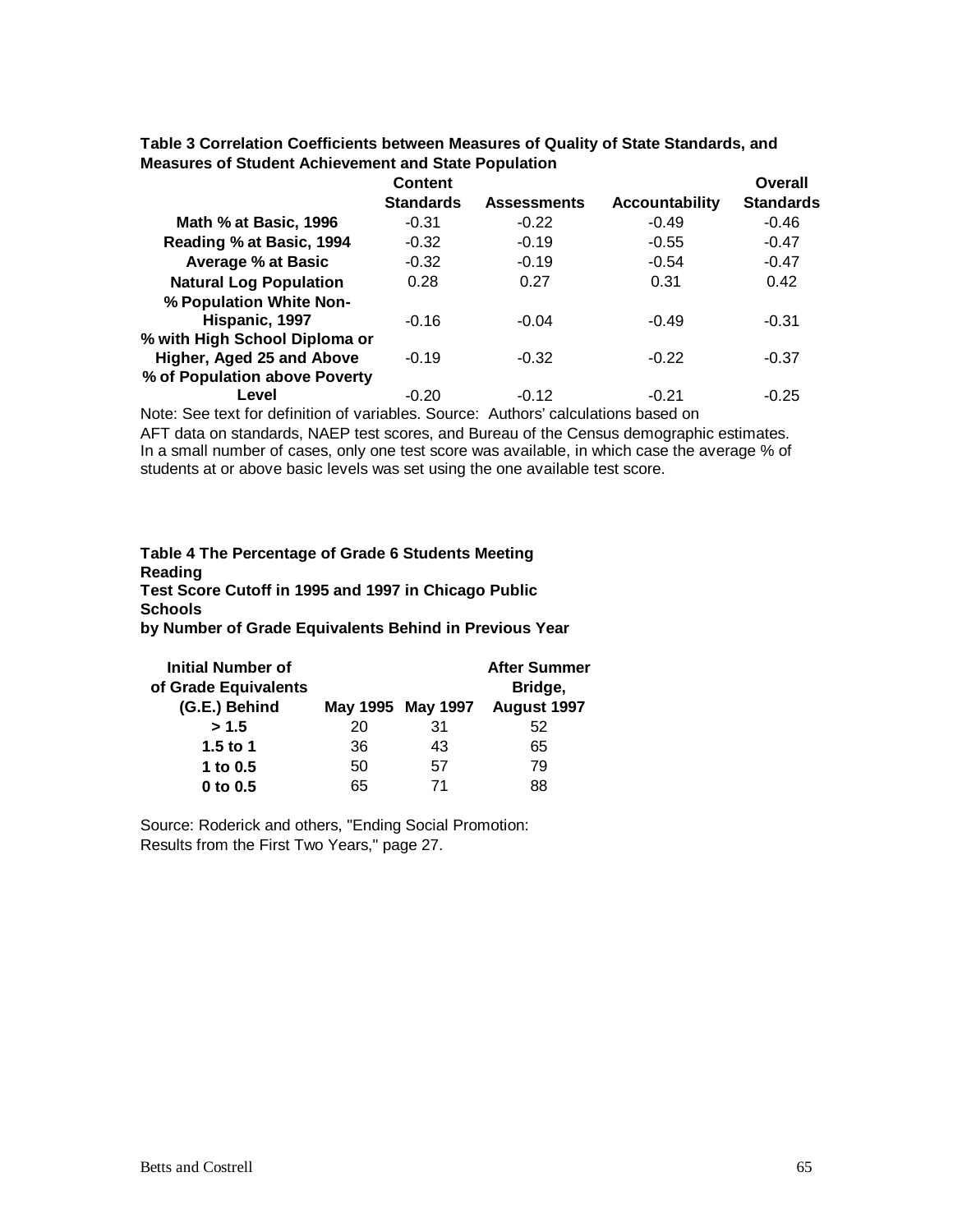

# Figure 1: Incentive Effects of a Rise in Standards, Across Productivity Levels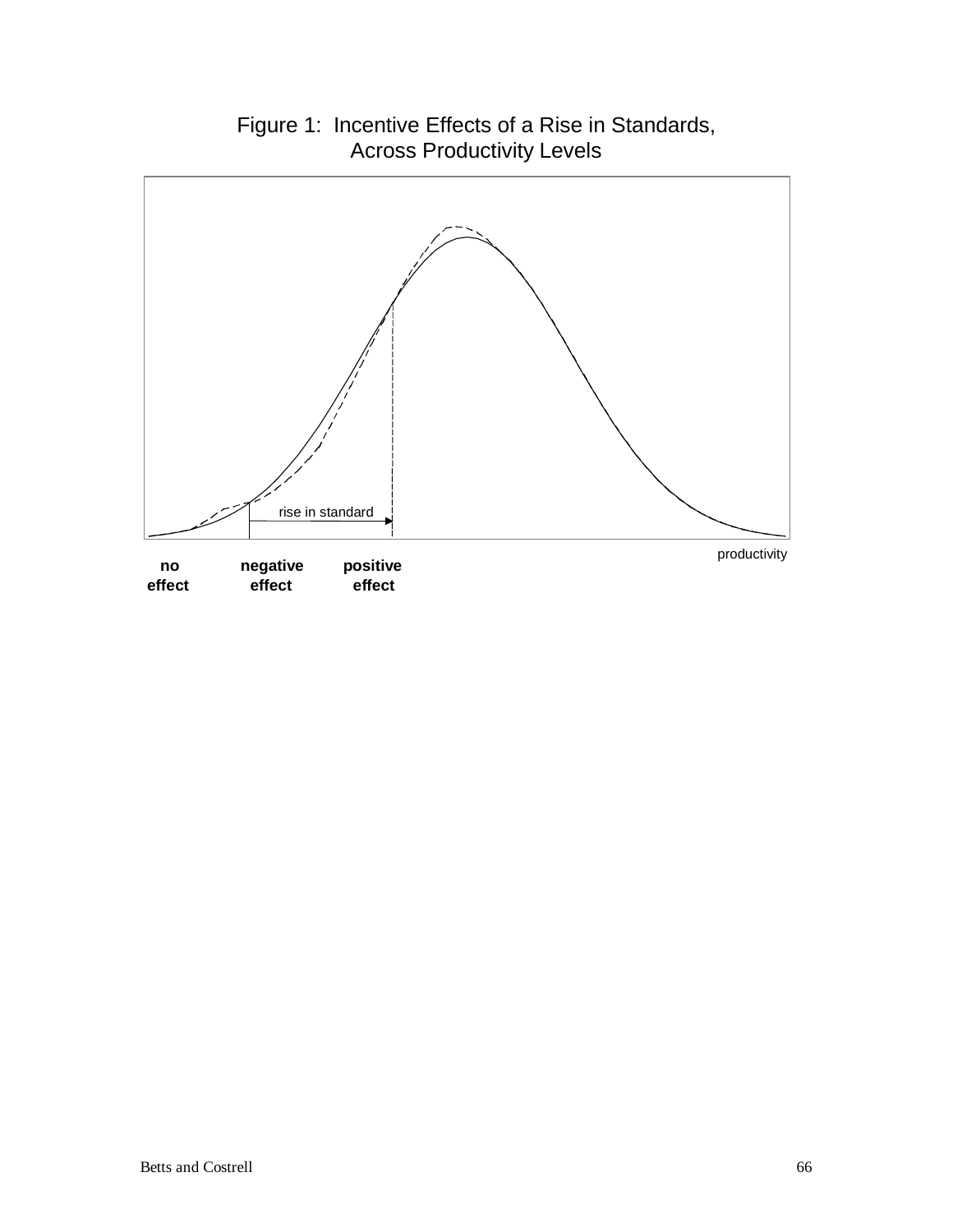Figure 2

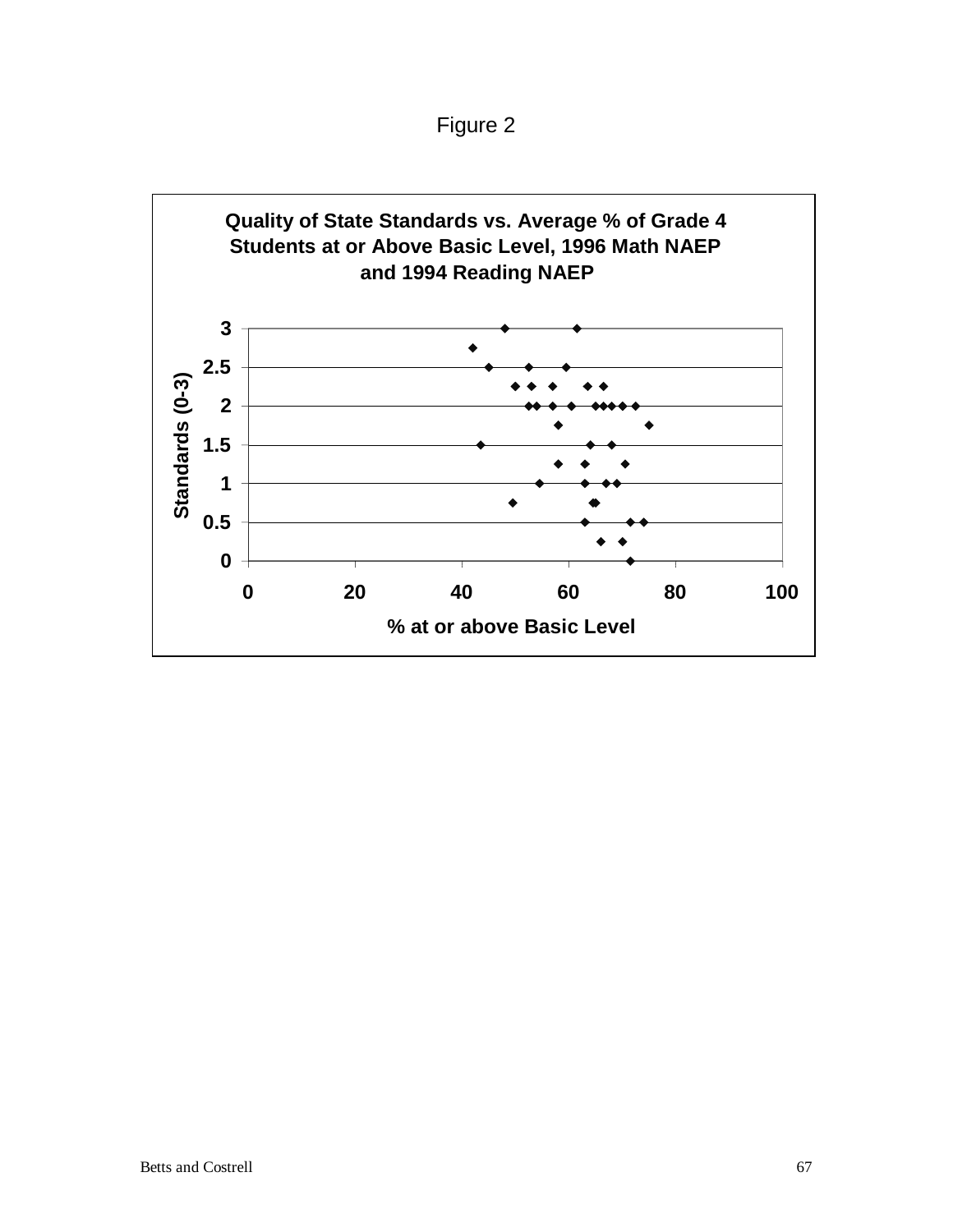Figure 3

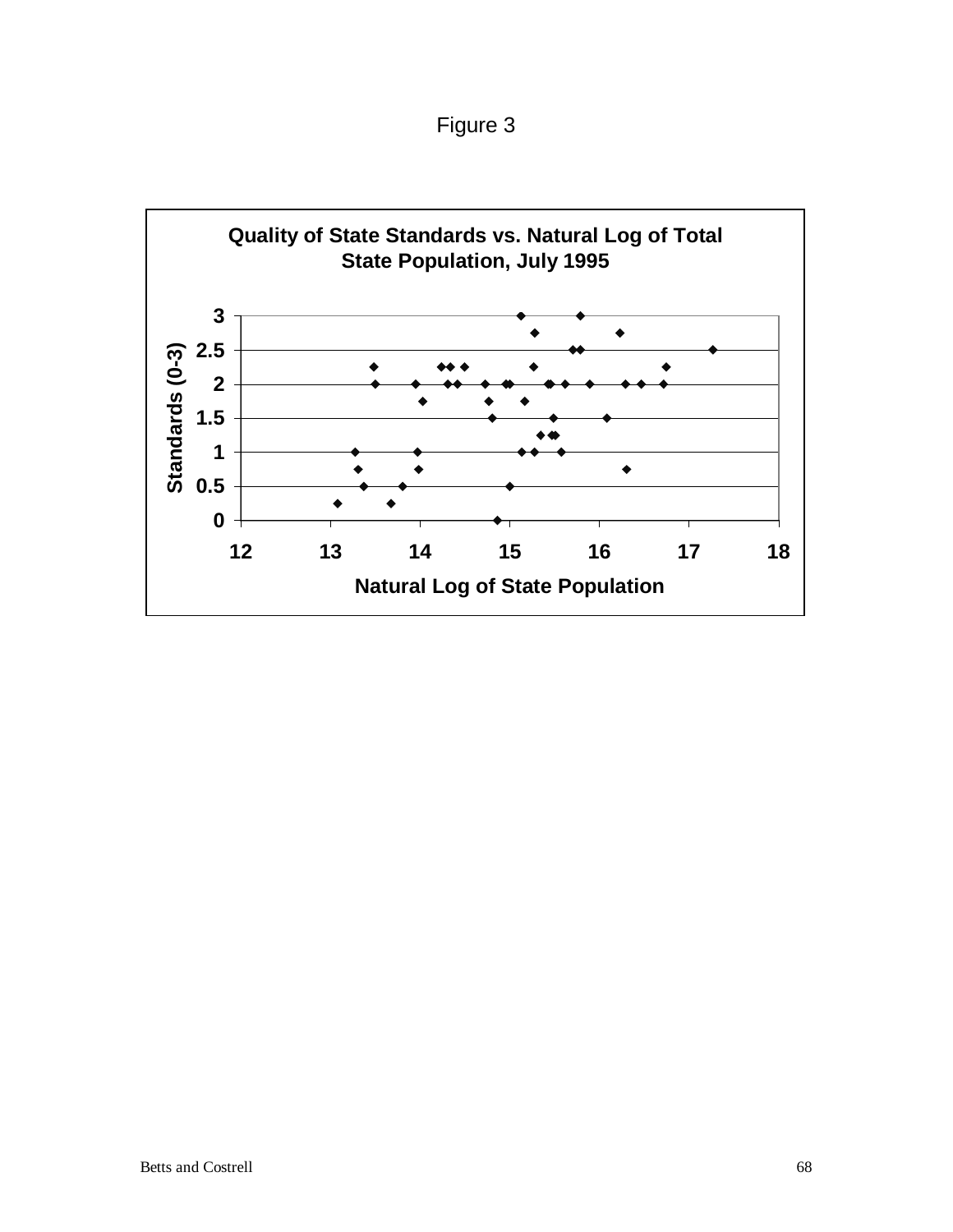

**Figure 4 The Distribution of Test Scores by Grade, 1987-1992.** 

Source: Julian R. Betts, "The Two-Legged Stool: The Neglected Role of Educational Standards in Improving America's Public Schools". Data: The Longitudinal Study of American Youth.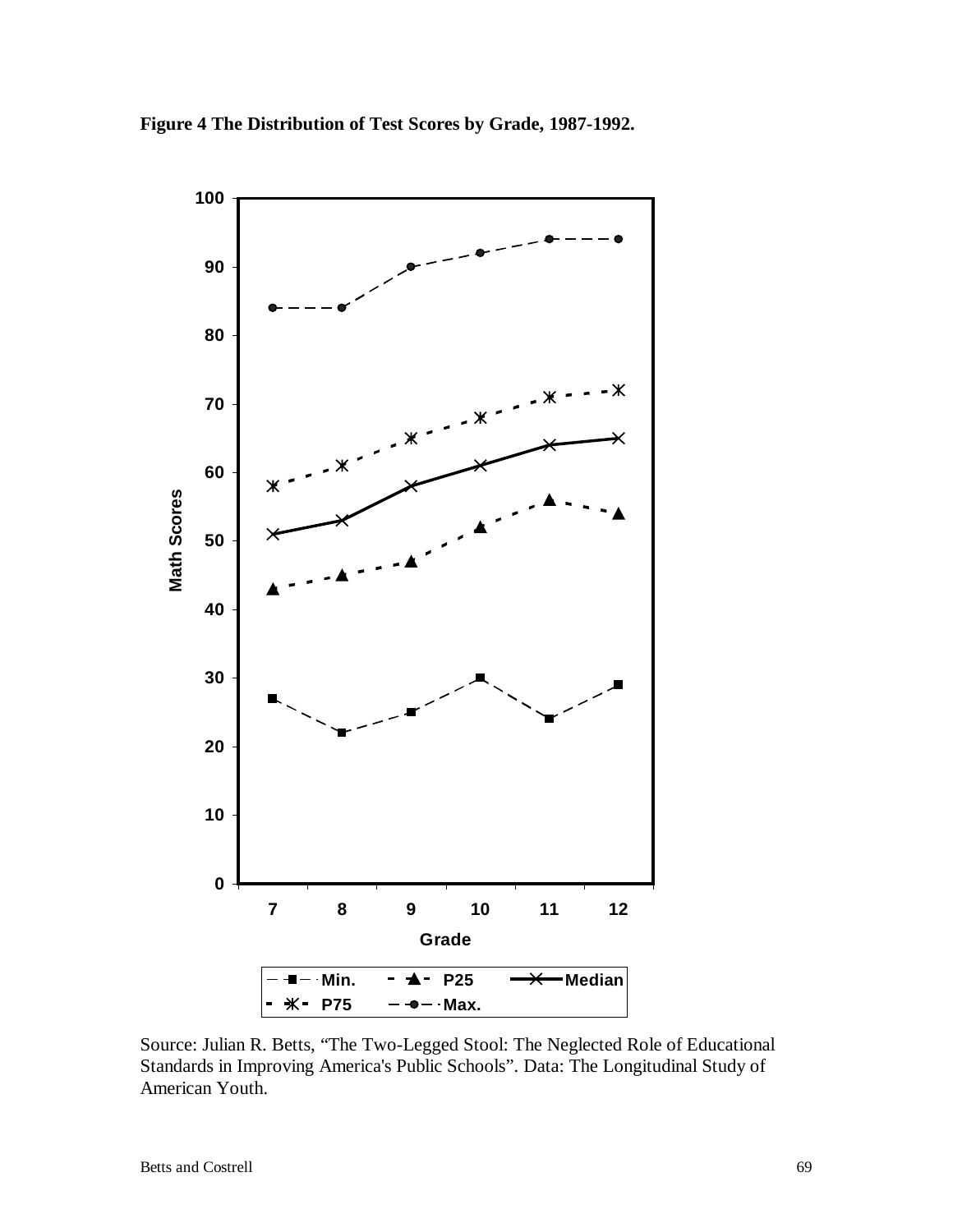

**Figure 5 Predicted Effect of Changing School Characteristics on the Percentage of California Grade 5 Students Scoring at or above National Median in Reading Test, Spring 1998**

Source: Betts, Rueben and Danenberg, *Equal Resources, Equal Outcomes? The Distribution of School Resources and Student Achievement in California*.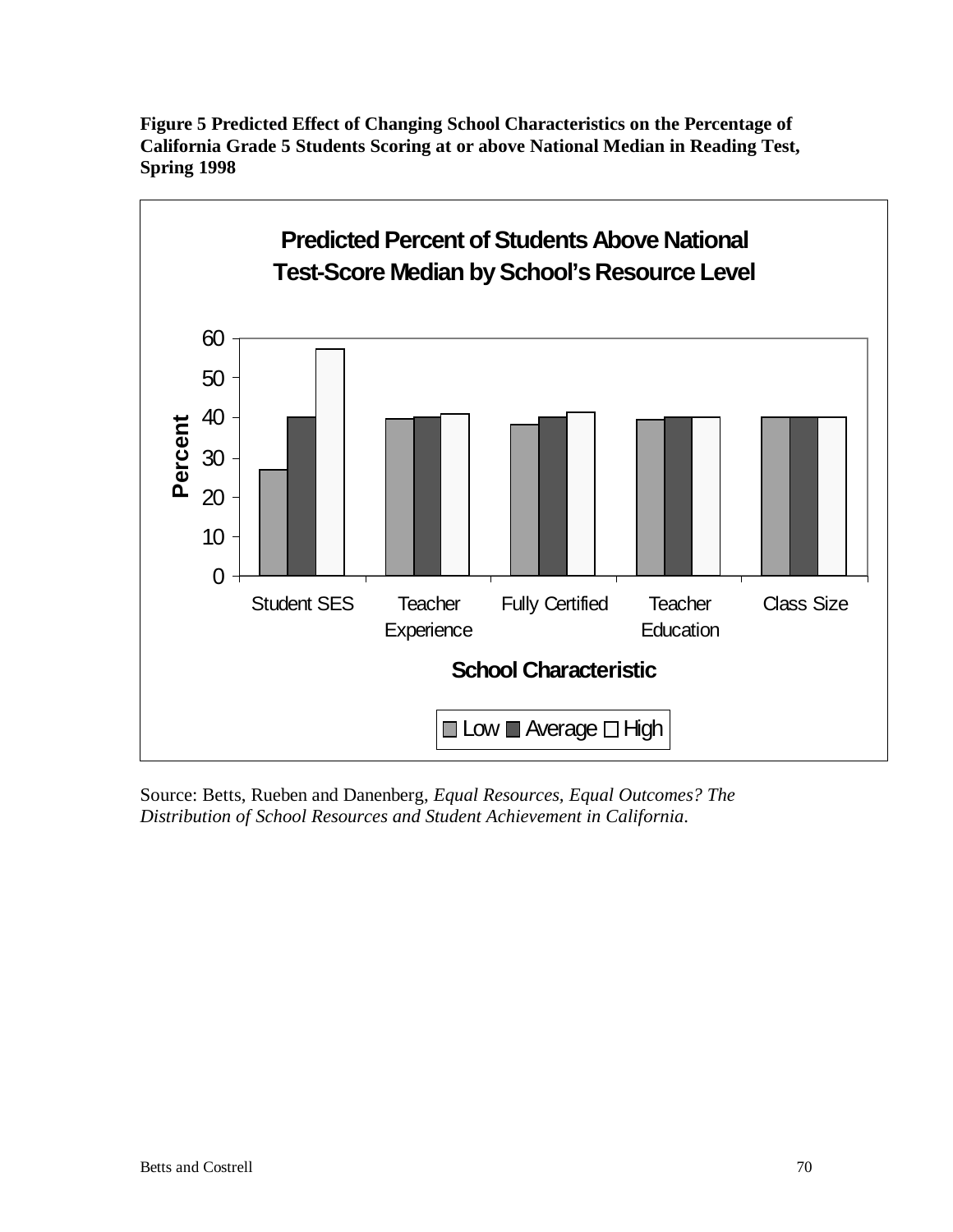## **Endnotes**

 $\overline{a}$ 

<sup>1</sup> See Public Agenda polls in recent years.

<sup>2</sup> Mass Insight Education poll, November 1999.

<sup>3</sup> See Sandra Stotsky (ed.), **What's At Stake in the K-12 Standards Wars: A Primer for Educational Policy-Makers**, Peter Lang Publishers, New York, 2000. Authors such as Stephen Arons (**Short Road to Chaos**, University of Massachusetts Press, 1997) have argued that such battles over content are a permanent feature of the public (or "common") school system, and can only be fully resolved by a thorough-going system of school choice and vouchers. However, with or without vouchers, the demand for educational accountability in the use of public funds seems likely to rise, particularly in states where the share of funding is shifting from the localities toward the state. The specification of content standards and measurable outcomes is central to these accountability efforts.

4 Robert M. Costrell, "A Simple Model of Educational Standards," *American Economic Review* 84 (4), 1994, 956-971; Julian R. Betts, "The Impact of Educational Standards on the Level and Distribution of Earnings," *American Economic Review* 88 (1), 1998, 266-275. These papers, and others cited below, provide the formal models underlying the summaries given in the text.

<sup>5</sup> A century ago, when a high school diploma was held by a small minority of the population, there was far less stigma attached, economically or otherwise, to being a non-graduate. Similarly, under the traditional British system that prevailed until very recently, many students left school at age 16. Far more students left school at this age than occurs in the U.S., and the stigma was presumably much less, since their numbers included more capable workers.

6 Indeed, under this model, they should favor standards that are so high that *everyone* fails, so that the lowest achievers are pooled with the very best. This may seem indistinguishable from the opposite extreme, where the standard is set so low that everyone passes, and is similarly pooled together. However, unless the results are perfect, with 100% pass rate, the strategy of a very low standard will surely lead to the least egalitarian outcome, by the Rawlsian standard, since the rare failure is most highly stigmatized. In short, the wage of failers rises monotonically with the standard in this simple model. See Betts (1998).

 Costrell ("Are High Standards Good or Bad for those who Fail?" University of Massachusetts at Amherst, Department of Economics, 1999) relaxes a key technological assumption of this model, that the productivity of any individual is independent of other individuals ("perfect substitutability," to use the technical term from economics). Suppose, instead, workers operate in teams, providing complementary services in the production of output, as in the job assignment model of Costrell and Glenn C. Loury ("Distribution of Ability and Earnings in a Job Assignment Model," University of Massachusetts at Amherst, and Boston University, 2000). Then it can be shown that there is another effect of raising standards which works in the opposite direction from the pooling effect discussed above. High standards reduce the number of workers supported by those of lesser skill, which tends to reduce the wage of failers. Taken together with the pooling effect, raising standards need not have a monotonic effect on the wage of failers. Costrell (1999) finds that in a benchmark case, the relationship between the wage of failers and the standard is U-shaped, and, moreover, the standard which *minimizes* the failers' wage actually *maximizes* output. The paper also analyzes the effect on this relationship of varying technology, cost of acquiring skill, and test accuracy. An important finding, however, is that those cases where a rise in the standard reduces the wage of failers are also the cases where equity is most likely advanced by moving away from pass-fail systems altogether, toward fuller information. This is discussed further, below in the text.

 $7$  See Costrell (1994), and other literature cited there.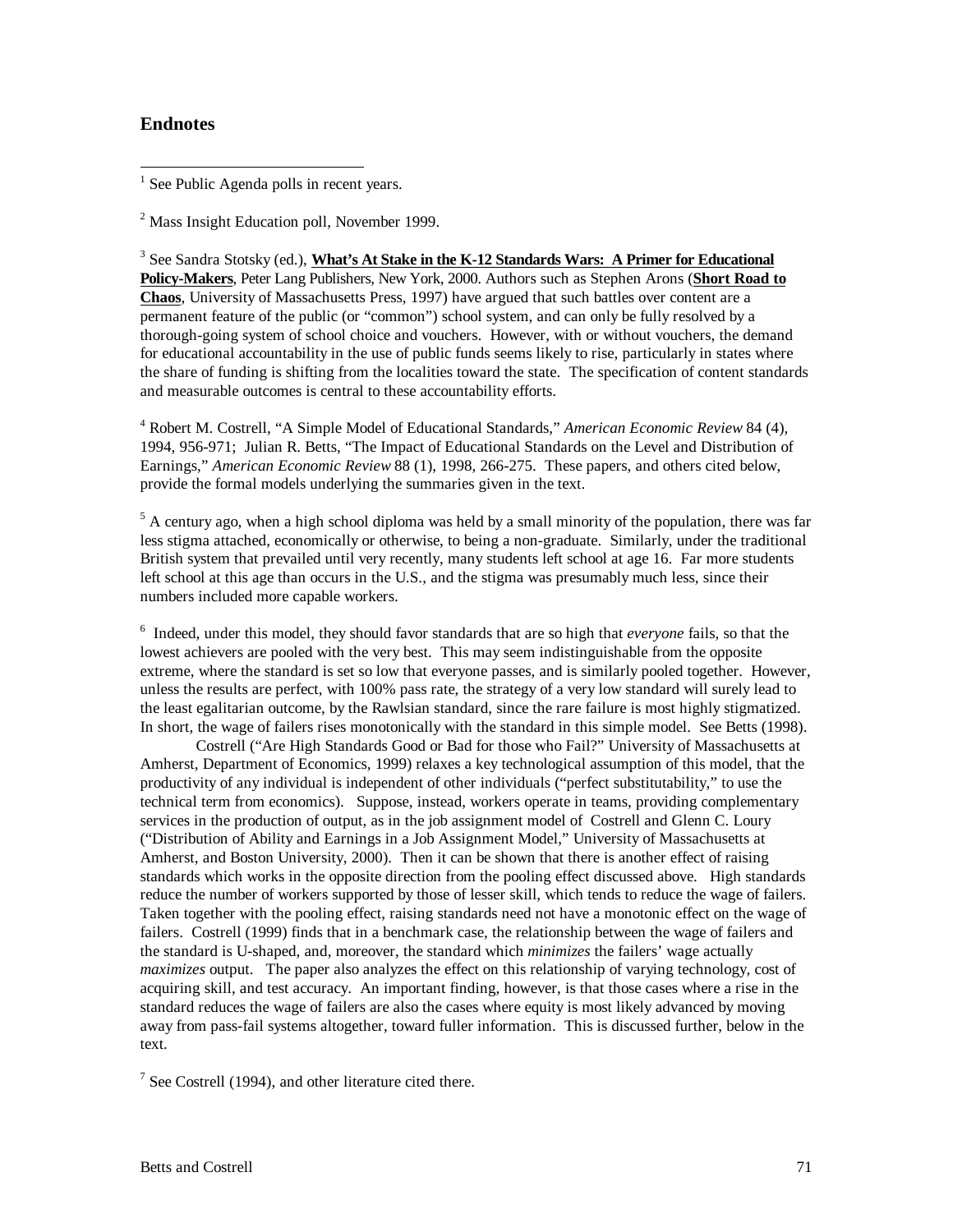8 <sup>8</sup> In addition, schools facing the prospect of higher failure rates would also respond with interventions to assist "at-risk" students. We will discuss such interventions later in the paper.

9 It is, of course, an empirical matter of some importance *how much* less the rise would be, whether it would be closer to the full 10-point rise, or closer to zero. The empirical section will use nationally representative data to document how many students are likely to fail under a number of scenarios for grade retention, under the naïve assumption that student effort does not respond to the change in standards for grade promotion. We will also present limited evidence from Chicago about how student and school effort responds to a rise in standards.

10 See Costrell ("An Economic Analysis of College Admission Standards," *Education Economics* 1 (3),1993, 227-241) for a formal analysis of the effect of standards in the context of college attendance, where students are uncertain how difficult college will be until they get there. A rise in admission standards forces applicants to be better prepared and can actually raise the resulting number of graduates, even though the number of attendees declines.

 $11$  The analysis here excludes consideration of possible externalities created by peer effects. If there are adverse peer effects generated by some of those who are unwilling or unable to exert extra effort to pass, and if the potential benefit for some of staying in school is low, then it may be the case that the optimal dropout rate is not zero. Disruptive students provide an obvious example that is unfortunately not as rare as one might hope. Of course, the best solution in such cases is not necessarily to encourage dropouts, but rather to create alternative educational settings for such students, such as those under creation by many systems such as Boston and Chicago, as long advocated by the American Federation of Teachers, among others.

 $12$  Evidence consistent with the bifurcation in this part of the distribution is found in the contribution to this volume by John Bishop, et. al. They find that among C/C- students, minimum competency exams raise both the number of non-completers and the number of college attendees.

 $13$  Although the general points discussed here and depicted in Figure 1 derive from the theoretical literature cited above, Figure 1's continuous distribution is not strictly consistent with that literature's simplest theoretical models. Those models generate distributions with discrete segments and a discontinuity in the vicinity of the standard.

<sup>14</sup> "Lawmakers seek to limit standard tests," Anjetta McQueen, Associate Press, April 5, 2000, as published in the *Boston Globe*, p. A16.

15 Andreae Downs, "Parents, educators debate MCAS," *Boston Globe*, February 13, 2000.

 $16$  It seems more likely that there could be some redistributive effect on learning in the lower grades, where heterogeneous grouping prevails.

 $17$  J.E. Jacobsen found some evidence of this as a result of state "minimum competency" tests in the last 70s and early 80s ("Mandatory Testing Requirements and Pupil Achievement," 1992, mimeo, M.I.T.) For classroom-based evidence that teachers devote more attention to the lowest-achieving students in class, see Brown, B. W., and D. H. Saks, "The Microeconomics of the Allocation of Teachers' Time and Student Learning," *Economics of Education Review* (1987) 6:319-32, and Julian R. Betts and Jamie L. Shkolnik, "The Behavioral Effects of Variations in Class Size: The Case of Math Teachers", *Educational Evaluation and Policy Analysis*, (Summer, 1999) (**20**:2), pp. 193-213, who show that reductions in class size lead teachers to spend more time on review and individual instruction, ostensibly directed toward the lowest-achieving students.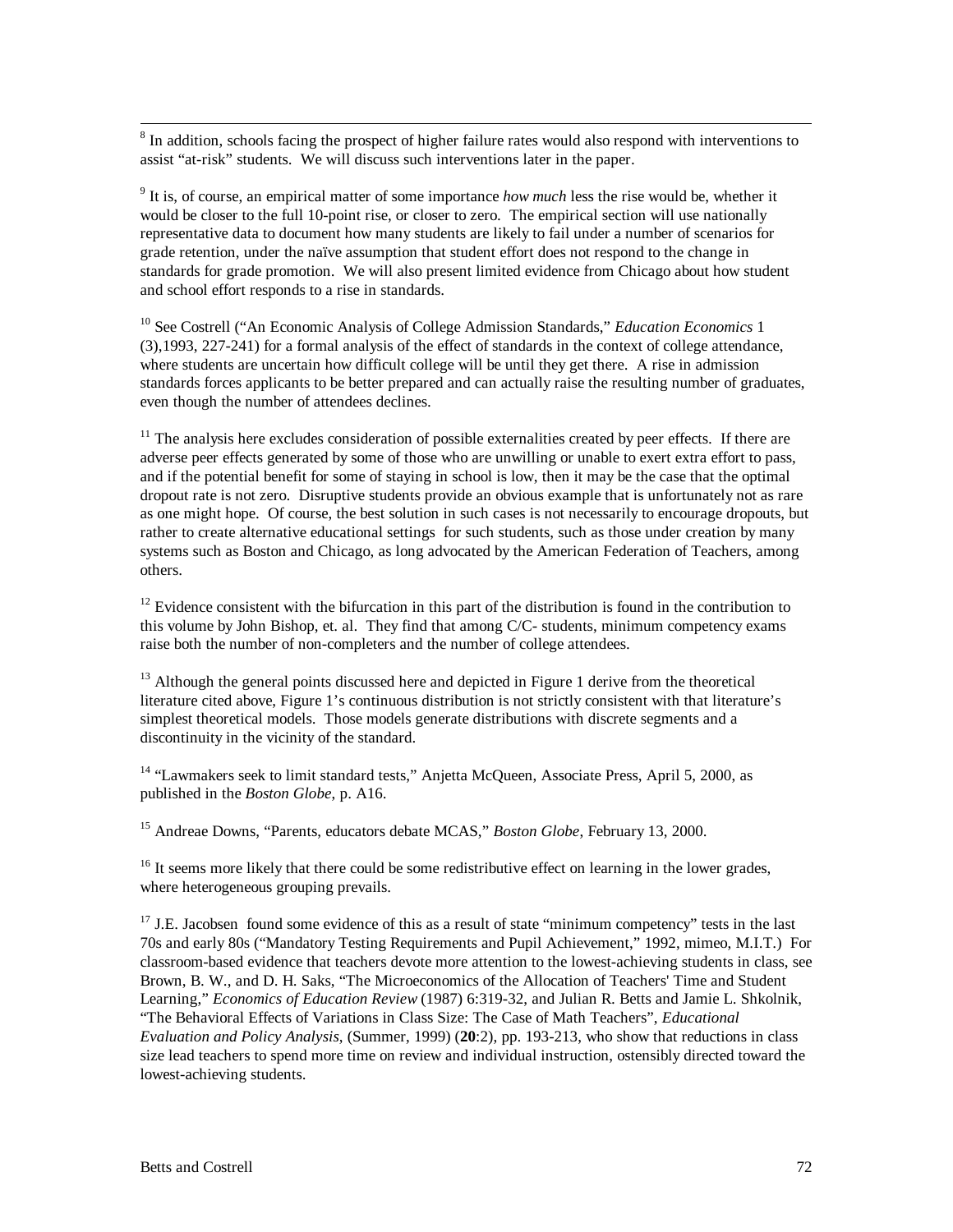$18$  To be sure, this does not prevent some of the critics in these "progressive" communities (both parents and educators) from couching their objections in egalitarian terms, as the defenders of those children in less-advantaged areas whose parents have chosen not to object.

<sup>19</sup> For a contemporary account of the national standard-setting movement, see Chapters 2 and 5 of Diane Ravitch *National Standards in American Education: A Citizen's Guide.* (Washington, D.C.: The Brookings Institution, 1995), and for more of a retrospective, see Robert B. Schwartz and Marian A. Robinson, "Goals 2000 and the Standards Movement," *Brookings Papers on Education Policy 2000*, The Brookings Institution, 2000.

 $20$  See Costrell (1994), Section IV.

 $21$  John Bishop has provided evidence in a number of papers over the years that is consistent with this behavior of employers. See for instance John Bishop, "Incentives for Learning: Why American High School Students Compare So Poorly to Their Counterparts Overseas," *Research in Labor Economics*, vol. 11 (1990) pp. 17-52.

 $^{22}$  Note that the extent of this problem is inversely related to the strength of local reputation, which in turn depends on the size of the entities in question.

 $^{23}$  This assumes that there is no systematic difference between local and central authorities regarding the weights attached to winners and losers (i.e. they hold the same "social welfare function").

<sup>24</sup> Indeed, with cross-district heterogeneity, it can be the case that egalitarian societies  $-$  those that assign greatest weight to preventing dropouts -- should prefer centralization even more than non-egalitarians. The problem of free-riding under decentralization is more pronounced for egalitarians because they tend to cut standards further below the optimal level. That is, egalitarians may like low standards in their own district, but they face particularly high losses from the free-riding of their fellow egalitarians in *other* districts, choosing particularly low standards. Both egalitarians and non-egalitarians favor centralization if all districts are alike, but under cross-district heterogeneity, egalitarians may favor centralization in some cases that non-egalitarians do not.

25 Robert M. Costrell, "Can Centralized Educational Standards Raise Welfare?" *Journal of Public Economics* 65, September 1997, 271-293.

 $^{26}$  Different patterns can emerge, depending on the degree of pooling. But the general point remains: there are winners and losers in any system of standard-setting, compared to any alternative.

 $27$  Indeed, we cannot even be sure that a centralized standard-setter would choose a higher standard than *any* of the localities. If the optimal central standard is tailored to the weakest districts (as it will under some circumstances), then the central standard could end up even lower than those weak districts would choose on their own. The reason is that under decentralization, the stronger districts would choose high standards, raising the wage of non-college-bound graduates everywhere, including those in the weaker districts, to the extent they are pooled together. This would enhance the incentive for students in the weaker districts to graduate, which, in turn, allows those districts to set higher standards than otherwise without deterring too many students from graduating. In this way, it is *possible* that under cross-district heterogeneity central standards could be *lower* than under decentralization. Even if standards rise for some or all districts under centralization, the constraint that all districts face the same standard may still lead to lower social welfare than under decentralization.

 $^{28}$  This is in fact the law in Massachusetts: no district will be able to award a diploma to students who fail the MCAS, but districts can impose additional graduation requirements, including a higher MCAS score.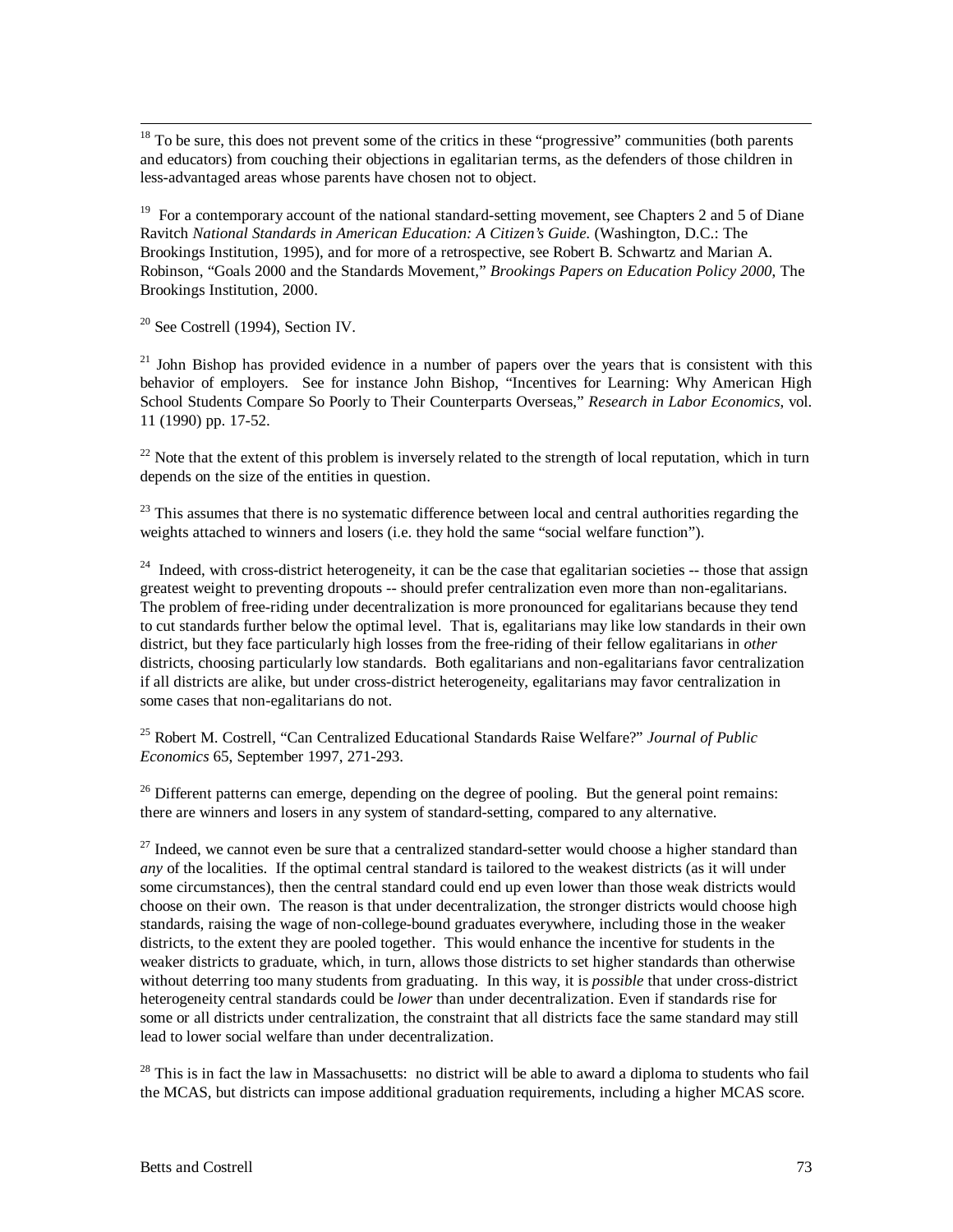<sup>29</sup> Costrell and Loury (2000), applied to the issue of standards by Costrell (1999).

30 For a formal analysis, see Costrell (1994), Section VI.

31 John D. Owen, *Why Our Kids Don't Study: An Economist's Perspective*, Johns Hopkins University Press, Baltimore, 1995.

32 See James Heckman, "Doing it right: job training and education," *The Public Interest*, (135) Spring 1999, 86-107.

<sup>33</sup> There is a considerable econometric literature on this point, beginning with Stephen V. Cameron and James J. Heckman, "The Nonequivalence of High School Equivalents," *Journal of Labor Economics* 11 (1), 1993, 1-47.

 $34$  Economists have documented that they have a generally high rate of "time preference".

 $35$  U.S. Department of Education. Digest of Education Statistics 1996. (Washington, D.C.: National Center for Education Statistics, 1996), and U.S. Department of Education. Digest of Education Statistics 1998. (Washington, D.C.: National Center for Education Statistics, 1999).

 $36$  This will change dramatically, beginning with the class of 2003, as discussed below.

 $37$  The American Federation of Teachers (AFT) has published an annual review of the educational standards in each state, Puerto Rico and the District of Columbia. These publications provide a succinct overview of progress, and because the AFT gives each state an opportunity to respond to the annual synopses, the synopses gain added credibility. The following summary will draw heavily from these AFT analyses.

38 Data for 1999 and 1996 are from American Federation of Teachers, *Making Standards Matter 1999* and *Making Standards Matter 1996* (Washington, D.C.: American Federation of Teachers, 1996) respectively.

<sup>39</sup> Massachusetts meets the criteria for clear standards and aligned assessments, but its exit exams for the class of 2003, which were established by law in 1993, were not formally voted upon by the Board of Education until the Fall of 1999 (and only for math and English), too late for inclusion in the AFT tables.

 $^{40}$  Our sources for the math, reading and population data are, respectively, Clyde M. Reese and others, *NAEP 1996 Mathematics Report Card for the Nation and the States: Findings from the National Assessment of Educational Progress* (National Center for Education Statistics, 1997), Jay R. Campbell and others, *NAEP 1994 Reading Report Card for the Nation and the States: Findings from the National Assessment of Educational Progress and Trial State Assessment* (National Center for Education Statistics, 1996), and *State Population Estimates: Annual Time Series, July 1, 1980 to July 1, 1999* (U.S. Bureau of the Census, ST-99-3, 1999).

 $41$ <sup>41</sup> These three variables were obtained from pages 34, 169 and 479 respectively of U.S Bureau of the Census, *Statistical Abstract of the United States: 1998, 118th Edition* (Government Printing Office, 1998).

 $42$  Dean R. Lillard and Philip P. DeCicca, "Higher Standards, More Dropouts? Evidence Within and Across Time," Economics of Education Review, (forthcoming).

43 Harris Cooper, *Homework*. (New York, NY: Longman, 1989).

44 See Timothy Z. Keith and others, "Parental Involvement, Homework, and TV Time: Direct and Indirect Effects on High School Achievement." *Journal of Educational Psychology*, vol. 78 (October 1986), pp.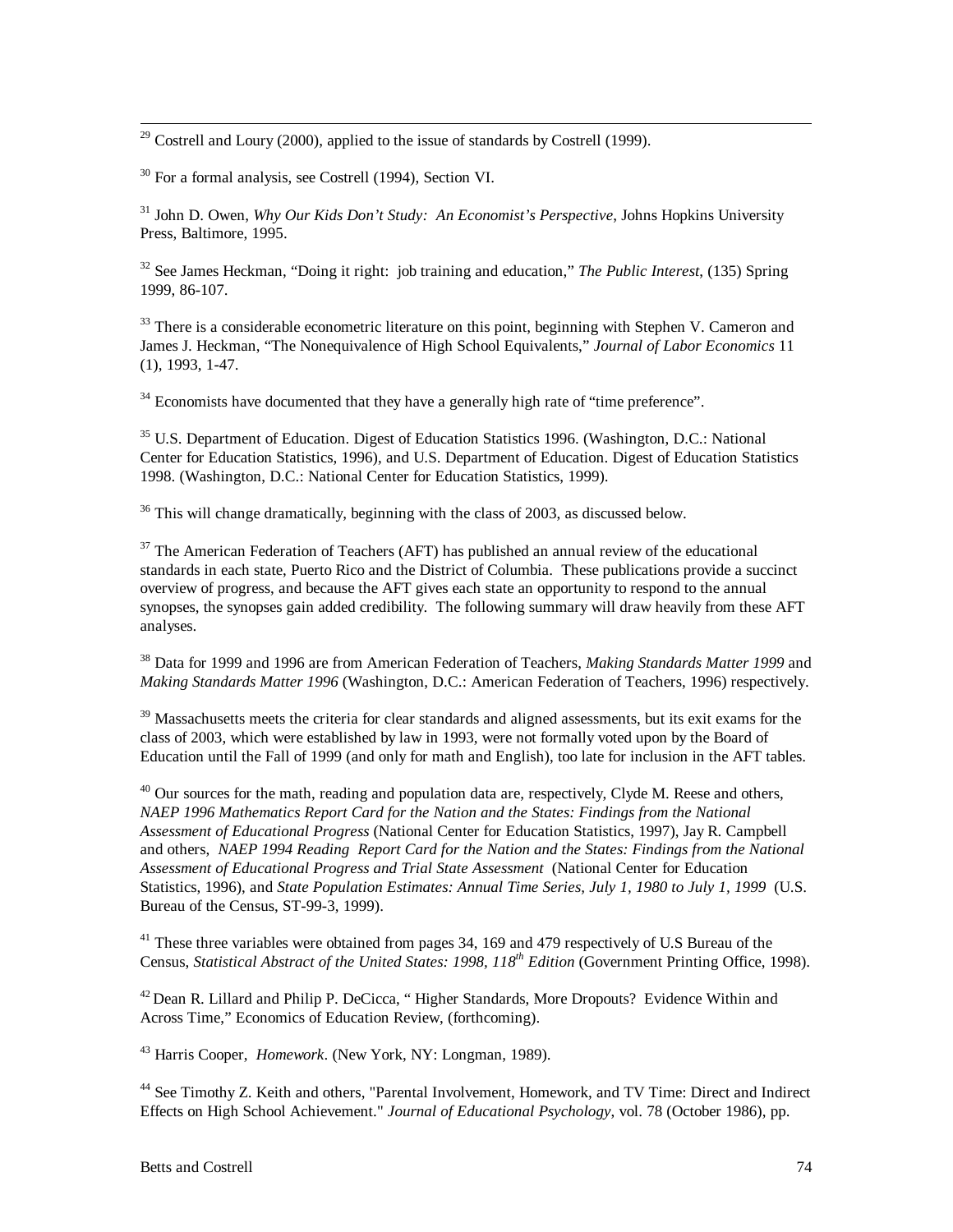373-80, and Herbert J. Walberg, Barry J. Fraser, and Wayne W. Welch, "A Test of a Model of Educational Productivity among Senior High School Students." *Journal of Educational Research*, vol. 79 (January/February 1986): pp. 133-39.

<sup>45</sup> Julian R. Betts, "The Role of Homework in Improving School Quality," University of California, San Diego, Department of Economics, 1997.

<sup>46</sup> Julian R. Betts, "Do Grading Standards Affect the Incentive to Learn?," University of California, San Diego, Department of Economics, 1997.

 $47$  For a review of national trends toward increased use of summer school, see Catherine Gewertz, "More Districts Add Summer Coursework," *Education Week*, June 7, 2000.

<sup>48</sup> The analysis in this paragraph is based on Julian R. Betts, "The Two-Legged Stool: The Neglected Role of Educational Standards in Improving America's Public Schools," *Economic Policy Review*, vol. 4 (1998), pp. 97-116.

49 Melissa Roderick and others, *Ending Social Promotion: Results from the First Two Years* (Chicago, IL: Consortium on Chicago School Research, 1999).

 $50$  To be sure, we do not know what is happening among the individuals within any G.E. category. There may well be individuals in the lower G.E. categories whose effort is at the same low level that it would have been without the standards, among those who still fail to pass the test after summer school. However, we are struck by the fact that the strongest average response is in the lowest G.E. category.

 $51$  The other important piece of background, aside from the court case, was a large drop in state aid that occurred in Massachusetts' very deep recession of 1989-92, which followed the unsustainably rapid growth in spending in the latter part of the 1980s. During that recession the income tax rate was "temporarily" raised to balance the budget, but it remained high after the recession ended, and has not yet been returned to its 1989 rate.

 $52$  Compared to the pre-recession figure, real state aid grew by about one-half.

53 Thomas J. Kane, "An Update on School Reform in Massachusetts," John F. Kennedy School of Government, Harvard University, 2000. Compared to the pre-recession year of 1989, the corresponding rise by 1998 was \$513 at the 10<sup>th</sup> percentile and \$165 at the 90<sup>th</sup>.

54 See Costrell's chapter in Sandra Stotsky's edited volume (*op. cit.*), for an account of the tortuous development of the economics strand in the history and social sciences framework.

<sup>55</sup> John Silber, who was Chairman of the Massachusetts Board of Education up until early 1999, was a vociferous opponent of this weakening of the standard. Exams in the "Needs Improvement" category were judged by standard-setting panels to meet the description that "Students at this level demonstrate a partial understanding of subject matter, and solve some simple problems." (Neil M. Kingston, "The Body of Work (BoW) Standard Setting Method: Massachusetts Comprehensive Assessment System," presented at National Council on Measurement in Education Annual Meetings, New Orleans, 2000.) For the 10<sup>th</sup> grade math exam, this required 24 out of 60 possible points.

56 See http://www.doe.mass.edu/mcas/student/grade10/g10comp.html.

 $57$  Students also take a few matrix-sampled questions each year, which do not count toward their scores, but from which future core questions are drawn. That means that each year core questions have been seen by a few students the previous year, but have not been made public. The ELA essay questions, however,

 $\overline{a}$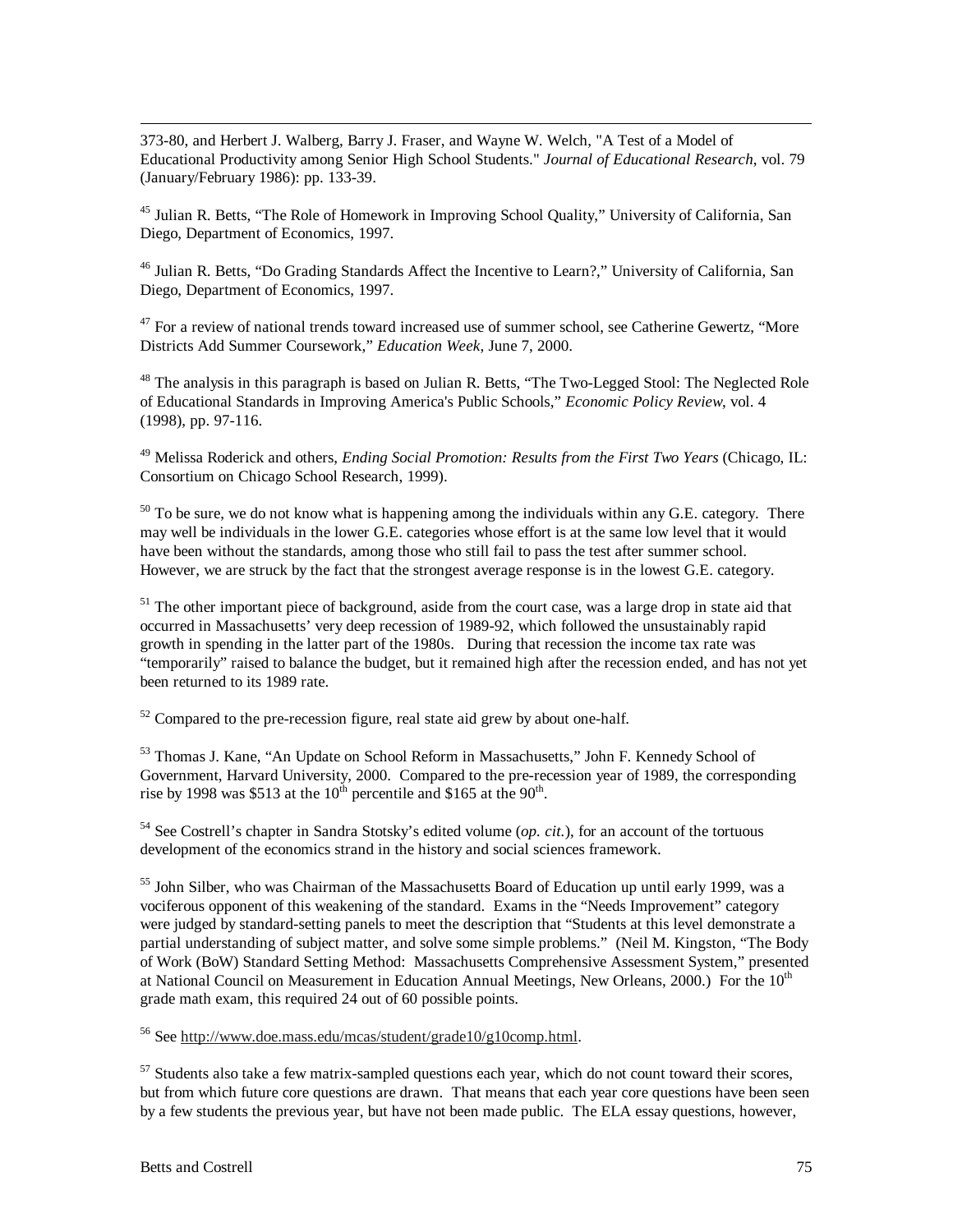are not matrix-sampled the previous year.

 $\overline{a}$ 

<sup>58</sup> Fewer than 4% left this question blank.

<sup>59</sup> *Up and Over the Bar*, Mass Insight Education, April 2000. The factors isolated in this study are not mutually exclusive, so percentages sum to over 100.

 $60$  Twenty-five of 28 superintendents interviewed for the Mass Insight study report that "motivation on the test" was one of the primary factors. Many of them report a significant difference in attitude toward the test between current 10th graders, for whom it does not count, and those in 9th grade, for whom it will.

 $61$  In Indiana, 54% of 10<sup>th</sup> graders passed the math and English exit exams on the first try that counted, in Fall of 1997, but by time that class was due to graduate, in 2000, 86% had passed both exams. The exam is pitched at a  $9<sup>th</sup>$  grade level. Students also have two alternative routes to a diploma. (Lynn Olson, "Indiana Out in Front on Giving Students Extra Help," *Education Week*, May 31, 2000.)

 $62$  Boston Superintendent Thomas Payzant, an advocate for MCAS, uses the MCAS and other exams to identify students most at risk. Over 30% of students in grades 2–9 (except 4) now face mandatory summer school, to avoid grade retention (*Boston Herald*, June 7, 2000). During the regular school year many of these students will receive doubled instruction in literacy and math, and customized lessons. A *Boston Globe* editorial (April 24, 2000) opined, "This is the kind of urgent remedial attention that many students need and should have been getting for years. They are getting it now because the state Education Reform Act of 1993 is supplying money and MCAS is applying pressure." Payzant observed, "We wouldn't be as far along with our reform efforts if there weren't high stakes along the way."

<sup>63</sup> These are Massachusetts percentiles, not U.S. percentiles. Since Massachusetts performs above the national average, at a thinner portion of the U.S. distribution, the shift in U.S. percentiles would be smaller. It should also be noted that the improvement in ITBS scores bypassed the lower third of the Massachusetts distribution. One possible interpretation is that efforts of  $3<sup>rd</sup>$  grade teachers to prepare students with skills useful for  $4<sup>th</sup>$  grade MCAS paid off only for those  $3<sup>rd</sup>$  graders who were academically more prepared for the challenge. Another possible factor was a 1999 change in the Massachusetts regulations, which expanded the number of LEP students required to take the test. The ITBS scores considered here are "reading total," which is an average of "reading comprehension" and vocabulary. The rise in "reading comprehension" was larger than that of vocabulary and "reading total."

<sup>64</sup> Specifically, we analyze the ITBS school effects for 1997, 1998, and 1999, and the MCAS school effects for 1998 and 1999. The 1998 ITBS school effect is fitted to an equation with the 1997 ITBS school effect. Using that equation to predict the 1999 ITBS school effect, we calculate, school-by-school, how much better the ITBS school effects turned out than predicted. These "second-year-effects" for ITBS are then added to MCAS 1998 school effects in a regression for MCAS 1999 school effects, and found to be highly statistically significant.

<sup>65</sup> Not all students are, however. The Massachusetts Student Advisory Councel defends the MCAS. "No one would argue that passing the MCAS is all education is about," said the student representative to the Massachusetts Board of Education. "But the idea of sending someone out without ascertaining that they can write a coherent paragraph or do algebra or geometry is unthinkable." (Jules Crittenden, " Some students call MCAS boycott counterproductive," *Boston Herald*, April 14, 2000)

<sup>66</sup> *Commonwealth Magazine*, Spring 2000, p. 46. Cambridge spends about \$12,000 per pupil, among the highest in the state, but nonetheless scores below the state average on MCAS.

<sup>67</sup> *Boston Globe*, February 18, 2000.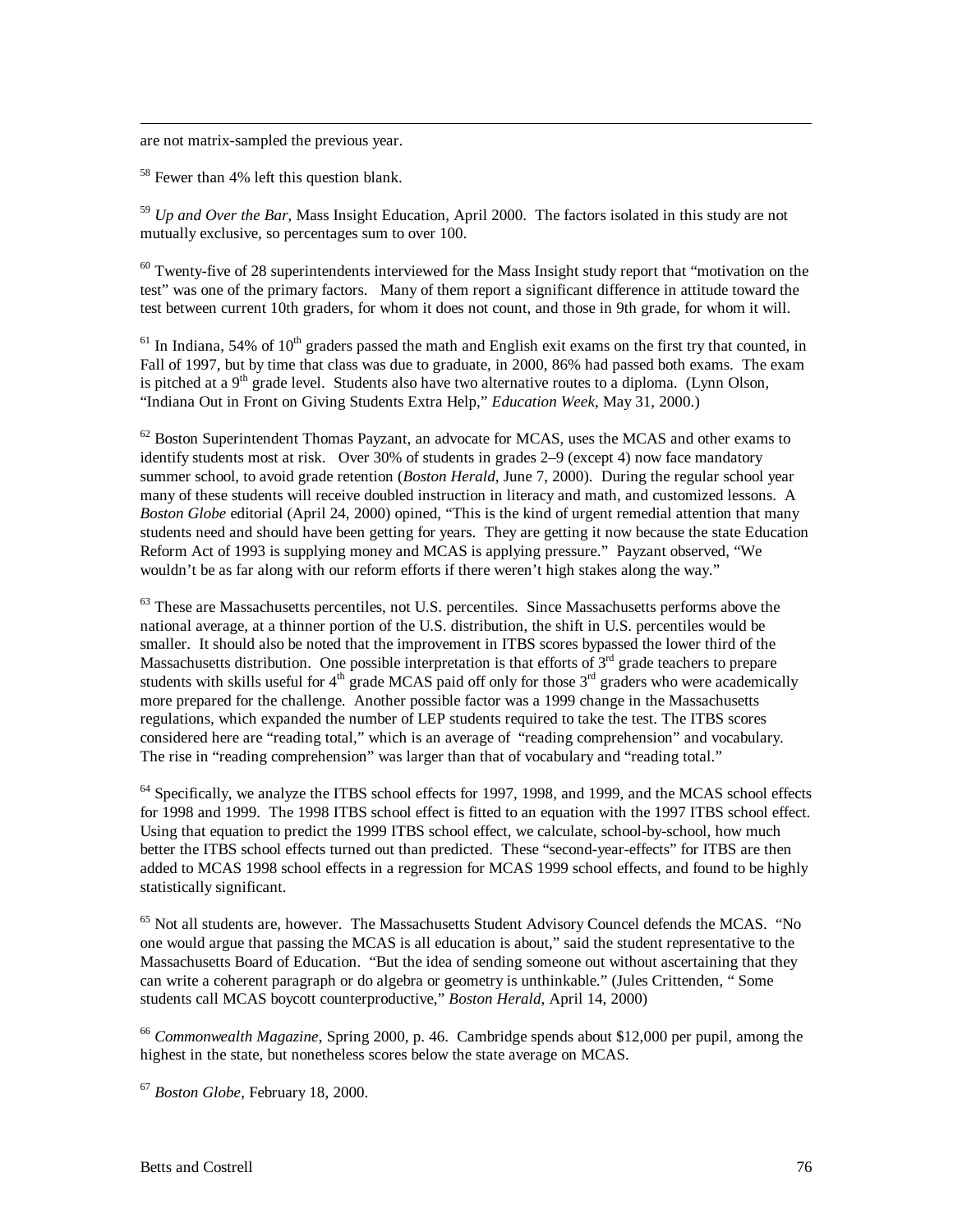<sup>68</sup> Interestingly enough, the ads feature students cheering their SAT scores, which have risen of late in Massachusetts. The MTA had not previously been known to advocate for the SAT, but its spokesman now says, "The SAT scores are one of the most reliable indicators in the public's mind about how the schools are doing. On the MCAS, the jury is still out." (Steve Leblanc, "Teachers union touts SAT scores in television ads," Associated Press, April 18, 2000.)

<sup>69</sup> *Commonwealth Magazine*, Spring 2000, p. 46. See also, "Urban parents support MCAS tests," *Boston Herald*, April 16, 2000.

70 Mass Insight Education, *Over the Bar*, pp. 14-15.

<sup>71</sup> "Coalition Targets Teacher Seniority," *Boston Globe*, May 2, 2000; see also, "Seniority at Issue in Boston Teacher Contract Talks," *Boston Globe,* May 3, 2000, which specifically mentions MCAS in this regard.

 $^{72}$  Julian R. Betts, "The Two-Legged Stool: The Neglected Role of Educational Standards in Improving America's Public Schools".

 $^{73}$  As an earlier note reports, a comparable percentage of Boston students in grades 2-9 are now being held back, contingent on successful summer school remediation.

74 See for instance Anemona Hartocollis, "The New, Flexible Math Meets Parental Rebellion," *New York Times*, April 27, 2000, p A1. There was also a heated dispute in Massachusetts over these issues.

75 See Tanya Schevitz, "State Panel Drafts Set of Tough Educational Standards," *San Francisco Chronicle*, April 3, 1998.

 $76$  Koretz, Daniel, "Using Student Assessments for Educational Accountability," in Eric A. Hanushek and Dale W. Jorgenson, eds., *Improving America's Schools: The Role of Incentives* (Washington, D.C.: National Academy Press, 1996).

 $77$  Koretz, Daniel, "Using Student Assessments for Educational Accountability."

 $78$  For a summary of this program, see Chapter 1 of Julian R. Betts, Kim Rueben and Anne Danenberg, *Equal Resources, Equal Outcomes? The Distribution of School Resources and Student Achievement in California,* (San Francisco, CA: The Public Policy Institute of California, 2000).

79 Richard J. Murnane and others, *Who Will Teach? Policies that Matter.* (Cambridge, MA: Harvard University Press, 1991).

 $80$  See "Pay-for-Performance: An Issue Brief for Business Leaders," (The Business Roundtable, 2000).

 $81$  See Chapter 5 of Ravitch, "National Standards in American Education," for a summary and critique of this movement.

 $82$  But see Caroline Minter Hoxby, "Are Efficiency and Equity in School Finance Substitutes or Complements?," **Journal-of-Economic-Perspectives** 10(4), Fall 1996, pages 51-72, for an analysis of the pitfalls in moving too far toward state finance of local education, as a result of equalization suits.

83 See Eric A. Hanushek, "School Resources and Student Performance," in Gary Burtless, ed., *Does Money Matter? The Effect of School Resources on Student Achievement and Adult Success*, (Brookings Institution, 1996), and Gary Burtless, "Introduction and Summary," in the same volume.